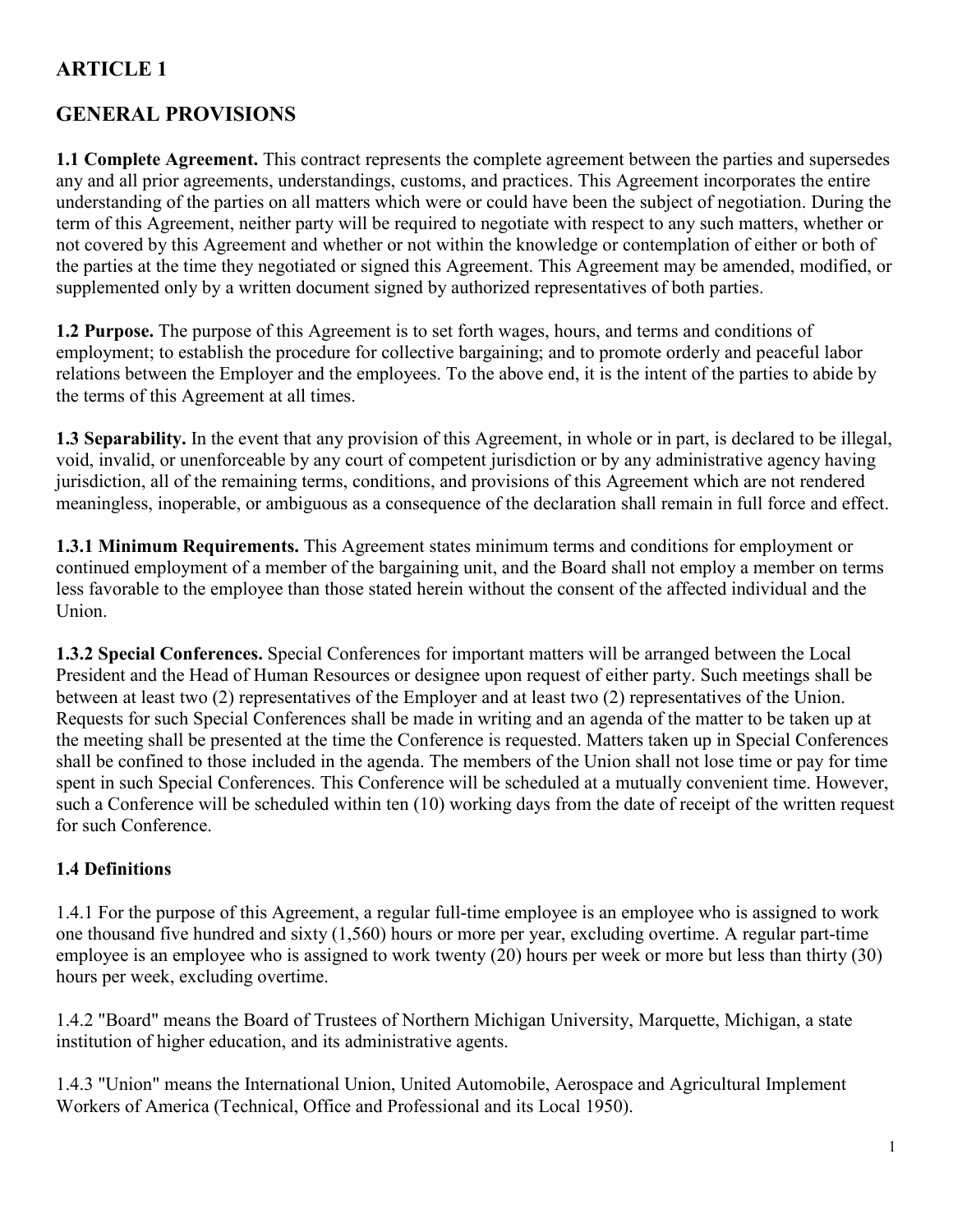1.4.4 "Unit" or "bargaining unit" means the bargaining unit defined in Section 1.5.

1.4.5 "Employee" or "bargaining unit member" or "unit member" means a person employed in the bargaining unit defined in Section 1.5.

1.4.6 Pronouns of masculine and feminine gender include each other.

1.4.7 "Board," "University," and "Employer" are synonymous.

1.4.8 "Annual leave" and "vacation" are synonymous.

**1.5 Recognition.** Pursuant to and in accordance with all applicable provisions of Act 379 of the Michigan Public Acts of 1965, as amended, the Board recognizes the Union as the exclusive collective bargaining representative of employees of Northern Michigan University in the unit described below for the purpose of negotiating with respect to wages, hours, terms, and conditions of employment. The bargaining unit as certified by Case Number R75G 298 of the State of Michigan, Department of Labor, Employment Relations Commission, includes:

All regular full-time and regular part-time employees classified as 4D through 4A employed by Northern Michigan University at all its installations, but excluding: Faculty, Post Doctoral Fellows, Research Assistants, Graduate Assistants, Tutorial Assistants, Professional Employees, Administrative Employees, Student Employees including Work Study Employees, Confidential Employees, Supervisors, and all Employees presently represented as part of a certified bargaining unit.

No provisions of the Local 1950 contract shall be interpreted so as to prevent members of the bargaining unit to serve as contingent faculty and thereby establish eligibility to join the AAUP bargaining unit.

This contract has changed to reflect the original certification. The original classifications have been, and will be, modified as needed to reflect current practice.

1.5.1 The Union has sole collective bargaining jurisdiction over all of the positions covered by this Agreement.

1.5.1.1 Members of the bargaining unit shall have the right to perform the duties, and shall have the responsibilities of each position as described in the job descriptions as set forth in Appendix A and as outlined in the job description, except as limited by paragraphs 1.5.2. Administrative employees, supervisory employees, faculty members and student employees may occasionally, on a limited basis, perform the work of these positions in the following situations:

- a. In emergencies
- b. For the purpose of training employees and students
- c. When it is traditionally closely related to the work performed by that employee

It is understood that supervisory, administrative employees, and student employees will not be used to replace a bargaining unit employee on a permanent basis. It is recognized that certain clerical work which is the same or similar to that which is performed by employees in the bargaining unit has and may continue to be performed by employees who are excluded from the bargaining unit.

In the event the Employer makes changes in its organizational structure which transfers work currently being performed by bargaining unit members outside of the unit or makes major changes within the bargaining unit, the Head of Human Resources or designee shall notify the Union President of such changes at least five (5)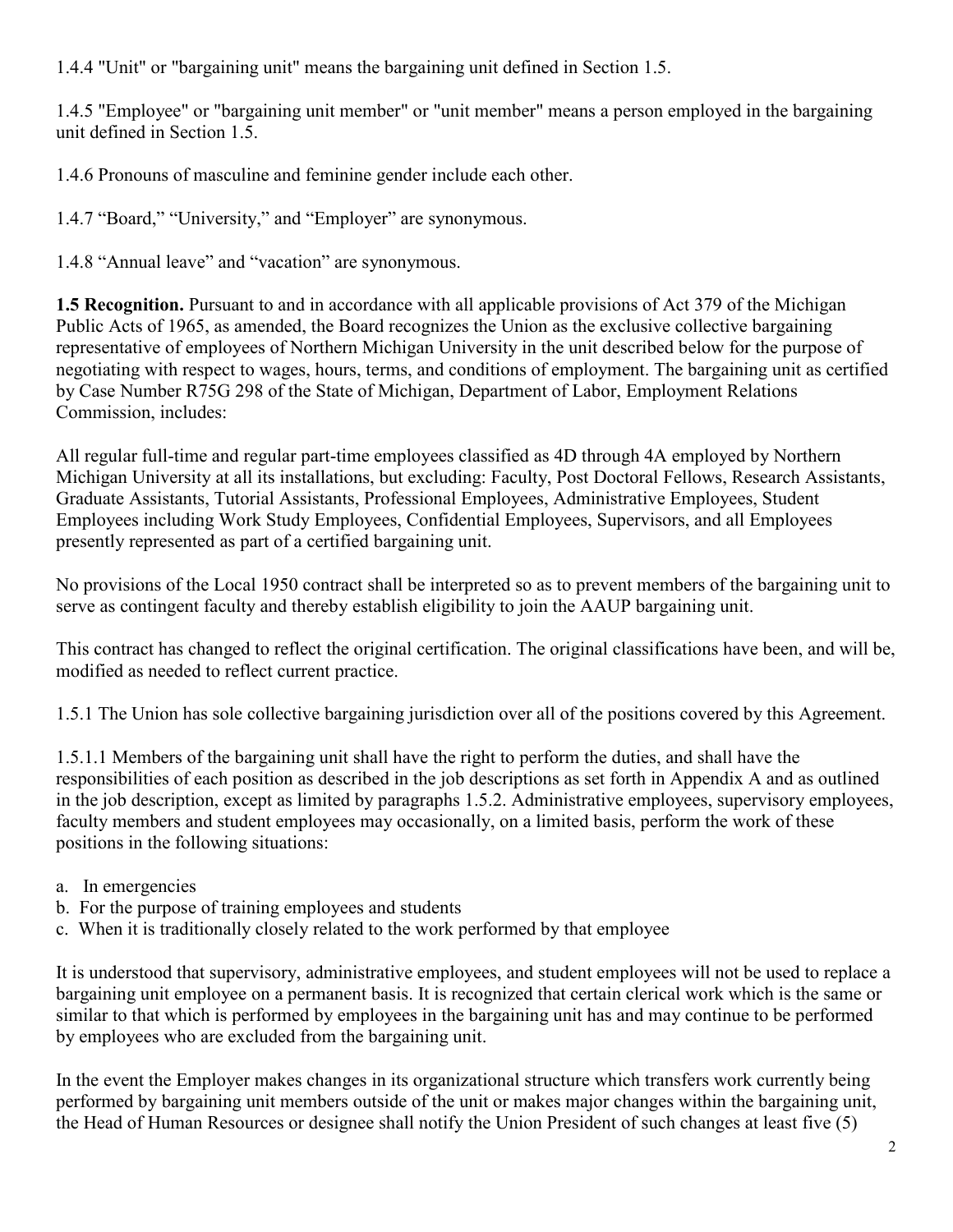working days prior to the implementation of the proposed changes. The Union President may request a Special Conference with the Employer to discuss concerns the Union has prior to implementation of any proposed changes.

**1.5.1.2 Grant Employees.** If a position is funded by state, federal, or private grant, the wages and other terms and conditions of employment are necessarily affected by the terms of the grant. A grant employee becomes a regular employee after the expiration of the grant employee's probationary period except as specified below. The position, when grant funded, shall be noted on the job posting. Grant employees will acquire seniority for the purpose of promotions/transfers as described under Section 11.2, and layoff and recall as described under Article 7.

1.5.1.3 Grant employees are entitled to fringe benefits as provided in Article 10 while employed at the University.

1.5.1.4 Termination of any grant position due to the expiration or reduction of the grant funding shall not be grievable.

**1.5.2 Student Employment.** Northern Michigan University and Local 1950 of the UAW recognize and agree that the employment of students is a part of the total financial aid program at the University.

Any person enrolled for at least six (6) credit hours in a degree granting program and employed under the workstudy program or any other student employment program monitored by the Financial Aid Office, or performing services for compensation in order to fulfill an academic requirement, student internship, or graduate assistantship shall be considered a student employee. A graduate student is required to be enrolled for a minimum of four (4) credit hours in a degree granting program to qualify as a student employee.

It is understood that student employees will not be hired to replace or displace a bargaining unit employee, nor to reduce the number of positions in the bargaining unit, nor prevent new bargaining unit positions from being created.

This provision will not require the University to lay off any student employee nor will it prevent the University from replacing student employees who leave with a like number of additional hours.

**1.6 Temporary Employees.** The Employer and the Union agree that it may become necessary to hire temporary employees on a full- or part-time basis. The determination that such action is necessary shall rest in the independent judgment and complete discretion of the Employer. However, it is recognized that it is not the intent of the Employer to use temporary employees for the purpose of eroding the bargaining unit.

**1.6.1 Definition.** The term "temporary employee" shall mean any individual or individuals whose employment is limited in duration to not more than four (4) consecutive full-time months and is established for:

a. a specific project,

b. the purpose of relieving employees who are absent due to sickness or injury, leave of absence, or vacation, or, c. augmenting the regular work force of employees to meet the requirements of the Employer that may be occasioned by increased workloads or other conditions that may create short term staffing shortages.

1.6.2 In the event that a vacated position is filled by a temporary employee, the Employer will make a concerted effort to provide the chief steward with the name of the person assigned, starting date, department, previous incumbent, job assignment, and which subsection of 1.6.1 (a.-c.) applies. If conditions warrant continued employment in a bargaining unit position beyond four (4) months, the position will be posted in accordance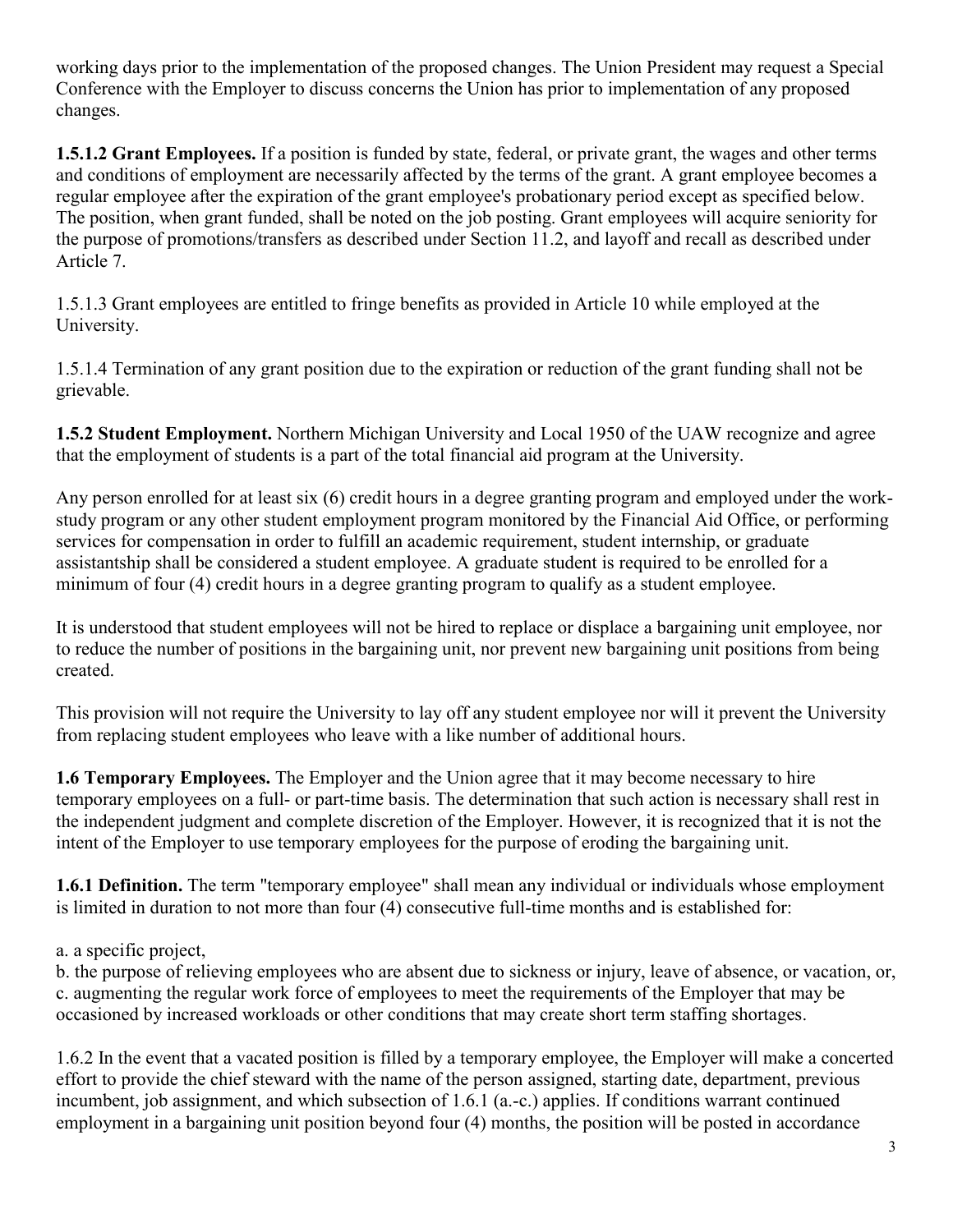with Section 11.3. The four (4) month period may be extended by mutual agreement between the Union and the Employer.

## **1.7 Nondiscrimination, Harassment, Hostile Work Environment.**

**1.7.1 Non-Discrimination.** The Employer and the Union reaffirm in this Collective Bargaining Agreement their commitments to not discriminate in violation of the statutes of the United States or of the State of Michigan. To that end, the Employer and the Union will not unlawfully discriminate against any bargaining unit member in their wages, hours, or other terms and conditions of employment including training, upgrading, transfer, layoff, discipline, or discharge because of height, weight, religion or creed, race, color, age, sex or gender, sexual orientation, gender identity, gender expression, genetic information, national origin, immigration status (unless restricted by State or federal laws and regulations), ancestry, ethnicity, marital status, familial status, pregnancy, military or veteran status, disability or any other characteristic protected by federal or state law. The Employer and the Union also affirm their commitment against unlawful workplace harassment. When the Employer becomes aware of such harassment, the Employer will comply with applicable legal obligations to investigate and take corrective action as deemed appropriate. Refer to the Non-Discrimination policy on NMU's Policy and Resources Database at www.nmu.edu/policies.

No individual will knowingly discriminate against any member of the bargaining unit because of the member's membership or non-membership in the Union or for engaging in activities which may be supportive of or against the Union or any other employee group, providing such activities do not interfere with the proper performance of job duties.

**1.7.2 Harassment.** The Employer and the Union also affirm their commitment against unlawful workplace harassment. When the Employer becomes aware of such harassment, the Employer will comply with applicable legal obligations to investigate and take corrective action as deemed appropriate.

**1.7.3 Hostile Work Environment.** Employees who believe they are being subjected to abusive behavior by their supervisor or a hostile work environment may schedule a meeting with the Head of Human Resources or designee for discussion of the perceived abuse. A union representative may accompany the employee to this meeting.

**1.8 No Strike or Lockout.** The Union agrees that it will not engage in or sanction or support any strike, work stoppage, work slowdown, or other job action which in any way interferes with the normal operation of the University. The Board agrees that it will refrain from locking out members of the bargaining unit or from any threat thereof.

**1.9 Information.** Within a reasonable period of time, the Employer will provide the Union with such additional information from its records as is necessary to enable the Union to carry out its function of bargaining with respect to the wages, hours, and conditions of employment of bargaining unit members.

However, this provision shall not be construed to require the Employer to develop information for the Union or to provide requested information in any specific form or format.

1.9.1 The Employer shall be provided with a list of local Union officers, committee members, and stewards. The Employer shall be notified of any subsequent changes.

1.9.2 Employees shall be responsible for providing the Employer and the Union with changes in their names, addresses, or telephone numbers within ten (10) working days or as soon as possible of such change.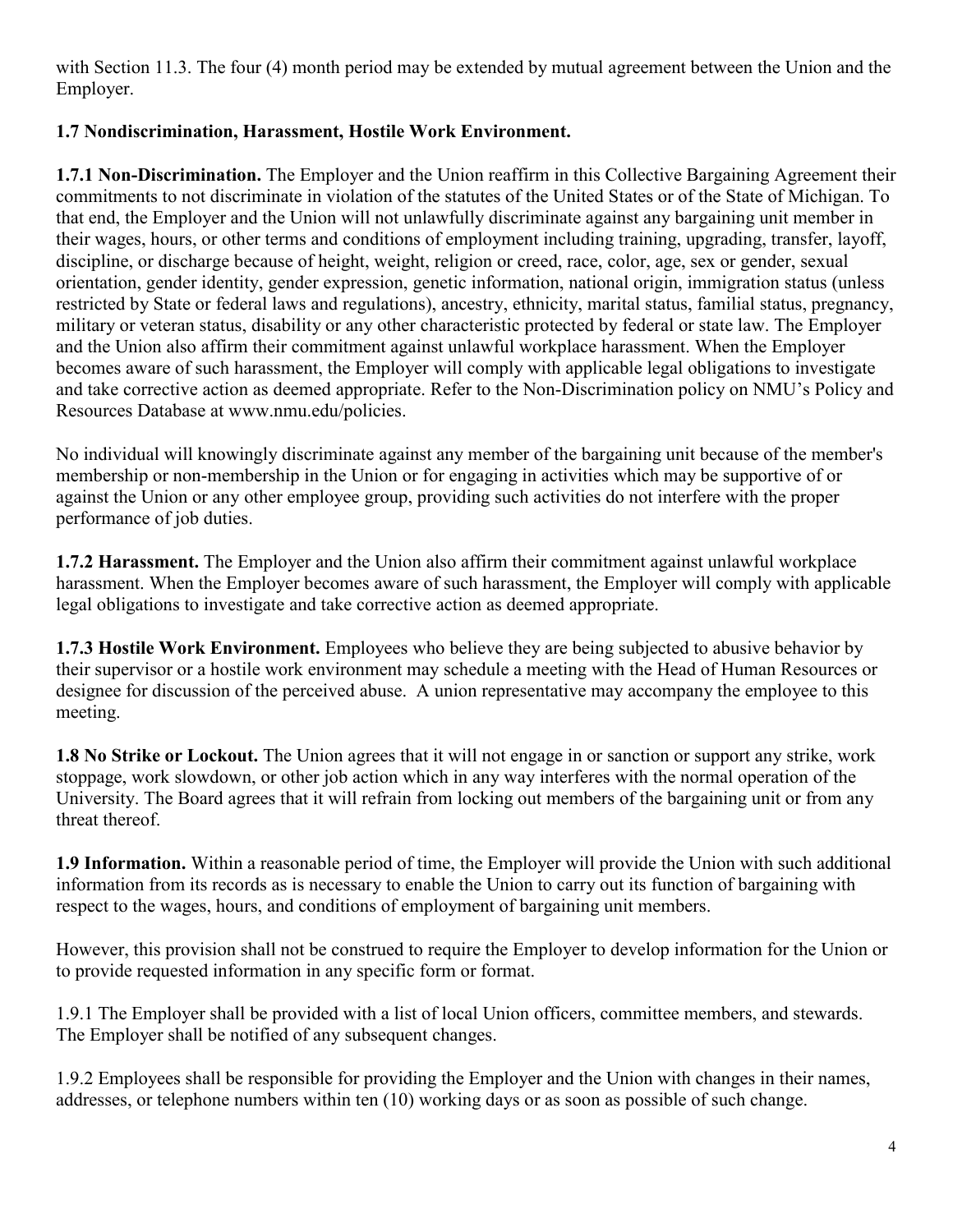1.9.3 The Employer shall post an electronic searchable copy of this Agreement on the Human Resources web site within sixty (60) calendar days after its ratification by both parties.

**1.10 Personnel Files.** The official personnel file is an electronic file that is maintained in the Human Resources Department. If the Employer designates a new department to assume the responsibilities of the official personnel file, the Union will be notified in writing of such change.

Employees shall have the right to inspect the contents of their official personnel file electronically via MyNMU or make an appointment with Human Resources to review the electronic file.

Any written documentation regarding an employee, generated outside the University's employment system, will result in a dated copy being sent to the employee and notification that a copy will be placed in their personnel file. The employee has a right to submit a response to the report or statement and such response shall be attached to and filed with the report or statement in the employee's personnel file. The employee has the right to request that letters of commendation be placed in their official personnel file.

**1.11 Safety and Wellness.** The Employer shall continue to make provisions for the safety and wellness of its employees during hours of employment and affirms its obligation under Federal and State Worker Right-To-Know Laws.

1.11.1 The existing University-wide Safety Committee will meet at least once every other month (with the possible exception of the summer months). In the event the University abolishes a University-wide committee, the Head of Human Resources or designee shall meet with a Local 1950 UAW Committee comprised of three (3) Union representatives at least once every other month (with the possible exception of the summer months). Prior to the Union representative raising an item at any committee meeting, the employee(s) affected by the item shall first notify their supervisor or the appropriate department.

If a safety or wellness concern is raised at a committee meeting, and the Union wishes to file a grievance regarding an alleged violation of Section 1.11, then the Union may file its grievance at the third step of the grievance procedure.

1.11.2 Employees who have concerns regarding their office environment should reference the University Office Environment policy on NMU's policy and resource database at www.nmu.edu/policies.

1.11.3 An employee injured on the job during working hours and requiring medical attention shall be paid for the remainder of the day on which they were injured if the attending physician determines that the injury is serious and the employee must remain off the job for the day. Thereafter, Section 10.8 will apply.

1.11.4 Personal Protective Equipment. The Employer agrees to continue to provide personal protective equipment, devices, and clothing at locations where they are currently provided. In the event that there is mutual agreement between the Employer and the Union that other personal protective equipment, devices, and clothing is required or in the event the Employer requires other personal protective equipment, devices, or clothing, it will be provided without cost to employees.

**1.12 Use of Facilities and Services.** The Union shall be afforded:

a. The right to send through the regular University campus mail service and/or electronic mail services (per the University's Computer Network Acceptable Use policy on NMU's policy and resource database at www.nmu.edu/policies), newsletters and such other communications as are necessary to the conduct of the Union's business as a collective bargaining agent, provided such use of the mail shall not cause an unreasonable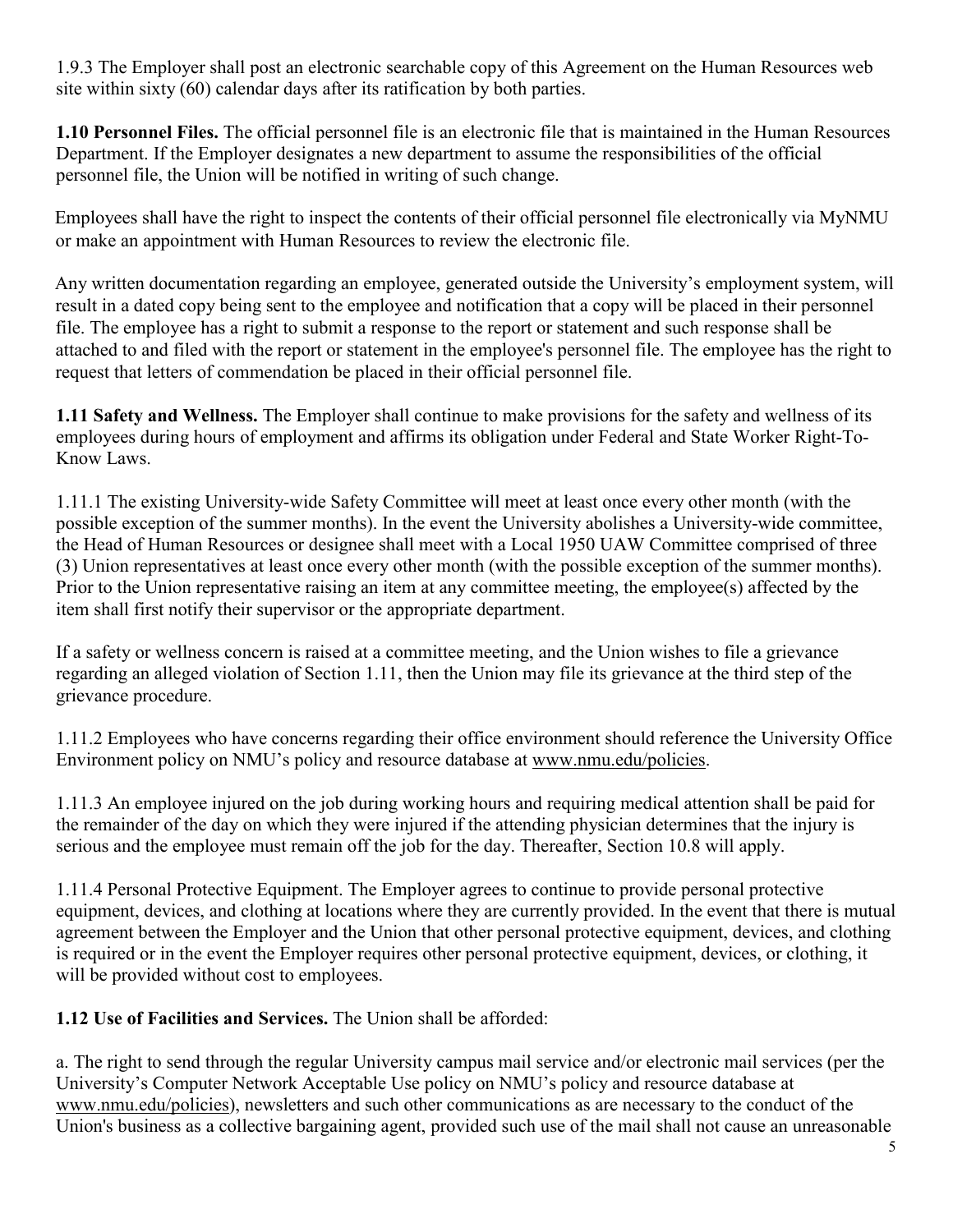load on the system.

b. The privilege of scheduling monthly Union meetings and meetings for the purpose of ratification on campus in appropriate facilities free of charge, provided written requests for such space are made in a reasonable time in advance and suitable facilities are available at the time requested, and the Union conforms to all regulations established by the Employer.

c. The privilege of contracting, at the same rate charged to registered campus organizations, for the following services as are needed for the Union's conduct of its business as a collective bargaining agent: printing and mail services, audio-visual, computer, and food.

d. Union office space: the University has identified a location, which is intended to be jointly shared among UAW and AFSCME locals.

**1.13 Temporary Closures**. When the University determines that, due to inclement weather or other reasons, the University offices will be temporarily closed, the employees will suffer no loss of pay for the hours the offices are temporarily closed. When certain employees are required to report to work during such temporary closing, they will be given equivalent time off with regular pay to be arranged with the supervisor. Compensatory time will not be given to any employee who is on leave, annual leave, sick leave, or on University business in an area not affected by the temporary closure or local weather conditions for the period during which the University is temporarily closed.

The official sources for authorized announcements are Public Safety and Police Services (227- 2777) and the NMU website. Determination of temporary closure will be made at the earliest practical time. For additional details, the inclement weather procedures can be accessed on NMU's policy and resource database at www.nmu.edu/policies.

As stated in the procedure referenced above, if the University offices are open and the employee is unable to report, the employee shall use annual leave, personal leave, or lost time.

### **1.14 Continuation of Practices.**

1.14.1 The University will continue to provide all currently available payroll deductions and direct deposits.

1.14.2 The University will continue to allow employees to utilize the Library in accordance with such regulations as the University may establish.

1.14.3 The University will continue to pay employees on a biweekly schedule for the duration of this Agreement.

**1.15 Parking Facilities.** The Employer shall provide parking facilities to members of the bargaining unit in accordance with the uniform regulations established by the Employer.

**1.16 University-Wide Affairs.** Study groups or programs which potentially affect the members of this bargaining unit will seek active and equal involvement from bargaining unit representatives during development of any program prior to implementation.

**1.17 Rest/Wellness Breaks.** The purposes of wellness breaks are for relief from performing work duties and to refresh both physically and mentally. They shall be taken at a time and a place where employees can enjoy healthy avenues to rejuvenate. Stretching, walking or other wellness initiatives are encouraged. Sufficient rest areas will be provided for all bargaining unit employees.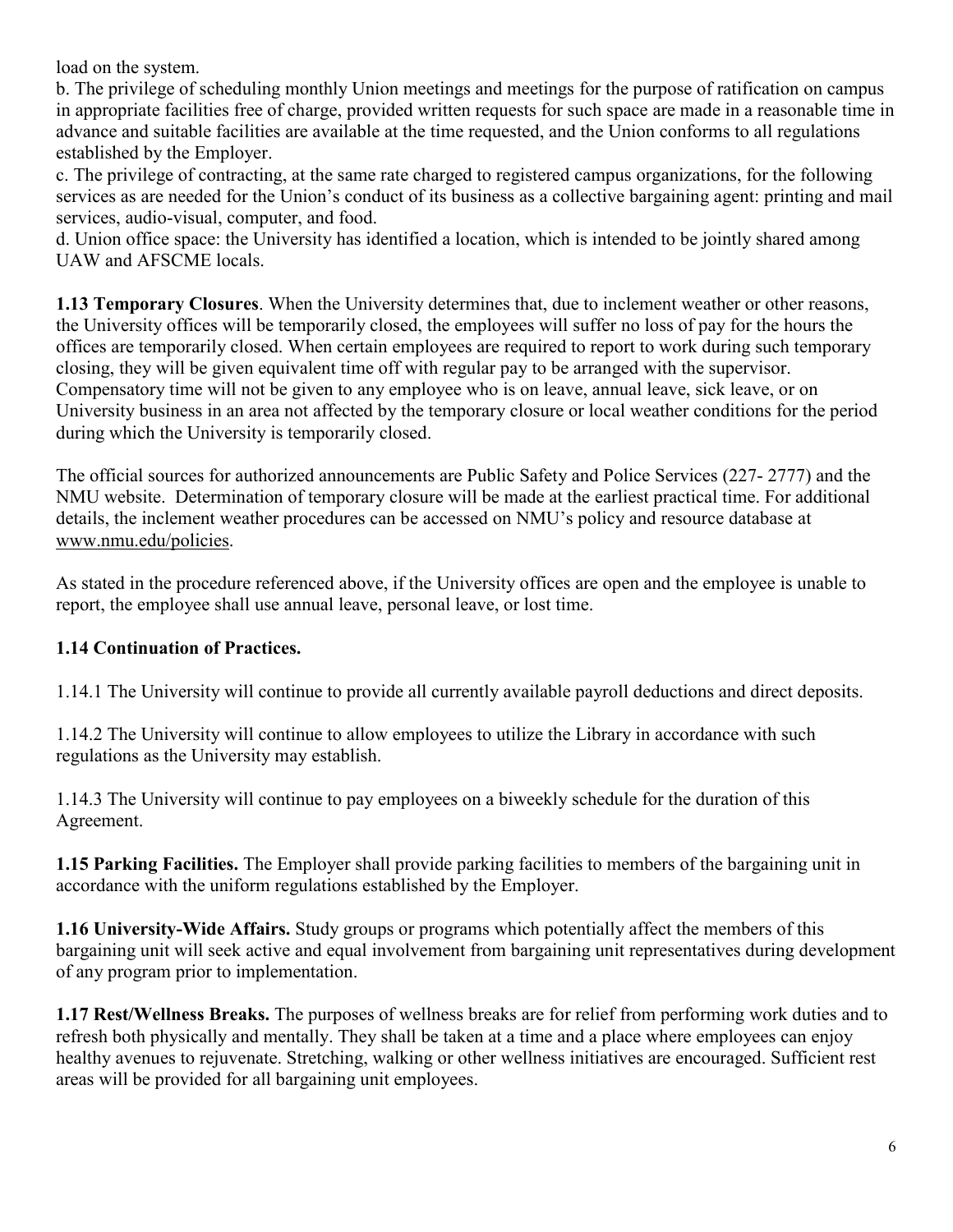**1.18 Subcontracting.** It is not the intent of the Employer to subcontract work (whether on or off University premises) which is regularly and customarily performed by employees of the bargaining unit to sources outside the University when qualified employees in the bargaining unit, and necessary equipment, are available to do the work.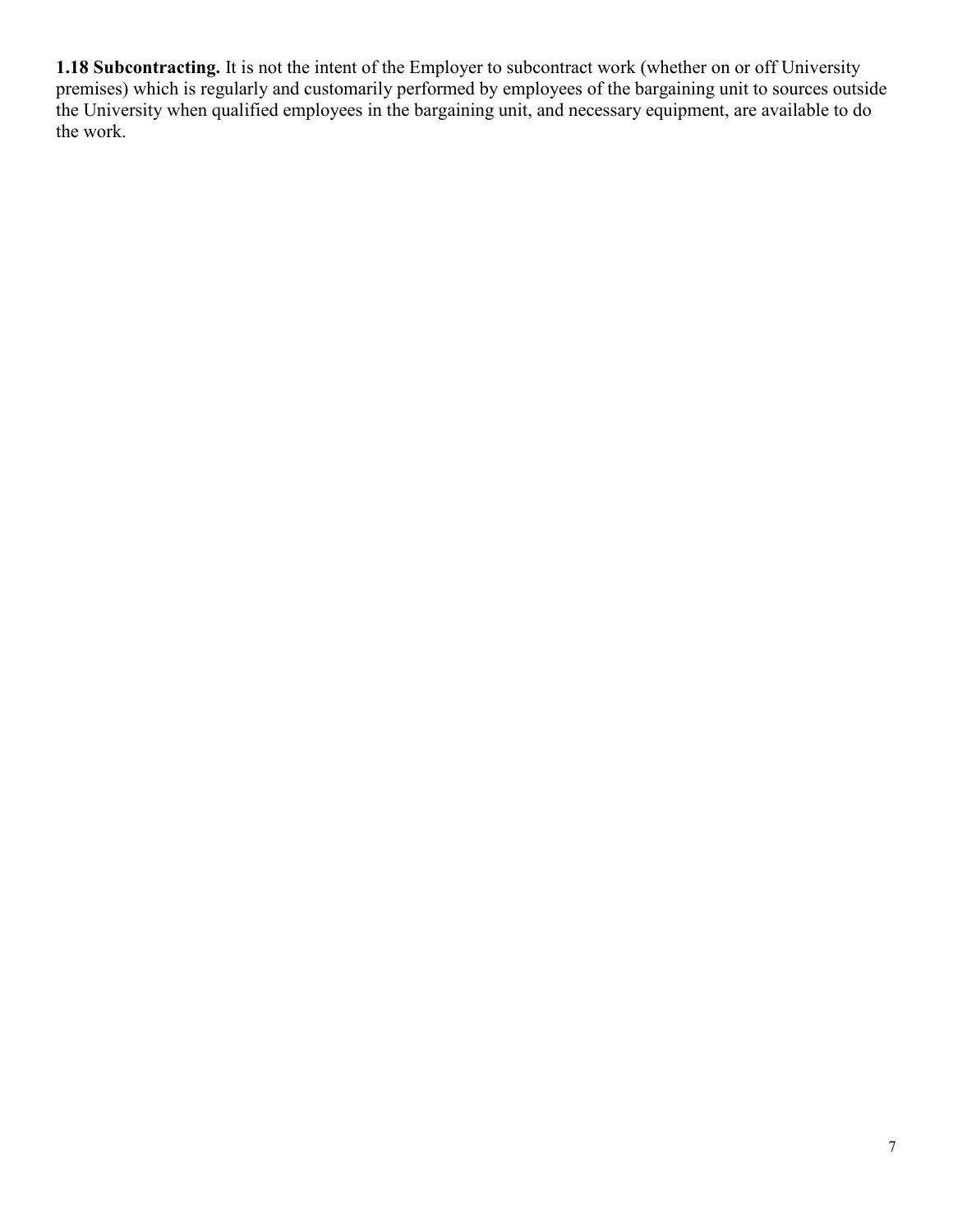# **REPRESENTATION**

**2.1 Grievance Procedure.** The Union will be represented in the grievance procedure as follows:

There may be four (4) stewards and one (1) alternate steward. Each steward and alternate steward shall be a non-probationary employee. The alternate steward shall only function as a steward when stewards are unavailable.

The stewards and the alternate steward, during their working hours, without loss of time or pay, in accordance with the terms of this Section and the terms of the grievance procedure, investigate and present employee concerns to the Employer, upon having received permission from their supervisor to do so. The supervisor will grant permission and provide sufficient time to the stewards to leave their work for these purposes subject to necessary emergency exceptions. The privilege of stewards leaving their work during working hours without loss of time or pay is subject to the understanding that the time will be devoted to the proper handling of member concerns and Union issues, that the release is not detrimental to the department and will not be abused; and stewards will perform their regularly assigned work at all times, except when necessary to leave their work to handle concerns and/or grievances as provided herein. Any alleged abuse by either party will be a subject for a Special Conference. The President of the Union and the Chief Steward shall be given released time with pay for participation in the meetings between the Employer and the Union as specified in the grievance procedure.

Employees will contract the President of the Union or the Chief Steward with their concerns. Stewards will be assigned on a rotating basis. In these circumstances, Human Resources will be informed of the assigned steward.

**2.2 Bargaining Committee.** There will be a bargaining committee of five (5) members who shall be nonprobationary employees. The committee shall be elected in a manner determined by the Union. The Employer shall also recognize the alternate member of the committee as a fully participating member.

Members of the bargaining committee shall be given released time with pay for attendance at regularly scheduled negotiation sessions once negotiations to modify this Agreement as specified in Section 14.1.2 have begun. However, no overtime will be paid for attendance at negotiations unless otherwise agreed to by the Employer.

**2.3 List of Representatives.** The Union shall furnish the Employer with a list of the stewards and alternate steward and members and alternate member of the bargaining committee. Any change in the list shall be reported promptly in writing by the Union to the Employer. The Employer shall not recognize any employee as a steward or alternate steward or member or alternate member of the bargaining committee without such notice.

**2.4 Union Affairs.** Members designated by the Union shall be allowed released time with pay for official business of the International Union, provided that the employee has given the employee's supervisor and the Head of Human Resources or designee written notice of not less than five (5) working days, and further provided that the employee's absence from the job will cause no undue hardship on the operation of the employee's department. Such released time shall not exceed a combined total of twenty (20) days per fiscal year (July 1 through June 30) for all Union members. In the event of a request exceeding the combined total of twenty (20) days or more than four (4) employees at any one time, the HR office will make efforts to accommodate the exception. Additional unpaid released time may be granted for official Union business provided that written notice of not less than five (5) working days is given to the supervisor and the Head of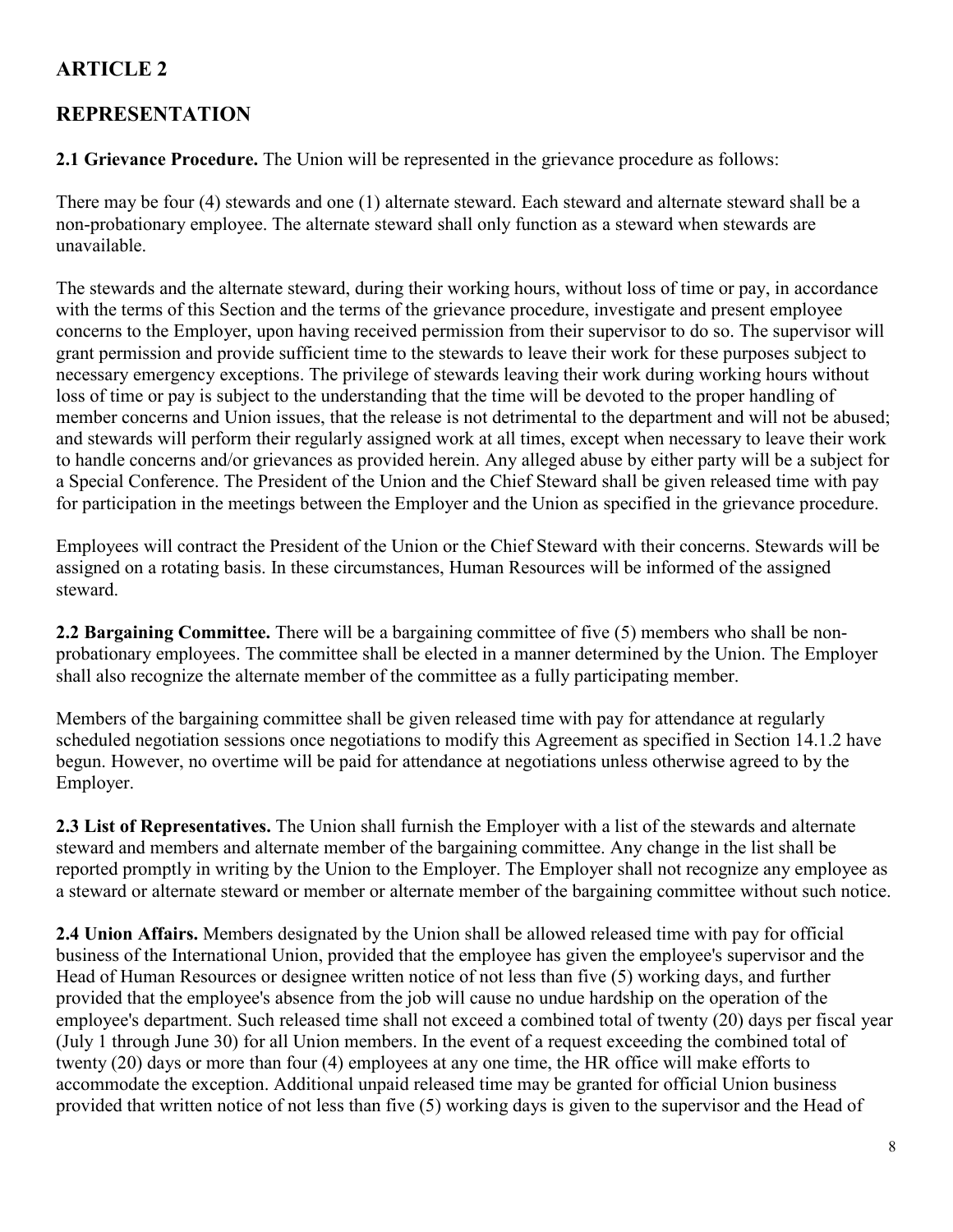Human Resources or designee and further provided that such absence will cause no undue hardship on the operation of the department or the University.

**2.5 International Representation.** The Employer shall recognize authorized representatives of the International Union for the purpose of participating in negotiations and representing the Local in connection with other matters under this Agreement.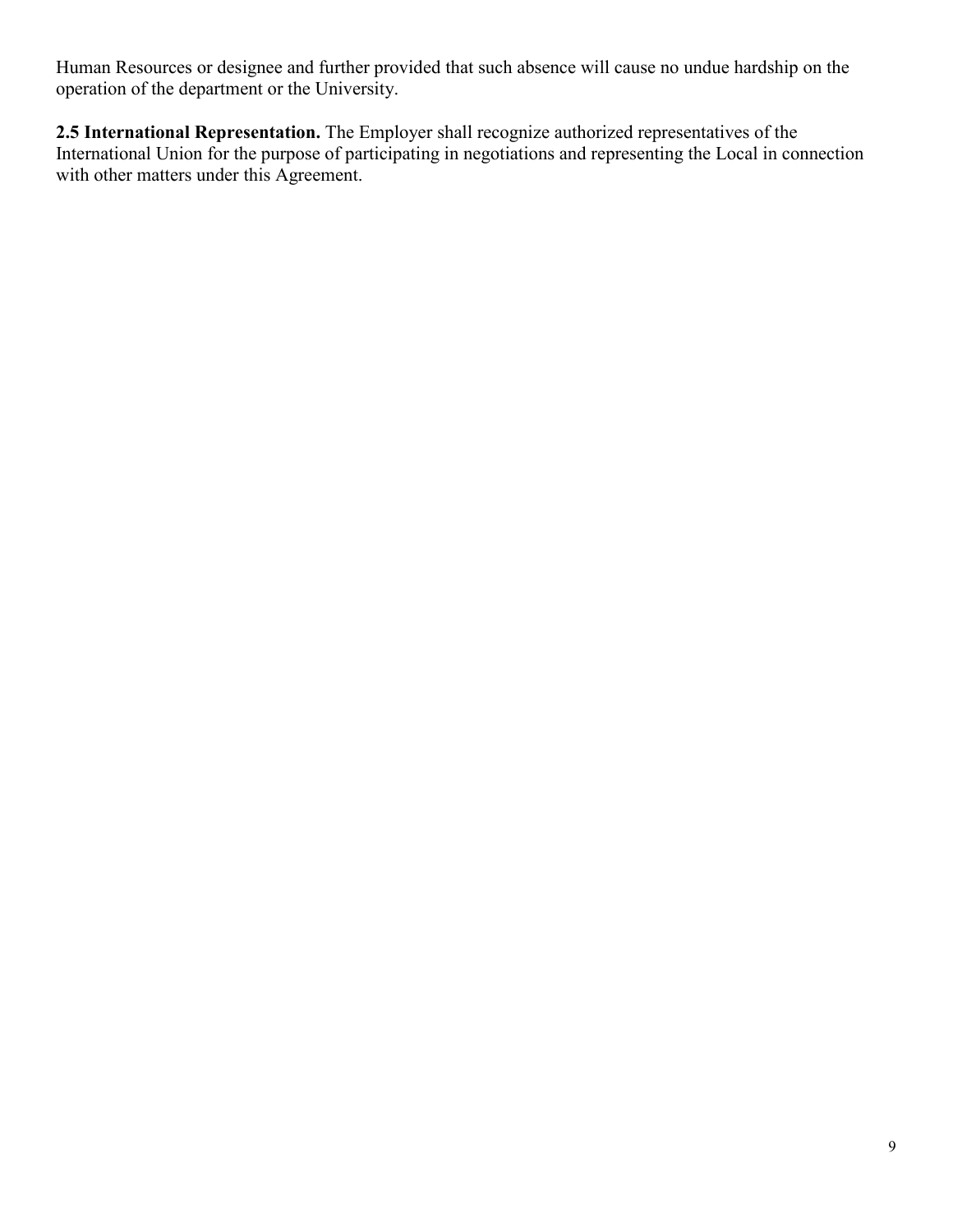# **MANAGEMENT RIGHTS**

The Board hereby retains and reserves unto itself all powers, rights, and authority to manage, direct, and control the University and its programs, properties, facilities, and employees, including, but not limited to, and without limiting the generality of the foregoing, the rights: (1) to hire all employees, to determine their qualifications and compensation and the conditions for their continued employment, and to dismiss, demote, discipline, promote, transfer, assign, lay off, and recall all such employees; (2) to determine work schedules, the hours of employment and the duties, responsibilities, and assignments of employees with respect thereto.

The exercise of the foregoing powers, rights, and authority by the Board and/or its designated administrators, the adoption of policies, rules, regulations, and practices in furtherance thereof, and the use of judgment and discretion in connection therewith shall be limited only by the specific and express terms of this Agreement.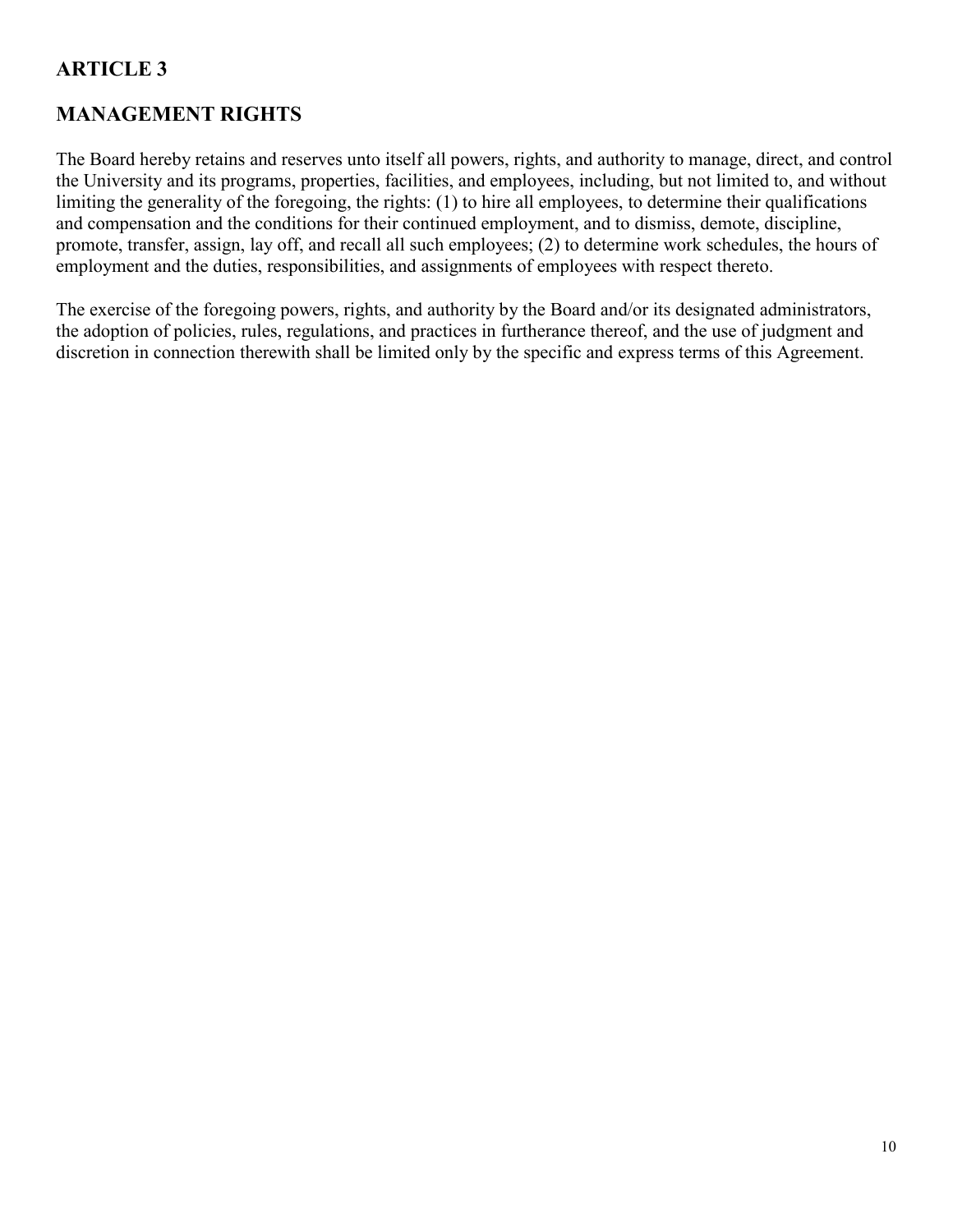## **GRIEVANCE PROCEDURE**

**4.1 Grievance Definition.** A grievance is a complaint by the Union, on behalf of one (1) or more unit members (who shall be specifically identified in the grievance), or on its own behalf (as specified in Section 4.6.2), concerning an alleged violation of a specific provision(s) of this Agreement initiated by a unit member(s). All grievances shall be adjusted through the grievance procedure provided in this Article.

**4.2 Time limits.** In computing any time limit herein specified, only University operating working days will be included. Unless extended by mutual written agreement, the time limits specified herein shall be the maximum time allowed. Failure to comply with time limits on the part of the Board's administrative agent shall permit the grievance to proceed to the next step.

**4.3 Informal Resolution**. A unit member (or group of unit members) who claims that the contract provisions have allegedly been violated shall initially seek to resolve the problem by informal means (i.e., special conference, referenced in section 1.3.2) and/or through administrative channels, with, however, the right to prompt reply to their inquiries. A unit member may request that a steward be present at any meeting regarding an alleged contract violation.

**4.4 Grievance Procedure.** Failing resolution of a problem by informal means, the Union shall initiate the grievance procedure by serving a written grievance on the employee's immediate supervisor or other designated administrative official. The grievance shall be signed by the appropriate Union representative and the unit member(s) involved, shall concisely state the facts upon which the grievance is based and the contract provision(s) which have allegedly been violated, and shall specify the relief or remedy sought. The grievance shall be filed within fourteen (14) working days after the Union or the unit member(s) on whose behalf the grievance is filed became aware, or reasonably should have become aware, of the action complained of. If the grievance is not served within that time, the grievance is barred.

**4.4.1 Step One: Supervisor.** Upon receipt of the written grievance, the supervisor or designated administrative agent shall arrange a meeting to discuss the grievance with the grievant(s) and with the appropriate representative of the Union. This discussion shall be completed within seven (7) working days after the grievance is filed. If the grievance is adjusted to the satisfaction of the Employer and Union, the adjustment will be reduced to writing and signed by the supervisor or designated administrative agent and the representative of the Union. If there is no mutually agreeable adjustment, the supervisor or designated administrative agent shall provide the Union representative with a written answer stating the reasons for denial of the grievance. Such answer shall be provided within seven (7) working days of the meeting with the Union.

**4.4.2 Step Two: Department Head.** If the grievance is not satisfactorily adjusted in Step One, the Union may within five (5) working days of the Step One written answer request in writing that the grievance be presented to the department head or other designated administrative agent, setting forth its objection to the Step One answer. Upon receipt of the written appeal, the department head shall arrange a meeting to discuss the grievance, answer, and appeal with the grievant(s), the Union appointed representative, and the supervisor involved. This discussion shall be completed within seven (7) working days after the filing of the request to have the grievance considered in Step Two. If the grievance is satisfactorily adjusted at this Step, the adjustment will be reduced to writing and signed by the department head or other designated administrative agent and the Union representative. If there is no mutually agreeable adjustment, the department head shall provide the Union representative with a written answer stating the reasons for denial of the grievance. Such answer shall be provided within seven (7) working days of the meeting with the Union.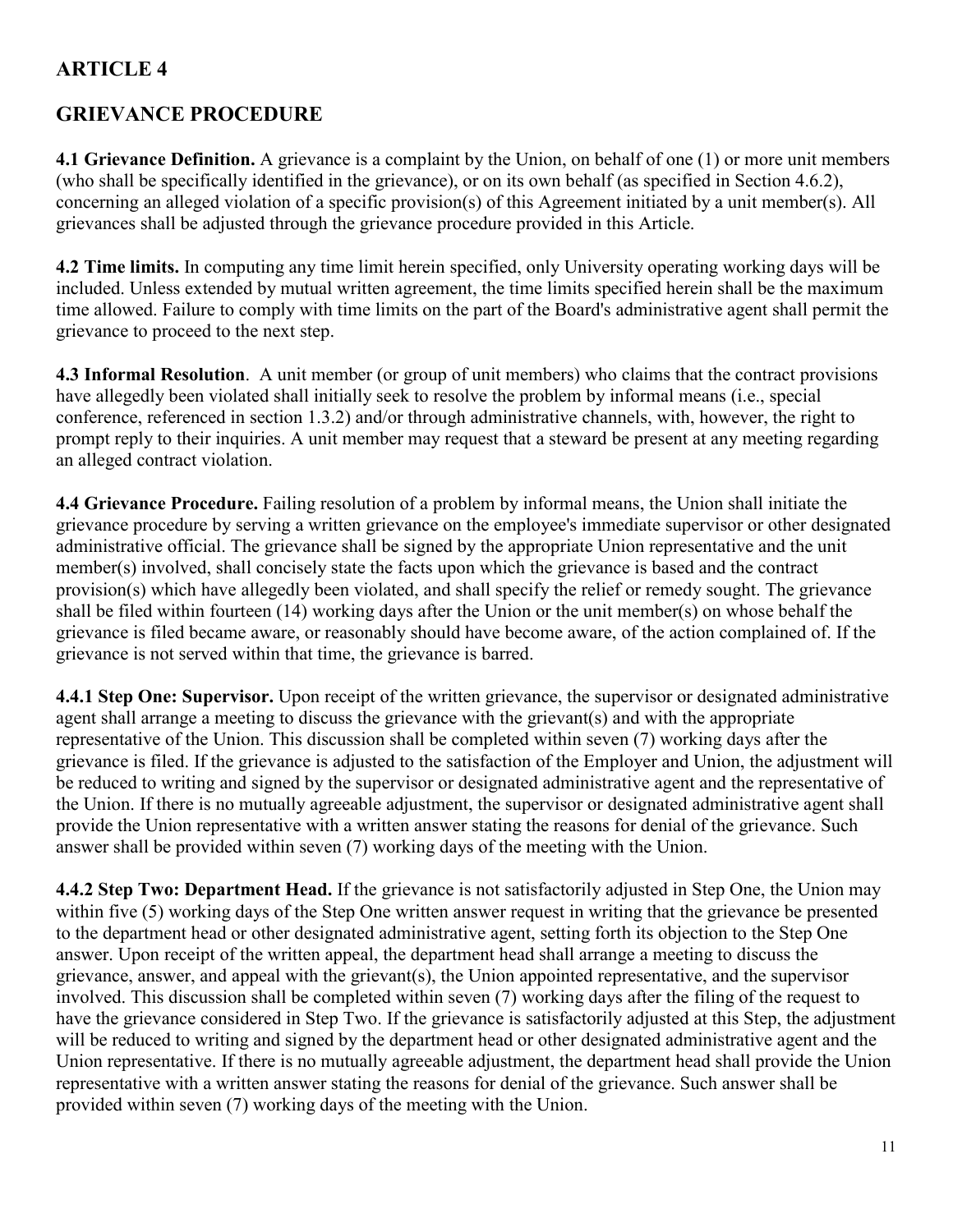**4.4.3 Step Three: Head of Human Resources.** If the grievance is not adjusted in Step Two, the Union may within ten (10) working days of the Step Two written answer submit the grievance to the office of the Head of Human Resources or designee. The Head of Human Resources or designee shall promptly arrange a meeting to discuss the grievance and the written answer and appeals. The Union may be represented by its President, or designated representative, by the grievant and/or Union steward, and by the Union's international representative.

This discussion shall be completed within ten (10) working days after the filing of a request to have the grievance considered in Step Three. If the grievance is satisfactorily adjusted, the adjustment will be reduced to writing and signed by the appropriate representatives of the Board and Union. If there is no mutually agreeable adjustment, the Head of Human Resources or designee shall provide the Union with a written answer stating the reasons for denial of the grievance. Such answer shall be provided within seven (7) working days of the meeting with the Union.

**4.5 Arbitration Procedure.** If the grievance is not satisfactorily adjusted in Step Three, the Union may submit the grievance to binding arbitration by written submission to the American Arbitration Association (Detroit, Michigan office), with simultaneous written notice to the Board and the Head of Human Resources or designee, within ten (10) working days after the Union's receipt of the written answer at Step Three. The arbitrator will be selected from the list of arbitrators furnished by the American Arbitration Association. The arbitrator will be selected and the arbitration will be conducted under the then current Labor Arbitration Rules of the American Arbitration Association.

4.5.1 The arbitration hearing shall be held at a time and place mutually agreed upon by representatives of the Employer and the Union. All employees whose presence is required for the purpose of testifying shall be excused from work for that purpose with pay. The Union shall submit a list of those to be present at least seven (7) working days prior to the arbitration hearing to the Head of Human Resources or designee for approval and notification to the affected departments. If the Union discovers any additional persons after the seven (7) working day period, it shall notify the Employer as soon as it becomes aware of the necessity of their presence at the hearing.

4.5.2 The arbitrator's decision of the grievance shall be binding upon the Union, the Board, and any unit member(s) involved. The arbitrator's decision shall be based solely upon the express and specific provisions of this Agreement, without addition, subtraction, or modification. The Board and the Union will bear their own expenses individually and will share equally the fees and expenses of the arbitrator and the American Arbitration Association.

4.5.3 Both parties may agree to expedited, streamlined, or any other arbitration procedures, on a case by case basis. In the event there is not mutual consent, the arbitrator will be selected and the arbitration will be conducted under the current Labor Arbitration Rules of the American Arbitration Association.

4.5.4 Where no loss of wages or fringe benefits has been caused by the action of the Board complained of, the arbitrator shall not recommend that the Board be obligated to make monetary adjustments.

4.5.5 Arbitration awards will not be made retroactive beyond the date of the occurrence or nonoccurrence of the event upon which the grievance is based. In no event shall monetary adjustments of a grievance cover a period prior to ninety (90) days before the filing of the written grievance.

4.5.6 By mutual agreement an arbitrator can issue a decision, verbally or written, immediately following conclusion of the hearing. In the event of a verbal decision, the parties request that the arbitrator will confirm the award in a brief written memorandum within seven (7) working days.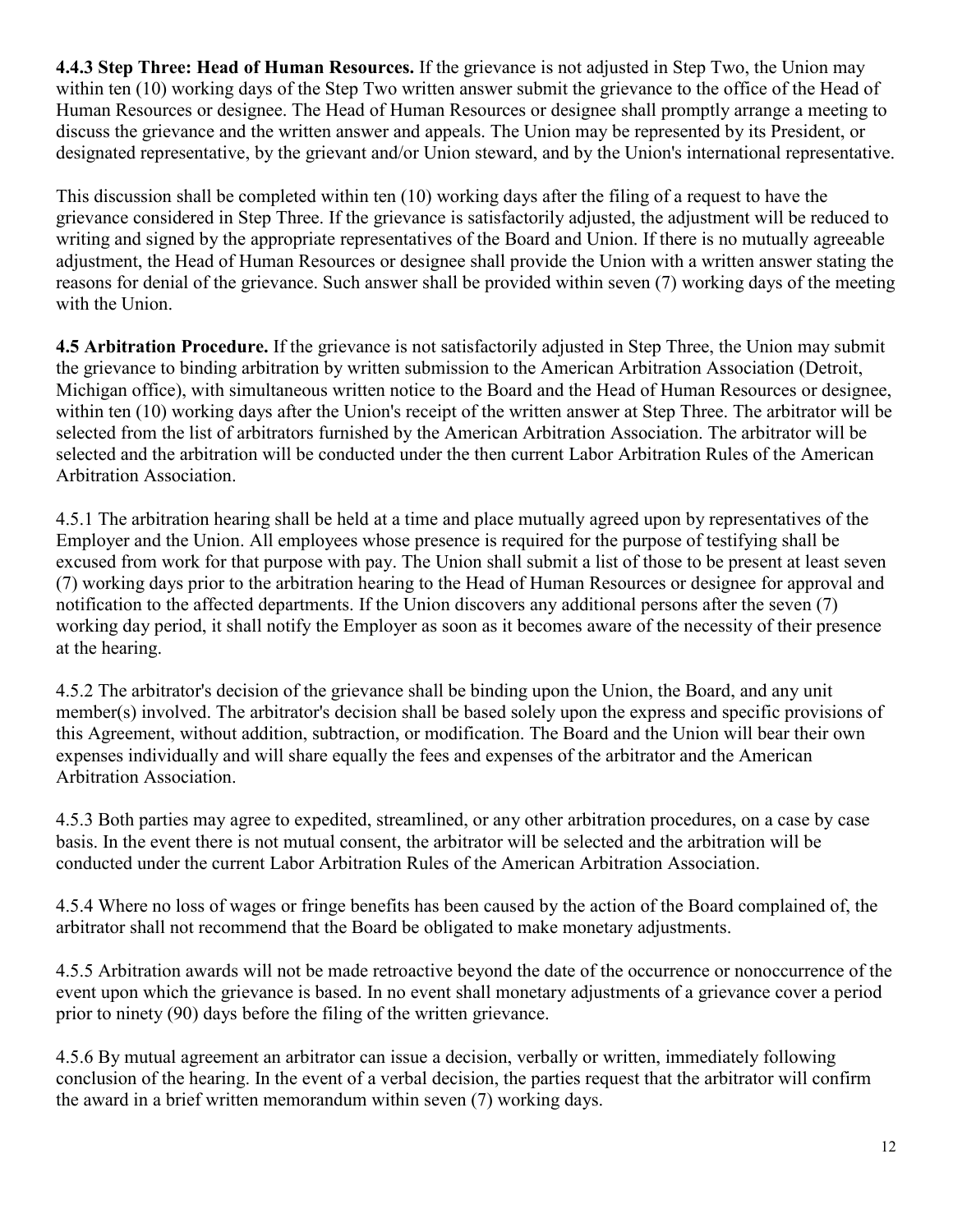#### **4.6 Notes And Information.**

4.6.1 In the event the Union brings a grievance on behalf of more than one (1) unit member, the grievance shall identify all members on whose behalf it is being brought. When all the members involved in the grievance are within the same department or division, the grievance may be filed at Step Two of the grievance procedure. If the grievance involves members from more than one (1) department, the grievance shall be filed at Step Three.

4.6.2 In the event the Union wishes to submit a grievance on behalf of its entire membership, it shall indicate that the grievance is being brought on behalf of all unit members, and it shall reduce the grievance to writing (in accordance with the requirements of Section 4.4) and submit it at Step Three of the grievance procedure.

4.6.3 Any adjustment of a grievance agreed upon by the Board and the Union at any stage of the grievance procedure shall conclusively dispose of the grievance and shall be binding upon the Board, the Union, and any unit member(s) involved.

4.6.4 Failure by the Union to appeal a grievance from one step to the next within any of the time limits specified above shall result in the grievance being settled on the basis of the Employer's last answer. However, this does not relax any of the time limitations. The Union may withdraw a grievance without prejudice and without establishing a precedent at any step of the grievance procedure.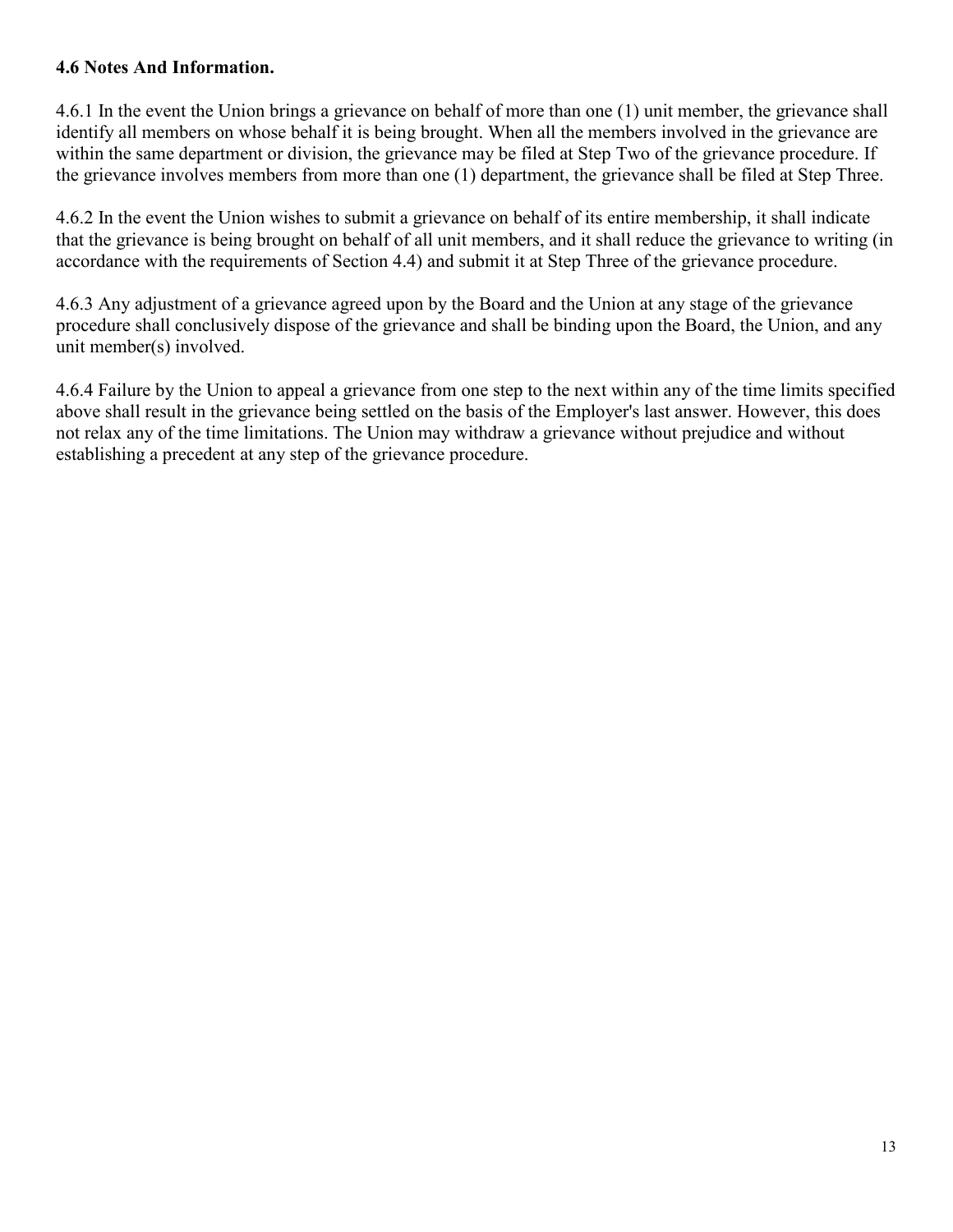# **WORK SCHEDULE**

**5.1 Workweek.** The normal workweek consists of 40 hours in a one-week period with at least two consecutive days off for full-time employees. Offices must remain open during University hours, which are normally from 8:00 a.m. until 5:00 p.m. A flexible schedule of hours and staggered shifts may be maintained in some departments by mutual agreement of supervisor and employee(s).

**5.2 Less Than Twelve (12) Month Work Assignment.** For those employees whose work assignment is less than twelve (12) months during the fiscal year, information will be provided through the leave balances report via MyNMU on an annual basis, advising employees of the number of days off contract during the fiscal year.

**5.3 Shift Hours.** The first shift is any shift that regularly starts on or after 5:00 a.m. but before 1:00 p.m. The second shift is any shift that regularly starts on or after 1:00 p.m. but before 9:00 p.m. The third shift is any shift that regularly starts on or after 9:00 p.m. but before 5:00 a.m.

**5.4 Shift Differential.** Employees who work on the second or third shift shall receive, as compensation in addition to their regular pay, the following:

| Second Shift | Third Shift |
|--------------|-------------|
| \$.55/hr.    | \$.60/hr.   |

Such differential is to be added to the total wages and does not increase the hourly rate and will be paid for all hours worked on a shift. In the event overtime hours are worked, the employee is only entitled to shift differential as determined by the employee's starting time plus overtime pay.

**5.5 Wellness Breaks.** Wellness breaks shall be taken in a manner that does not interfere with the efficiency of the work unit. Employees may take a paid wellness break of not more than fifteen (15) minutes up to twice a day and not to be used to cover an employee's late arrival to work, early departure, or to extend an unpaid lunch break. However, special considerations will be given by the supervisor to accommodate the late arrival or an extended lunch due to attending a fitness class/session. Denial of such requests must be provided in writing to the employee and copied to the Head of Human Resources or designee.

**5.6 Travel.** Employees who are required to travel for job related purposes shall be compensated in accordance with state and federal laws.

**5.7 Call In Pay.** If an employee is called in to work for a period which is outside and not continuous with the employee's regular work period, the employee shall be guaranteed at least four (4) hours of work and pay at the rate of time and one half.

**5.8 Overtime.** Overtime will be voluntary provided sufficient other qualified employees capable of doing the work are available in the department. All overtime shall be divided as equally as possible within the same department. If sufficient other employees capable of doing the work are not available, an employee scheduled to work will do so unless excused by the Employer. The Employer will give advance notice of overtime assignments when practicable under the circumstances. An employee who reports for scheduled overtime work and no work is available will receive four (4) hours of pay at the employee's overtime rate.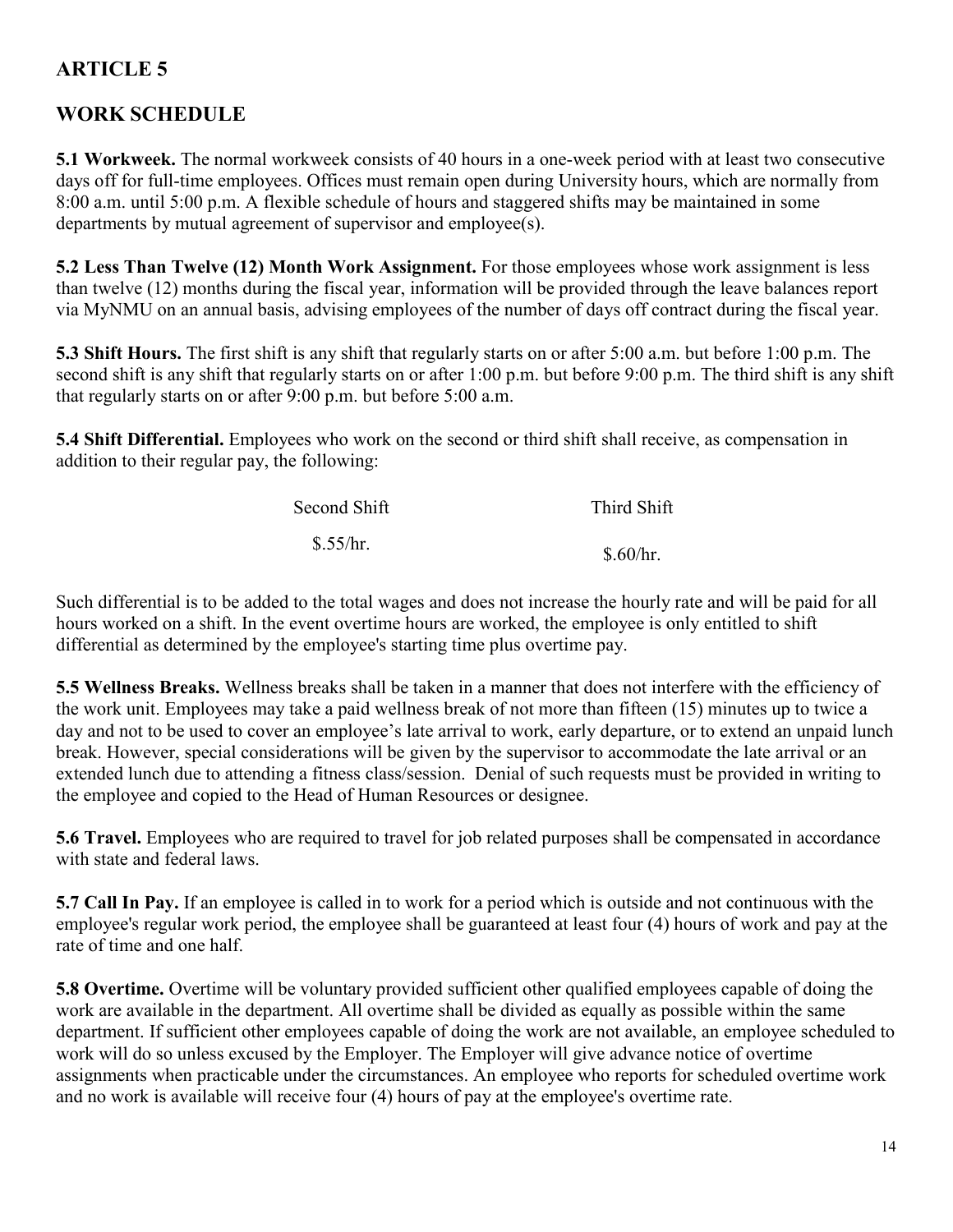5.8.1 Time and one half of the regular straight time rate will be paid for all time worked in excess of eight (8) hours per day and/or forty (40) hours per week. Individuals who are on a mutually agreed-upon flexible schedule (e.g., four (4) ten (10)-hour workdays), which require more than eight (8) hours per day, will be eligible for overtime pay only after forty (40) hours per week. The Employer will pay overtime as required by State and Federal laws to those non-exempt employees eligible for overtime payments under applicable law.

5.8.2 An employee who is on vacation shall be paid time and one half of the regular straight time rate when reporting for duty at the Employer's request and will be given equal time off with pay at a later date, the time to be arranged with the employee's supervisor.

5.8.3 Time and one half will be paid for all time worked on a designated holiday or seasonal bonus day. If the employee is not given an additional day off for the holiday on which the employee is scheduled to work, the employee will receive holiday pay in addition to the time and one half for the time worked.

5.8.4 For the purpose of computing overtime pay for over forty (40) hours in the employee's workweek, a holiday, vacation day, sick day, seasonal bonus day, inclement weather day for which the employee receives pay will be counted as a day worked.

5.8.5 In no case shall premium pay be paid twice for the same hours worked.

5.8.6 All employees covered by this Agreement will have an unpaid lunch period of sixty (60) or thirty (30) minutes.

5.8.7 Student employees shall not be allowed to perform work that would normally be performed by bargaining unit employees on an overtime basis. Such overtime work will first be offered to bargaining unit employees in the department before it is offered to student employees. This provision shall not operate to prevent student employees from doing work normally performed by student employees (see Section 1.5.2) who are normally scheduled to work beyond the normal work day.

**5.8.8 Compensatory Time.** Any hours over forty (40) hours per week will be paid at the overtime rate. Alternatively, at the employee's request and with approval of the employee's supervisor, an hour and one half of compensatory time off shall be allowed for each hour of overtime worked. Every effort should be made to take compensatory time within thirty (30) days of the hours worked, provided that it does not unduly disrupt the operations of the Employer.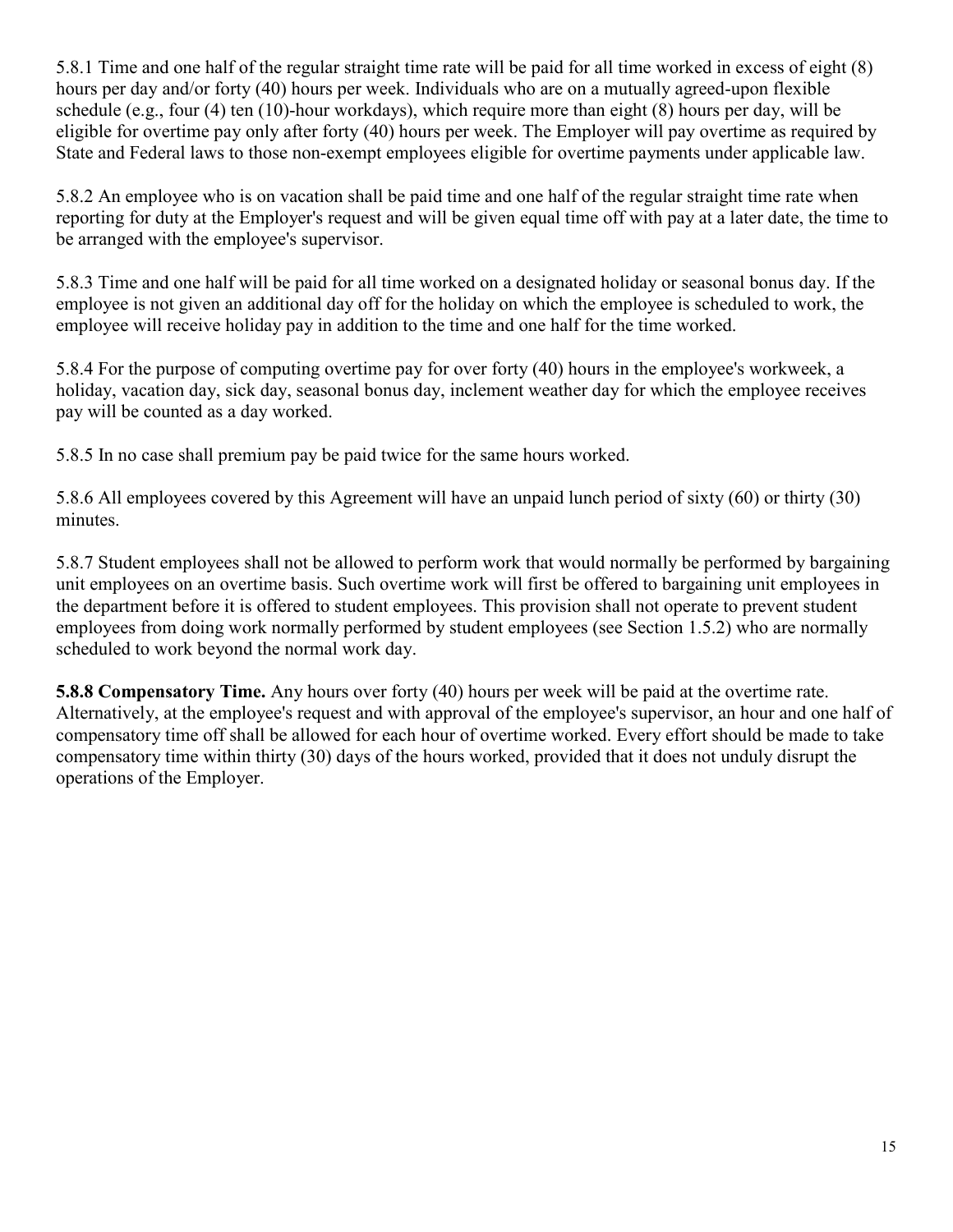# **DISCIPLINE**

**6.1 Just Cause.** The Employer shall not discharge or take other disciplinary action without just cause. A rule, regulation, or requirement shall be deemed reasonable for purposes of arbitration, unless the Union has notified the Employer in writing of its contrary opinion within thirty (30) calendar days after the Union receives a copy of the rule, regulation, or requirement.

**6.2 Causes for Discharge or Discipline.** The following, by way of illustration, but not of limitation, are just causes for discharge or discipline:

a. Present inability to perform the work assigned (Refer to Section 7.1 for the definition of "Ability to perform the work")

- b. Violation of published Employer ordinances
- c. Disorderly conduct
- d. Willful neglect or destruction of Employer property
- e. Theft, or attempted theft of property from the Employer, its visitors, patrons, or employees
- f. Working under the influence of alcohol
- g. Falsification of information on job application, time records, or other Employer records

**6.3 Corrective Discussion.** Disciplinary action will not be taken, except in cases requiring immediate suspension or discharge or in cases involving the violation of federal and/or state law, unless the supervisor has previously held a corrective discussion with the employee for the purpose of identifying perceived work-related problems or behavior. The supervisor will prepare a written record of the corrective discussion and the expected outcomes, to which the employee will be given an opportunity to prepare a brief written response. The employee will receive a copy of the written record, as per Article 1.10. The employee has the option of requesting steward presence at this corrective event.

6.3.1 Neither the Union nor the affected employee has recourse through the grievance procedure with respect to the corrective discussion. Although this preliminary step must be taken prior to invoking the formal disciplinary process, this section in no way affects a supervisor's discretion with respect to the evaluation process.

**6.4 Investigation.** When the Employer conducts an investigatory interview for the purpose of considering disciplinary action, the employee will be given notice prior to the interview that discipline may result from the interview. The employee has the option of requesting steward presence at this corrective event. It is understood and agreed that Union members will cooperate with any disciplinary investigation.

**6.4.1 Union Notice**. When the Employer takes disciplinary action against an employee, except verbal reprimand, the employee, the employee's steward, and the Union President shall be given notice setting forth the reasons for the action. Except in cases involving severe infractions, disciplinary measures are to be taken in a progressive manner beginning with a verbal warning. In those cases involving severe infractions, discipline will range from a disciplinary layoff to discharge.

Progressive steps in disciplinary actions:

- 1. Verbal warning with record of the discussion placed in personnel file, with copy to employee
- 2. Written warning placed in personnel file
- 3. Time off without pay (may be repeated once; varies from 3-15 days) or a final written warning, noted in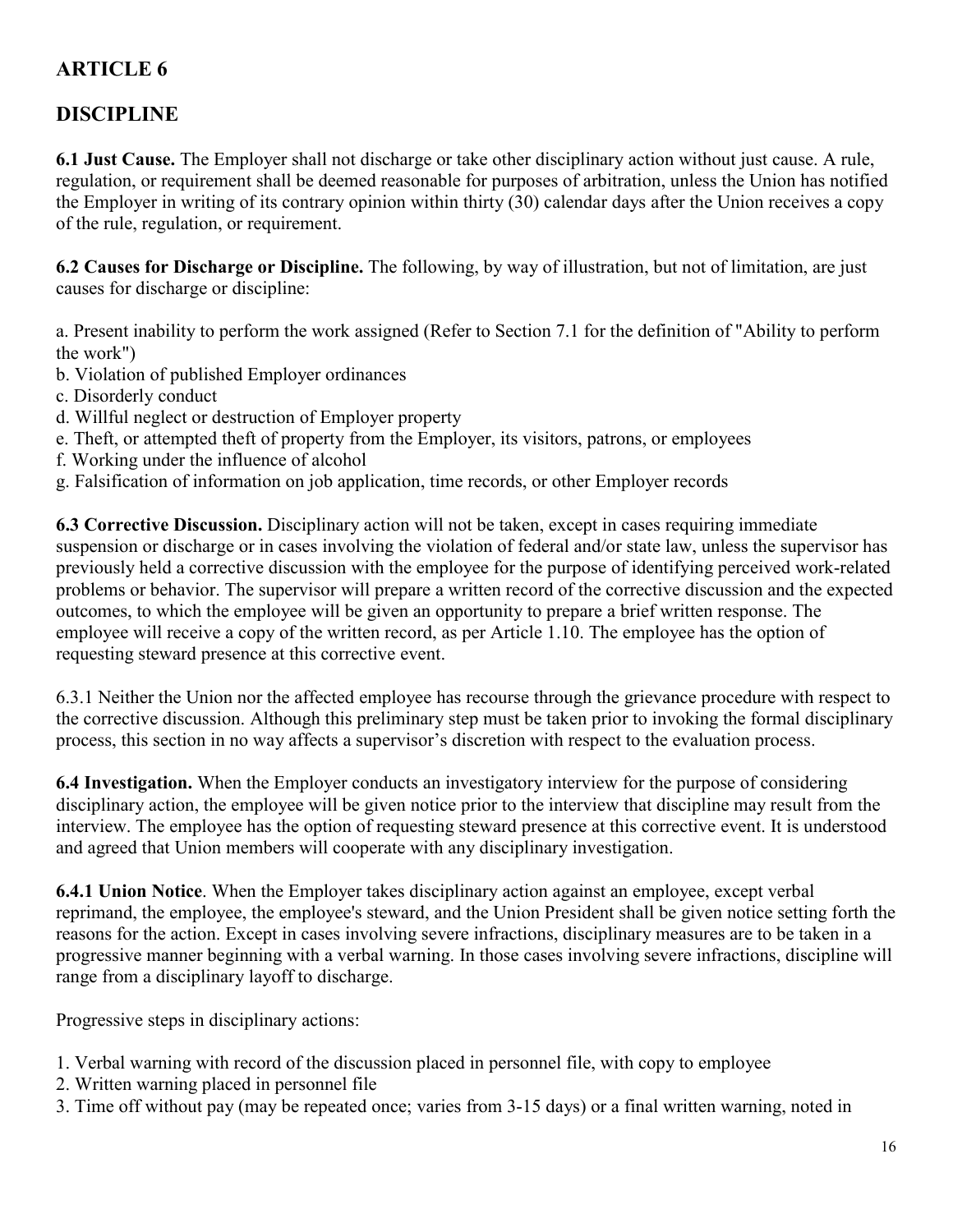personnel file 4. Termination

**6.5 Time to Confer.** If the Employer discharges or suspends an employee without pay, the employee shall be permitted a reasonable period of time to confer with the employee's steward before being required to leave the Employer's premises. Exceptions may be made when the immediate removal of the employee is required because of violent behavior of the employee or to protect the safety of University personnel or prevent damage to University property or for reasons of similar gravity.

**6.6 Grieving Discipline.** Any grievance protesting discharge or suspension shall be filed within five (5) working days from the date of receipt of the written notification of the action and shall be entered at Step Three of the grievance procedure. If a Notice of Intent to Arbitrate is not submitted by the Union in accordance with Section 4.5 within ten (10) working days following receipt of a decision by the Employer, the matter will be considered closed.

**6.7 Prior Incidents.** In taking disciplinary action, the Employer shall not take into account any prior incidents which occurred more than two (2) years previously, except in such cases where recurring patterns of behavior are exhibited (indicating multiple corrections for the same issue). The Employer can also take into account the nature and severity of any prior incidents related to discrimination, harassment, and/or workplace violence.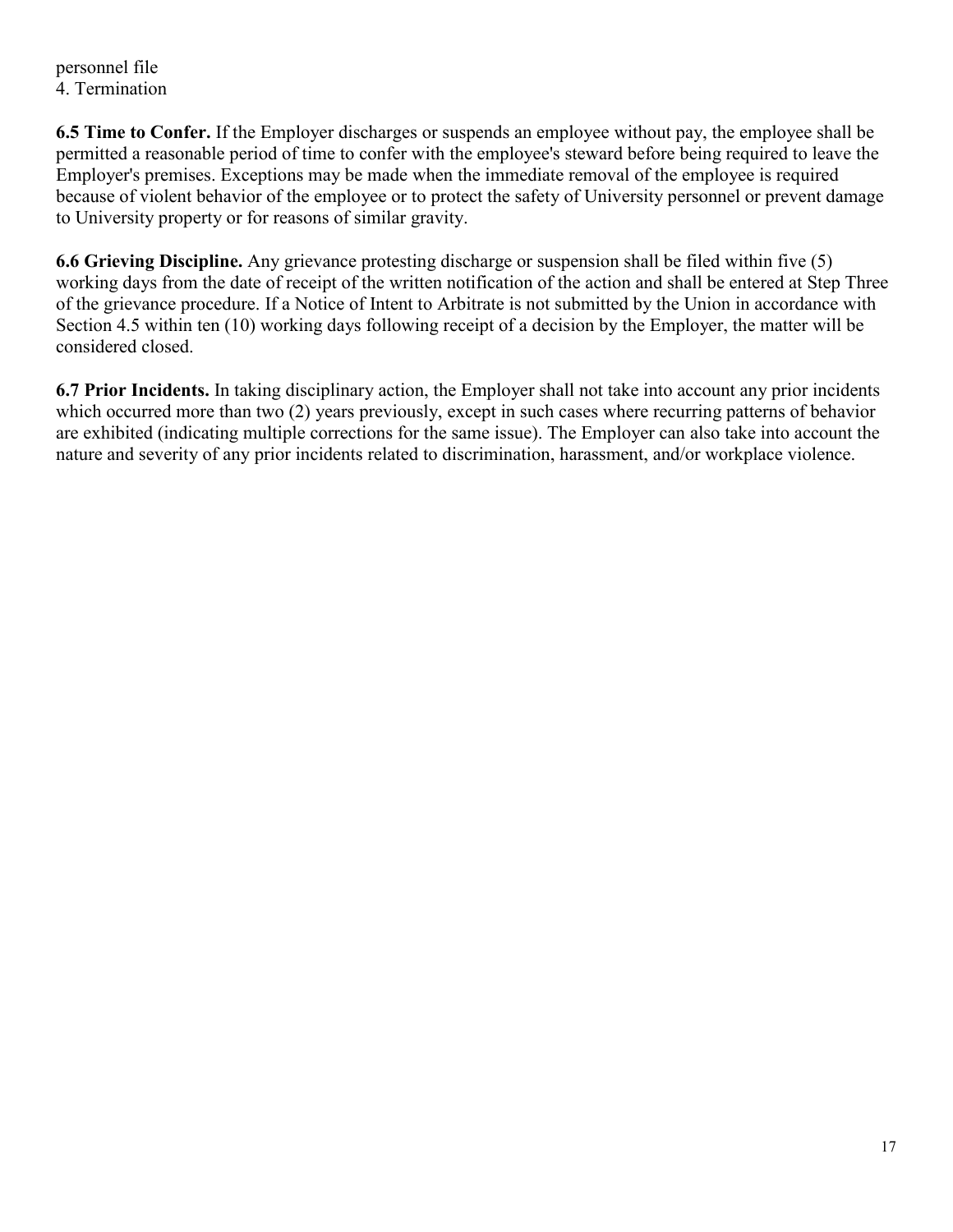# **LAYOFF AND RECALL**

**7.1 Definitions.** For the purpose of this Article:

"Ability to perform the work" means present knowledge, skills, and abilities, (KSAs) ascertained by the University based on documentation or an appropriate KSA verification, to perform the full range of duties of the position in question.

"Normal orientation" means the period of time to be, or to become, acquainted with those aspects of the position that the employee could not or would not otherwise know, as distinguished from training or learning the basic or special skills needed for a position.

A "vacancy" shall be defined as an open position which the Employer intends to fill.

**7.2 Displacement.** When contemplating the displacement of an employee, the Employer will consider options, including retraining, which would enable the Employer to retain the affected employee.

When a reduction of the work force becomes necessary, first all temporary employees and then probationary employees will be laid off, provided that the available work can be performed by the remaining regular employees. In the event probationary employees are rehired into the same bargaining unit position with the same job classification within sixty (60) days after layoff, they will have their probationary period reduced by the number of probationary days already served; provided, however, they will in any event serve at least an additional thirty (30) probationary days.

**7.3 Notice to Union and Liability.** Names of employees removed from a classification or laid off in a reduction of the working force and recalled to work shall be given to the Union in writing. A grievance alleging a violation of the layoff and recall procedures may be processed through the grievance procedure, provided such grievance is submitted in writing at Step Three within seventy two (72) hours after the Union receives notification of a removal of layoff or a recall to work.

**7.4 Notice to Employees.** At least thirty (30) working days prior to a layoff, other than a temporary layoff, the matter shall be discussed between the Head of Human Resources or designee and the President of the Union and one (1) other representative of the Union. The employee or employees who will potentially be affected by a layoff and the Union shall be notified in writing by the Head of Human Resources or designee or other designated administrative agent at least thirty (30) working days in advance of the layoff. The written notice to the employee(s) and the meeting with the Union may occur simultaneously. An employee's accrued annual leave days will not be used in lieu of this notice.

**7.5 Layoff.** When, in the judgment of the Employer, a reduction of the work force in a classification and department becomes necessary, the employee with the least seniority in the affected classification shall be laid off first, provided the employees remaining in the classification and department have the ability to satisfactorily perform the work available. An employee scheduled for layoff will fill any vacancy, unit-wide including a vacancy of a higher or lower classification/pay grade (treated as an involuntary transfer and not subject to a six (6) month waiting period before being eligible to post/transfer), subject to their current ability to satisfactorily perform the work available, and subject to their possession of the minimum qualifications for the job. If no vacancy exists the employee may opt to exercise their seniority and the steps will be utilized in the following order: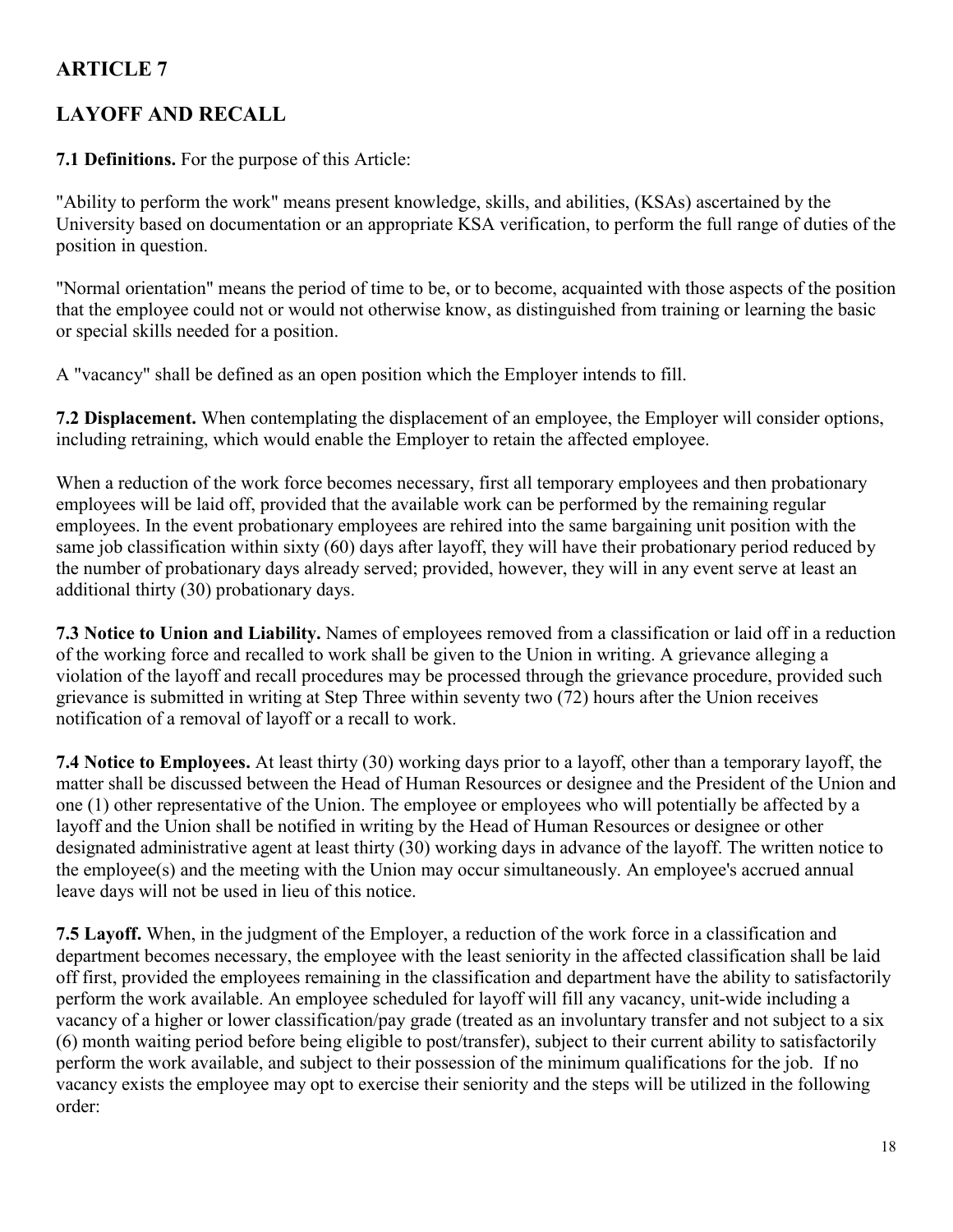- a. Replace an employee in the same classification, starting with the least senior.
- b. Replace an employee in the same pay grade, starting with the least senior.
- c. Replace an employee in the next lower pay grade, starting with the least senior.
- d. Replace an employee in consecutively lower pay grades, starting with the least senior.
- e. This process will be continued until the employee is either placed, or is laid off.

7.5.1 Employees replaced in accordance with the above shall exercise their unit seniority to replace another employee in the same manner. The final bump shall occur not later than the effective date of the original layoff notice unless mutually agreed upon between the Employer and the Union.

7.5.2 A full-time employee may displace two (2) or more part-time employees, if such an arrangement is feasible and the part-time responsibilities can be fulfilled.

7.5.3 In applying Section 7.5, in the event a part-time employee has more seniority than a full-time employee, the part-time employee can exercise seniority to displace the full-time employee at least to the extent of the same number of part-time hours as the position previously held. If feasible, the University will divide the position affected into two (2) part-time positions so that the part-time employee has the same number of hours previously held and the full-time employee has the remaining hours of the position. The full-time employee can then exercise the employee's seniority under Section 7.5 above. If the above is not feasible, the part-time employee will displace the full-time employee.

7.5.4 The Union may request an employee not be required to bump into a different shift. The Employer shall consider the request and reserves the right to deny or approve the request.

**7.6 Recall.** All full- and part-time employees with seniority on layoff because of a reduction of the work force will be recalled, conditioned upon ability to perform the work available with a normal orientation, and subject to their possession of the minimum qualifications of the job, in order of seniority prior to posting a regular job opening unit-wide, including a vacancy of a higher or lower classification/pay grade (treated as an involuntary transfer and not subject to a six (6) month waiting period before being eligible to post/transfer). Recall rights are limited to the period specified in Section 8.5 (c).

7.6.1 Notice of recall shall be sent to the employee at the employee's last known address by registered or certified mail. If an employee fails to report for work within fifteen (15) working days of mailing, the employee shall be considered to have waived all rights to recall and to have voluntarily resigned. Extensions will be granted by the Employer in extenuating circumstances.

**7.7 Temporary Layoffs.** In the event non-probationary employees are laid off due to a temporary discontinuance of operations, or any portion thereof, necessitated by the academic calendar or conditions, including financial, not immediately correctable by the University, temporary adjustments in the work force can be made without application of the Layoff or Recall Procedures. Such temporary layoffs will not exceed a total of seven (7) working days per contract year or two (2) working days per pay period, and the Union will be notified before such layoffs are implemented.

7.8 Where "minimum qualifications" are required in this Article, this requirement may be waived by the University if the individual has demonstrated the ability to perform the available work.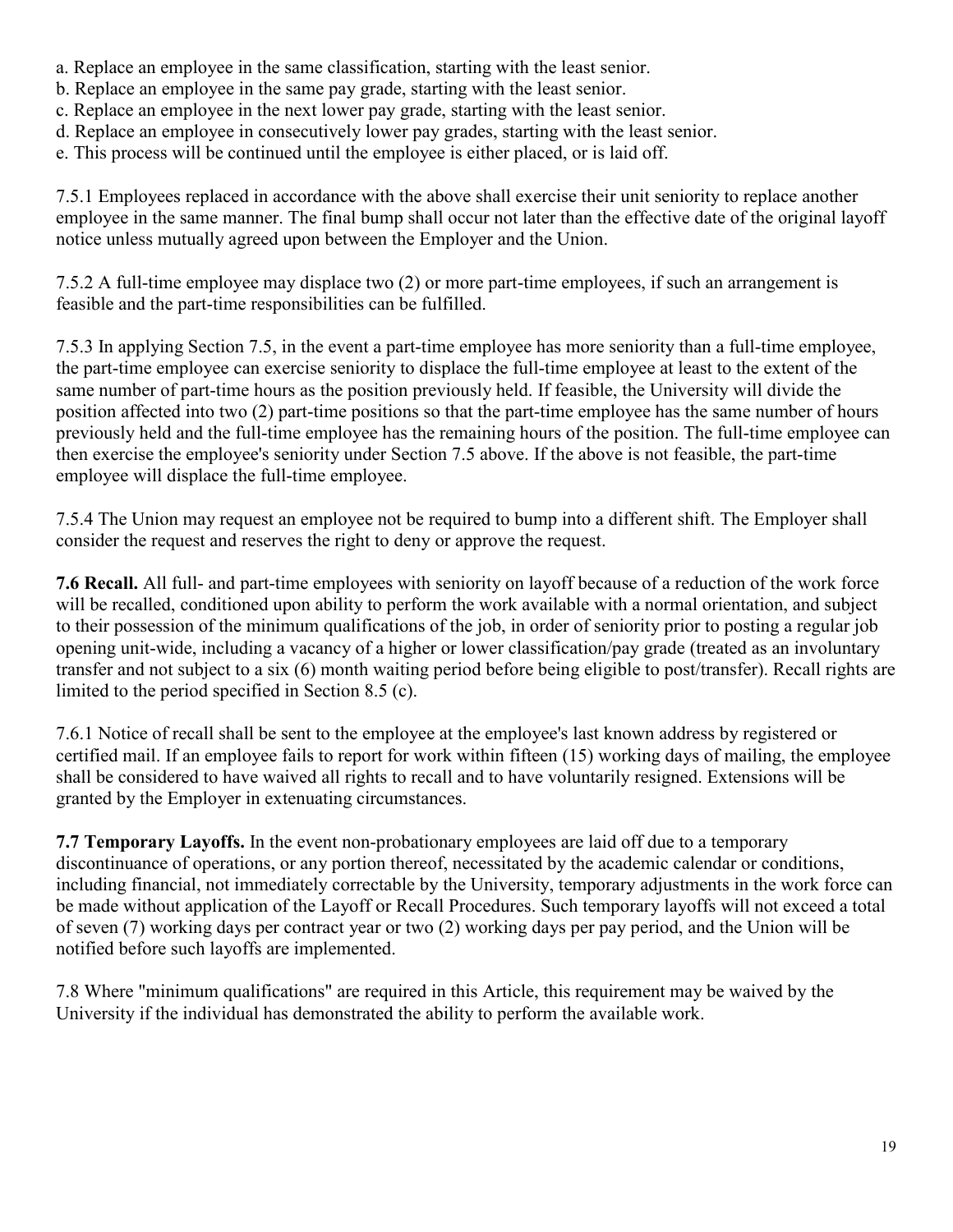## **SENIORITY**

**8.1 Eligibility.** Employees in the bargaining unit who have completed their probationary period shall be entitled to seniority rights under this Agreement.

**8.2 Seniority Date.** An employee hired into a regular full-time or regular part-time position, shall have seniority from the date the employee reported to work. An employee on layoff, except as limited in Section 8.5 below, shall retain and continue to accumulate seniority.

**8.3 Probation.** Each new employee shall be considered a probationary employee for the first ninety (90) calendar days of employment. Upon satisfactory completion of the probationary period, the employee shall be placed on the seniority list of the bargaining unit and shall rank from the date of hire. The probationary period may be extended up to an additional ninety (90) calendar day period with notification to the Union.

8.3.1 There shall be no seniority among probationary employees.

8.3.2 The Union shall represent probationary employees for the purpose of collective bargaining in respect to wages, hours of employment, and other conditions of employment as set forth in this Agreement. The Union shall not, however, represent probationary employees regarding layoffs and/or terminations, which are nongrievable.

**8.4 Transfers.** An employee who transfers to a position outside the bargaining unit within the University, and who returns to the bargaining unit within two (2) years, shall retain the employee's seniority held at the time of the transfer. The two (2) year period may be extended by mutual agreement between the Union and the Employer.

**8.5 Cessation.** Seniority rights of an employee shall cease for any one (1) of the following reasons:

a. If the employee voluntarily terminates employment in the bargaining unit, provided such termination is not for transfer purposes as covered in Section 8.4 above.

b. If the employee is discharged and the discharge is not reversed through the grievance procedure.

c. If the employee is laid off for a continuous period equal to the seniority the employee had acquired at the time of such layoff period, or for two (2) years, whichever is shorter.

d. If the employee retires.

e. If the employee fails to return to work from layoff when recalled as set forth in the recall procedure, section 7.6.

f. If the employee is absent for three (3) consecutive working days without notifying the employee's immediate supervisor and fails to give a reasonable explanation for the absence and lack of notice, or if the employee overstays a leave of absence without providing a reasonable explanation to the employee's immediate supervisor within five (5) working days of the termination of the leave. An employee shall not be deprived of seniority when justifiable reasons beyond the employee's control make it impossible to notify the employee's immediate supervisor or return to work.

**8.6 Master List.** The Union President shall be furnished a master list of all employees in the bargaining unit showing the seniority date of each full-time and part-time employee. Such list shall contain the name, seniority date, classification of each employee in the bargaining unit, hourly salary, position number, and employee's mailing address. Revised master lists shall be furnished to the Union by the Employer quarterly or as requested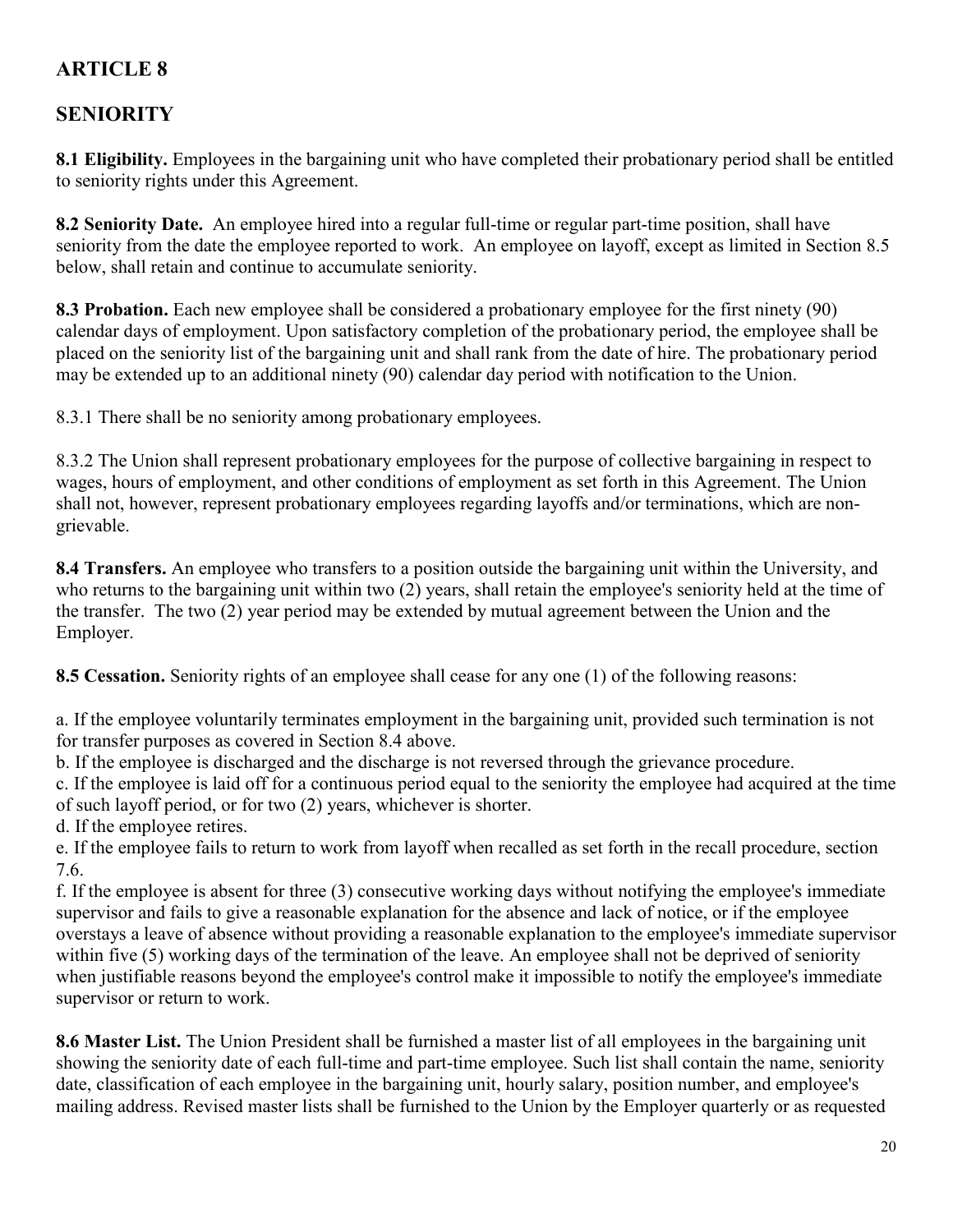by the Union President. Any appeals from the master list shall be made within twenty (20) calendar days following the date the master list is provided to the Union.

**8.7 Accrual.** Employees who are regularly scheduled to work one thousand five hundred and sixty (1,560) hours or more per year will accrue seniority on a full-time basis. Employees regularly scheduled to work twenty one (21) or more hours per week but less than thirty (30) hours per week will accrue seniority on a three quarter time basis. Employees who work twenty (20) hours per week or less will accrue seniority on a half time basis.

**8.8 Seniority Tie-Breaker**. In the event that two (2) or more employees have identical seniority dates, seniority will be determined by the year of birth and the employee with the earliest date shall be deemed to have greater seniority. If the year of birth is identical, seniority will be determined by the month of birth. If the month of birth is identical, seniority will be determined by the day of birth.

#### **8.9 Seniority of Union Officials.**

8.9.1 Members of the bargaining committee, while actively engaged in contract negotiations, shall have top seniority unit-wide for layoff and recall purposes only, provided they have the ability to perform satisfactorily the work available.

8.9.2 For the purposes of layoff and recall, Union stewards shall have top seniority unit-wide, provided they have the ability to perform satisfactorily the work available. The Union President and Chief Steward shall have top seniority unit-wide.

8.9.3 Upon the expiration of their terms of office, the above Union officials shall revert to their respective original positions on the seniority list.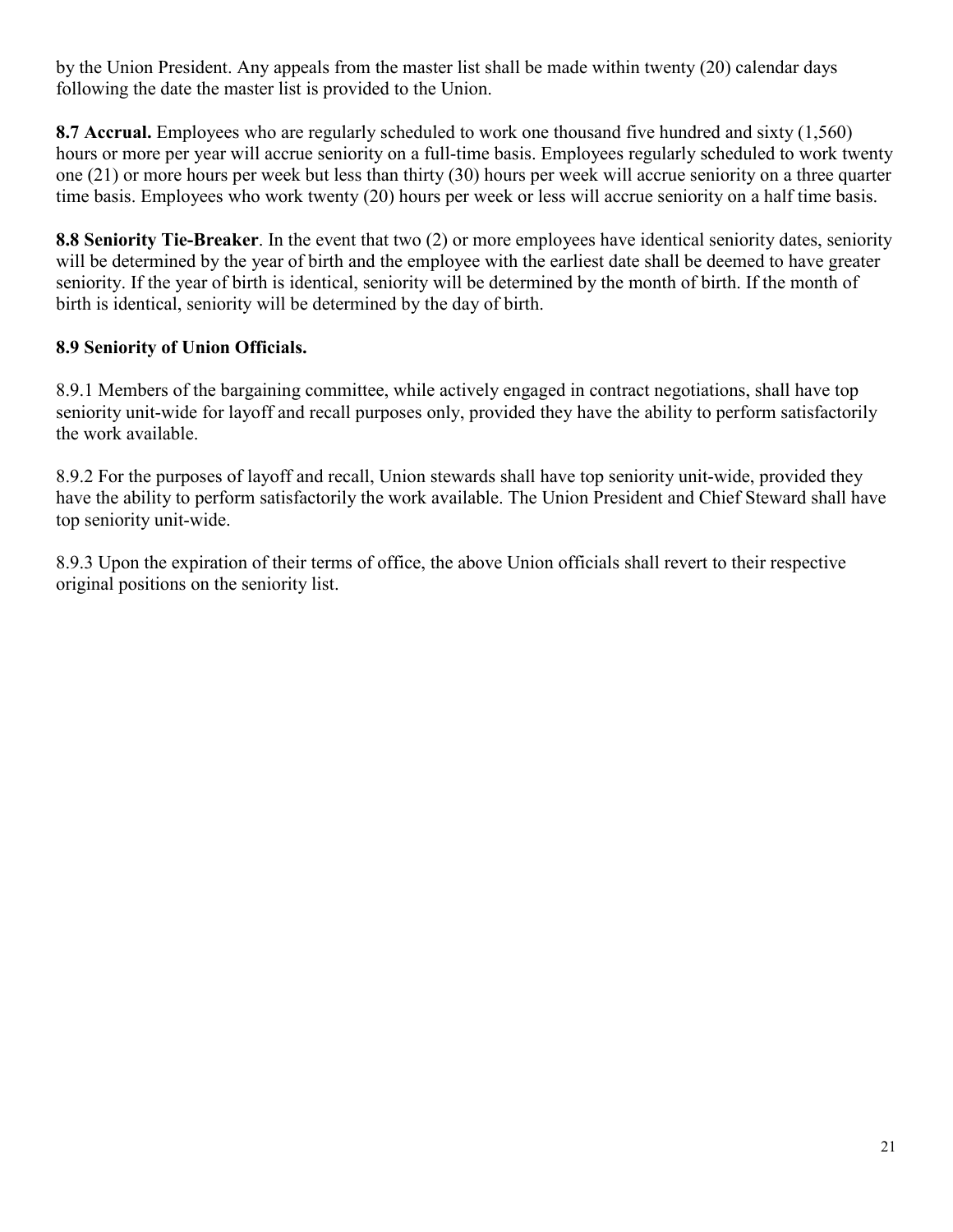## **LEAVES OF ABSENCE**

### **9.1 Leaves of Absence With Pay**

**9.1.1 Jury Duty Leave.** Employees shall be granted jury leave with pay for the period they are required to serve. Such leave shall be coordinated with the supervisor. With the exception of reimbursable expenses, compensation received by the individual for time spent performing jury duty on working days shall be remitted to the University. Checks for jury duty should be endorsed to Northern Michigan University and forwarded to the Financial Services Office with a memorandum that includes the dates of the jury duty. Employees are expected to report for regular University assignment when temporarily excused from attendance at court. The employee may, at the employee's option, charge jury duty time to annual leave or compensatory time and retain all court fees.

**9.1.2 Funeral Leave.** If a death occurs among members of an employee's immediate family, the employee will be excused from work, with pay, for three (3) days in order to attend the funeral and make other necessary arrangements. In the case of an employee's parent, parent in law, spouse or designated individual, child, or stepchild, five (5) days will be permitted. Because of extenuating circumstances, the Head of Human Resources or designee may grant the bereaved employee additional time charged to the employee's accumulated annual leave or may extend the period of this funeral leave.

**9.1.2.1 Immediate Family**. The immediate family shall be interpreted as including: spouse or designated individual, child, stepchild, father, mother, sister, brother, father in law, mother in law, stepfather in law, stepmother in law, sister in law, brother in law, daughter in law, son in law, grandfather, grandmother, grandfather in law, grandmother in law, stepfather, stepmother, half brother, half sister, grandchild, and dependent persons (including but not limited to foster children or relatives residing in the home).

9.1.2.2 The name of the designated individual must be on file with the Human Resources Department at least six (6) months prior to utilization of such leave.

9.1.2.3 An employee will be allowed one (1) day to attend the funeral of an uncle, aunt, nephew, or niece of the employee, employee's spouse or designated individual.

9.1.2.4 A reasonable number of employees in the unit will be allowed to attend the funeral of a fellow employee or former employee, without loss of pay, provided they return to work after the funeral. Employees who serve as pallbearers at a funeral of a fellow employee or former employee will be paid during the time they must be off the job.

**9.1.3 Military Leave of Absence.** The Employer will abide by federal and state laws regarding eligible employees who serve in uniformed services and take leaves of absence for such services.

9.1.3.1 The Employer will pay the difference between the employee's military pay and regular pay, if the employee's military pay is less, for a period not to exceed fifteen (15) work days in any one calendar year. In order to receive this difference, the employee shall furnish the Employer with written evidence of the amount of base service pay the employee was eligible to receive.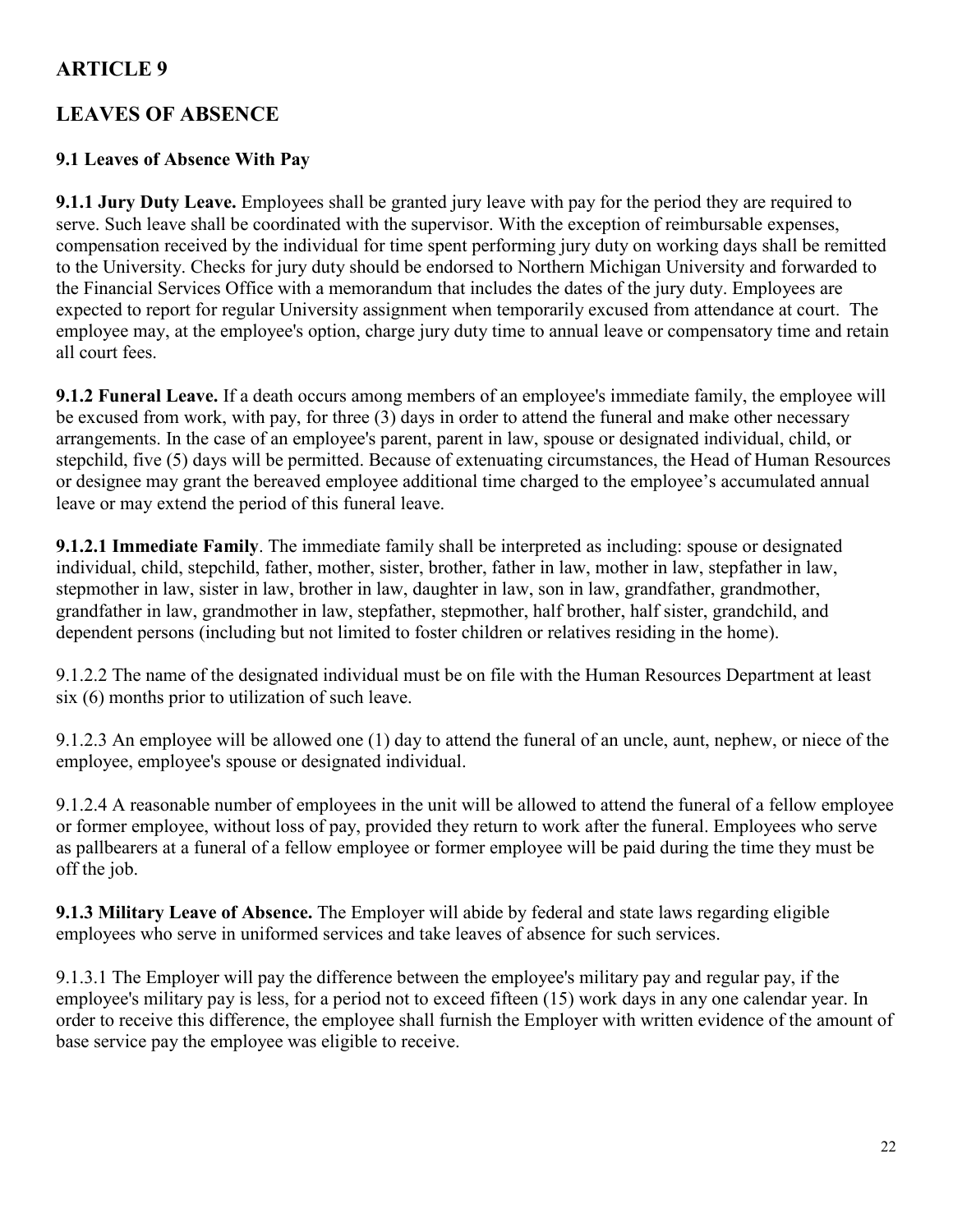9.1.3.2 Although an employee cannot be required to use annual leave to complete a period of training or service, an employee may, at his or her sole option, choose to use accrued annual leave during a period of training or service.

**9.1.4 Mandatory Sick Leave.** If the fitness of an employee to continue in the employee's responsibilities becomes questionable for reasons of physical or mental health, the Head of Human Resources or designee shall discuss the matter with the employee in personal conference. The employee may request Union representation at this meeting. In cases of potential workplace violence concerns as determined by Public Safety and Human Resources, the personal conference will be replaced by a conference between Human Resources, Public Safety, and a Union representative. If a determination for leave is made, Human Resources shall notify the employee by mail. If the problem cannot be resolved in such conference, the Employer may require the employee to submit to a physical or psychiatric evaluation. The Employer may designate an examiner who must be a licensed psychologist, physician or psychiatrist and the Employer will assume the cost of the examination. In the event the medical examination results in finding that the employee is unable to discharge his or her duties in a competent manner, the Union recognizes that the Employer may have to place the employee on mandatory sick leave, with entitlement to any applicable sick leave, short term disability, or long term disability payments. Before an employee is involuntarily placed on such a sick leave, the Employer will notify the President of the Union of the proposed action.

## **9.2 Leaves of Absence Without Pay**

**9.2.1 General Conditions.** Except as otherwise specified in a particular leave of absence provision, the following general conditions shall apply to all leaves of absence without pay:

a. Seniority in effect or time worked toward seniority at the outset of leave shall be retained, but shall not continue to accumulate during the period of the leave.

b. Fringe benefits ordinarily provided to the employee shall not be provided during the period of the leave; provided, however, that the employee may contact the Human Resources Department to make arrangements for the continuation of group life insurance, group health insurance, dental insurance, and vision insurance at the employee's own expense.

c. During the time an employee is on a leave of absence, the employee's position may be filled through temporary employment. By mutual agreement of the University and the Union, the status of temporary may be maintained beyond the normal four (4) month period. At the time the employee on leave of absence returns, the employee shall resume the former position if it is funded or the employee shall exercise bumping rights.

d. The Employer, at its option and without cost to the employee, may require that a physician or physicians of its choosing examine an employee to verify disability or before returning to active employment. In the event the employee challenges the diagnosis of the physician chosen by the University, the employee and the Employer will agree to employ a third physician to examine the employee. The diagnosis of the third physician shall be binding on all parties and the costs of such services shall be shared equally by the employee and the Employer. e. Leaves of absence must be approved by the administrative head or Human Resources, as appropriate.

f. Application for extension of leaves of absence must be made prior to the expiration of the leave.

g. The employee will not receive pay for the holidays falling within the leave of absence.

h. The employee will not accrue annual leave while on a leave of absence.

i. An employee who does not return from a leave of absence upon the expiration of the leave shall have his or her employment terminated.

j. For leaves longer than thirty (30) days: employees must notify the Head of Human Resources or designee in writing at least thirty (30) calendar days prior to the expiration of the leave of absence of the employee's intent to return to work, unless impractical in which case the employee must provide as much written notice as circumstances permit. Any employee who fails to provide proper notification shall be deemed to have voluntarily resigned and employment will thereby be terminated; provided, however, the Head of Human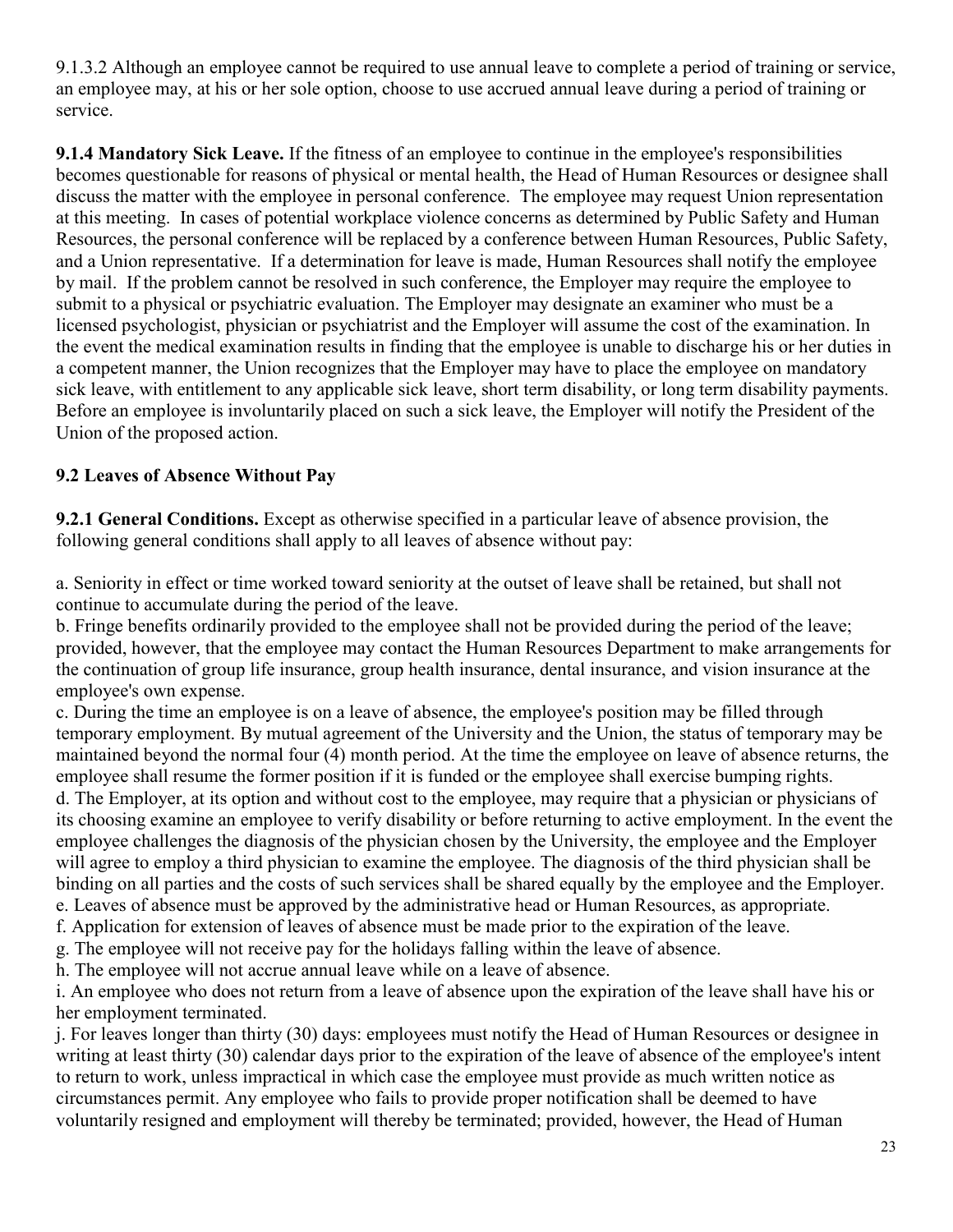Resources or designee may consider extenuating circumstances beyond the employee's control in considering the employee's termination due to timeliness of the notice.

**9.2.2 Illness or Disability Leave.** Employees who are not eligible for or who are denied long-term disability benefits may apply for a leave for illness or disability as follows:

a. An employee who (1) is unable to work because of personal sickness or injury including pregnancy and pregnancy related disability and (2) has exhausted sick leave pay, personal leave hours, short term disability benefits and annual leave under Article 10, if applicable, shall be granted a leave of absence without pay upon request in writing and upon the Human Resources Department receiving satisfactory written evidence of disability.

b. The leave of absence shall be for the period of continuing disability, but not to exceed three (3) months, at which time if the employee does not return to work, employment will be terminated.

c. The Employer will provide appropriate hospitalization, dental, and vision insurance as provided in Article 10, if applicable, and group life insurance equal to one (1) times the regular annual salary for eligible employees on an approved leave of absence due to sickness or disability (including those receiving Workers' Compensation benefits). However, employees are responsible for paying the necessary premiums, if any, for such plans including supplemental and dependent life insurance.

9.2.2.1 Employees who have been employed full-time on a continuous basis for one (1) year or longer will apply for benefits under the Long Term Disability Program as specified under Article 10. Employees who receive benefits under the Long Term Disability Program will be considered to be on a disability leave and are subject to the conditions of Article 10.

9.2.2.2 Please refer to Section 9.2.1 for General Conditions regarding leaves of absence without pay.

**9.2.3 Personal Leave.** Leaves of absence up to three (3) months without pay may, at the discretion of the Employer, be granted in cases of exceptional need for those employees who have acquired seniority under this Agreement. Leaves may be granted for such reasons as settlement of an estate, serious illness of a member of the employee's family, child care for a newborn infant (including adopted infants), or extension of annual leave once annual leave has been granted, but not for the purpose of obtaining employment elsewhere. Leaves of absence for like causes may be extended for additional three (3) month periods, but the total leave time shall not exceed one (1) year.

**9.2.4 Family and Medical Leave Act (FMLA).** The provisions of this Article are intended to comply with the Family and Medical Leave Act of 1993, and any terms used from the FMLA will be as defined in the Act. Additional information regarding updates to the law and guidance to employees and employers can be accessed at: http://www.dol.gov/esa/whd/fmla/. To the extent that this Article is ambiguous or contradicts the Act, the language of the Act will prevail. Except as expressly provided in this Article, these FMLA provisions do not impair any rights granted under other provisions of this Agreement.

9.2.4.1 A bargaining unit member is eligible for a FMLA leave if he/she has been an employee for at least twelve (12) months and has been employed as an employee at least one thousand two hundred and fifty (1,250) hours during the twelve (12) month period immediately preceding the leave effective date at a worksite where the Employer employs at least fifty (50) employees within a seventy five (75) mile radius.

9.2.4.2 Subject to the notice and certification requirements described below, an eligible bargaining unit member may request and will be granted up to twelve (12) workweeks of unpaid FMLA leave during the twelve (12) month period measured forward from the date of the first FMLA leave usage for one or more of the following events: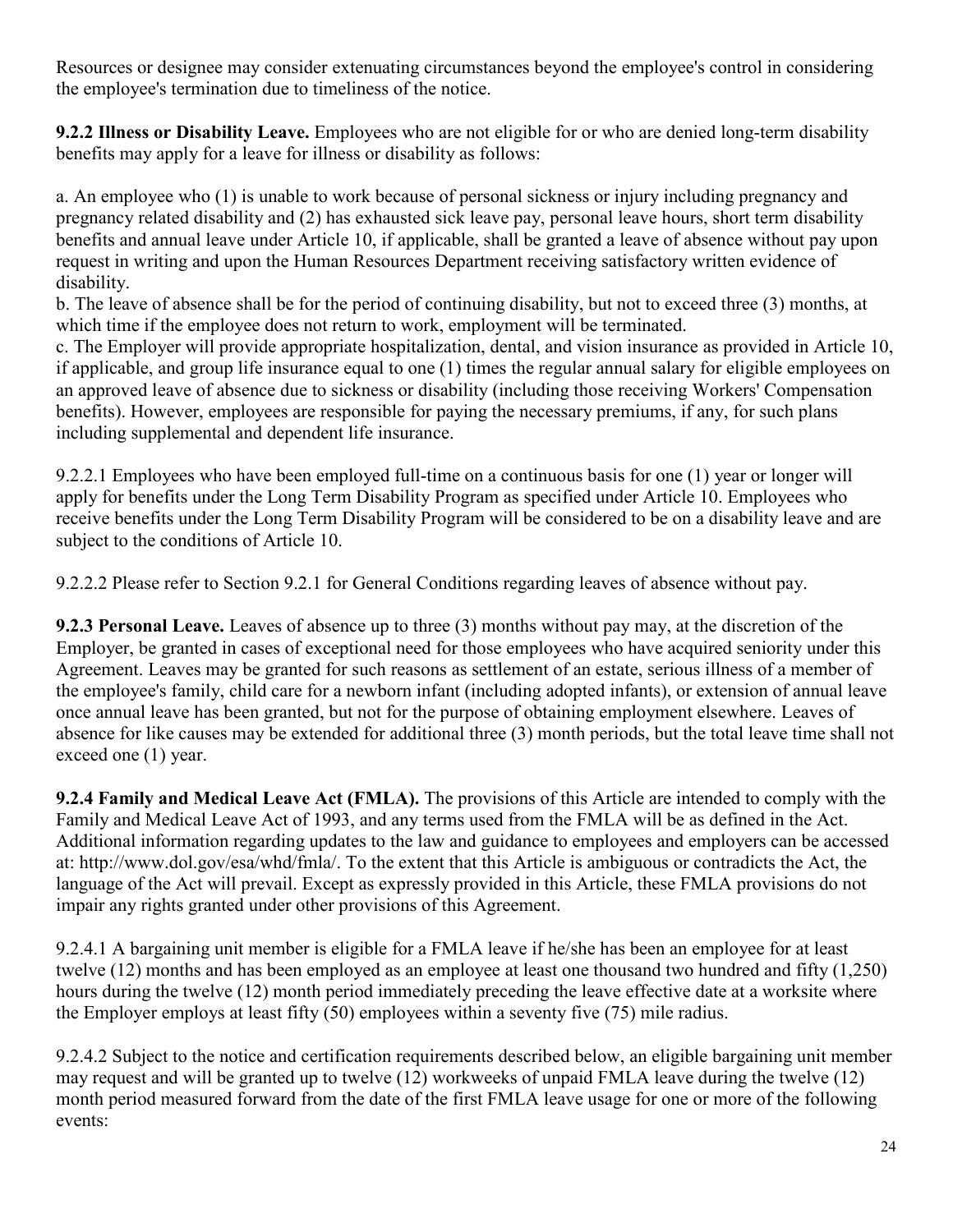a. for the birth of a son or daughter of the member and to care for such child.

b. for the placement of a child with the member for adoption or foster care.

c. to care for a spouse or designated individual, child, or parent of the member if the former has a serious health condition, or

d. because of a serious health condition of the member, which renders him/her unable to perform the functions of the member's position.

e. any qualifying exigency arising out of the fact that the employee's spouse, son, daughter, or parent is a covered military member on "covered active duty."

9.2.4.3 If the requested leave is for the birth/care of a child, the placement of a child for adoption or foster care, or to care for a spouse or designated individual, child, or parent who has a serious health condition, the bargaining unit member is first required to exhaust any available paid vacation leave and necessity leave (e.g., personal leave hours, family care leave). Upon exhaustion of the paid leave, any portion of the remaining twelve (12) workweeks of leave shall be unpaid. The name of the designated individual must be on file with the Human Resources Department at least six (6) months prior to utilization of such leave.

9.2.4.4 If the requested leave is due to the bargaining unit member's serious health condition, the bargaining unit member is first required to exhaust any available paid sick leave. Upon exhaustion of the paid leave, any portion of the remaining twelve (12) workweeks of leave shall be unpaid.

9.2.4.5 The taking of a FMLA leave shall not result in the loss of any employment benefit accrued prior to the date on which the leave commenced; provided, however, that nothing in this sentence shall be construed to entitle any bargaining unit member who returns from leave to the accrual of any seniority or employment benefits during the period of the leave or to any right, benefit, or position to which the member would have been entitled had the member not taken the leave.

9.2.4.6 Bargaining unit members who take a FMLA leave for the intended purpose of the leave shall be entitled, on return from the leave, to be restored by the Employer to the position of employment held by the member when the leave commenced or an equivalent position with equivalent employment benefits, pay, and other terms and conditions of employment.

9.2.4.7 During the period of a FMLA leave, the Employer shall maintain coverage under any group health plan as defined by the FMLA for the duration of such leave and at the level and under the conditions coverage would have been provided if the member had continued in employment for the duration of the leave; provided, however, that the Employer may recover the premiums paid for maintaining coverage for the member under such group health plan during the period of a FMLA leave if the member fails to return to work for reasons other than the continuation, recovering, or onset of a serious health condition entitling the member to leave under Sections 9.2.3.2 (c), (d), or (e) above, or other circumstances beyond the member's control. The Employer may require certification of inability to return to work as specified and allowed by the FMLA.

9.2.4.8 An unpaid family leave of up to twelve (12) workweeks for the birth/care of a child or for the placement of a child for adoption or foster care may be taken at any time within the twelve (12) month period which starts on the date of such birth or placement of adoption or foster care. However, regardless of when the leave becomes effective, it will expire no later than the end of the twelve (12) month period. For example, a bargaining unit member who requests a leave at the start of the twelfth month (of the twelve (12) month period from the date of birth or placement) is entitled to only four (4) workweeks of unpaid leave.

9.2.4.9 Spouses, or designated individuals, both of whom are employed by the Employer are limited to a combined total of twelve (12) workweeks of unpaid leave during any twelve (12) month period for the birth/care of their child, placement of their child for adoption or foster care, or for the care of a parent with a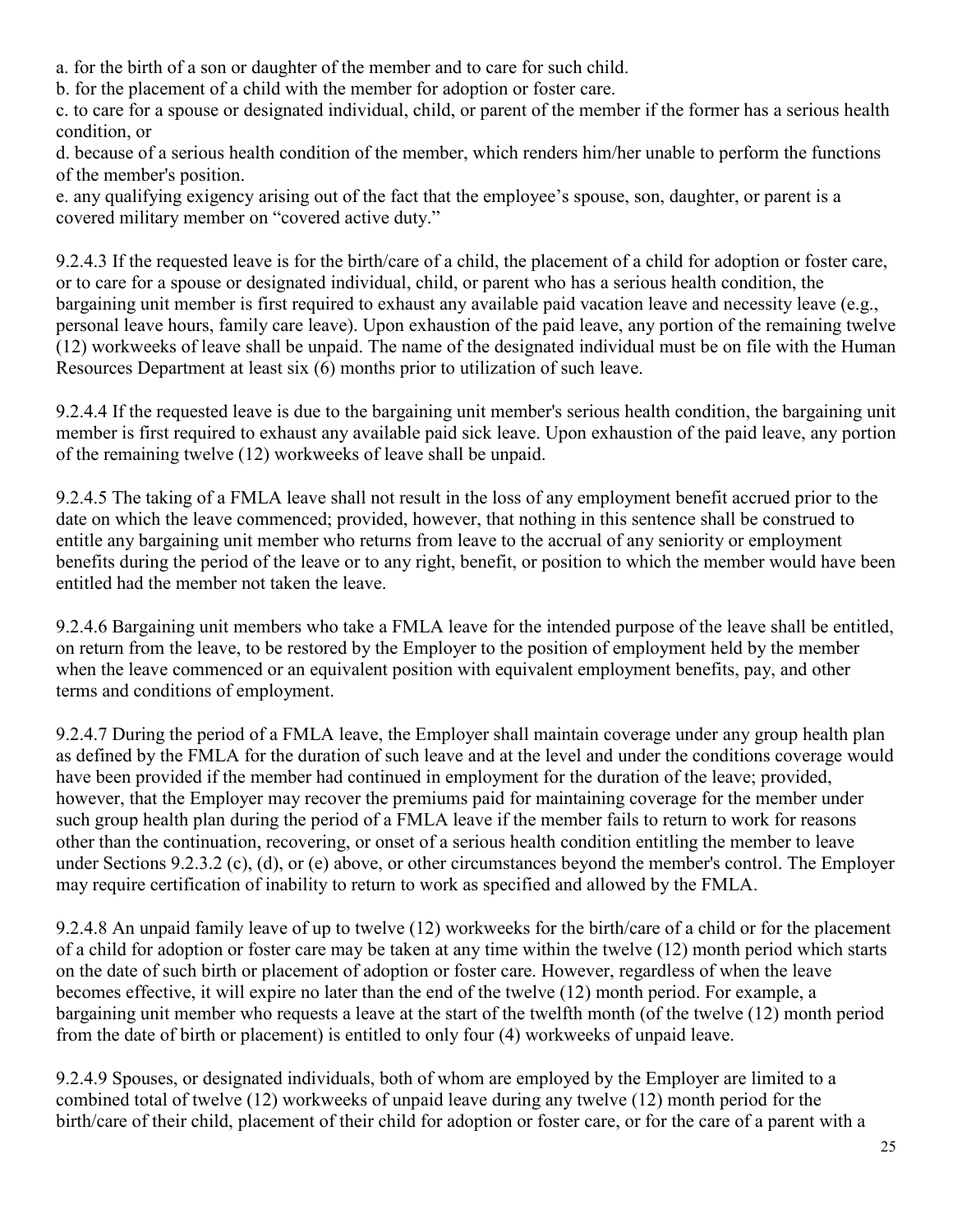serious health condition. However, each bargaining unit member may use up to twelve (12) workweeks of unpaid leave during any twelve (12) month period to care for her/his child or spouse or designated individual who is suffering from a serious health condition, or if the leave is necessitated by the member's own serious health condition.

9.2.4.10 An eligible bargaining unit member who foresees that he/she will require a leave for the birth/care of a child or for the placement of a child for adoption or foster care, must notify, in writing, the Head of Human Resources or designee not less than thirty (30) calendar days in advance of the start date of the leave. If not foreseeable, the bargaining unit member must provide as much written notice as is practicable under the circumstances.

9.2.4.11 An eligible bargaining unit member who foresees the need for a leave of absence due to planned medical treatment for herself/himself, her/his spouse or designated individual, child or parent, should notify, in writing, the Head of Human Resources or designee as early as possible so that the absence can be scheduled at a time least disruptive to the Employer's operations. Such a member must also give at least thirty (30) calendar days written notice, unless impractical in which case the bargaining unit member must provide as much written notice as circumstances permit.

9.2.4.12 If the requested leave is to care for a spouse or designated individual, child, or parent who has a serious health condition, the bargaining unit member is required to file with the Employer in a timely manner a health care provider's statement that the member is needed to care for the son, daughter, spouse or designated individual, or parent and an estimate of the amount of time that the member is needed for such care.

9.2.4.13 If the requested leave is because of a serious health condition of the bargaining unit member which renders her/him unable to perform the functions of the member's position, the bargaining unit member may be required to file with the Employer the physician's or health care provider's statements as allowed by the FMLA.

9.2.4.14 Leaves taken under Sections 9.2.4.2 (a) or 9.2.4.2 (b) above shall not be taken intermittently unless the Employer and the bargaining unit member agree otherwise. Subject to the limitations and certifications allowed by the FMLA, leaves taken under Sections 9.2.4.2 (c), (d), or (e) above may be taken intermittently or on a reduced leave schedule when medically necessary; provided, however, that where such leave is foreseeable based upon planned medical treatment, the Employer may require the member to transfer temporarily to an available alternative position offered by the Employer for which the member is qualified and that has equivalent pay and benefits and better accommodates recurring periods of leave than the member's regular position.

9.2.4.15 A bargaining unit member on an approved leave under this Article must report to the Head of Human Resources or designee every four (4) work weeks regarding her/his status and intent to return to work upon conclusion of the leave.

9.2.4.16 In any case in which the Employer has reason to doubt the validity of the health care provider's statement or certification for leaves taken under Sections 9.2.4.2 (c) or 9.2.4.2 (d) above, the Employer may, at its expense, require second and third opinions as specified by the FMLA to resolve the issue.

**9.2.5 Educational Leave.** Educational leaves of absence of up to one (1) year may be granted to employees of this unit who have at least three (3) years of seniority at Northern Michigan University. Such leaves will be unpaid and without benefits or seniority accumulation. All requests for educational leave must be presented in writing to the Head of Human Resources or designee. Such leave will terminate at the end of one (1) year or when the employee ceases to be a student on an approved degree or certificate program at an accredited institution of higher education, whichever occurs first.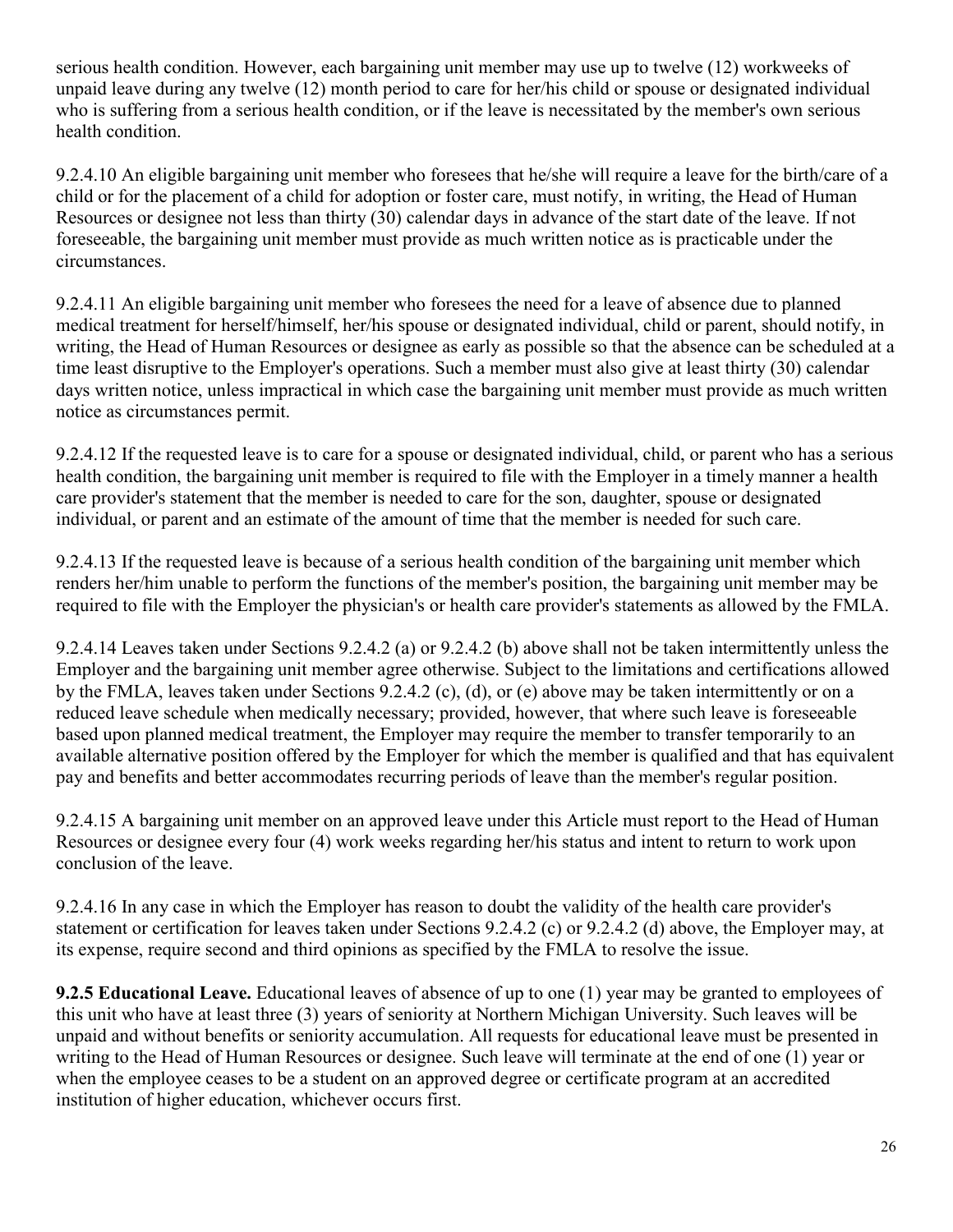**9.2.6 Union Leave.** An employee elected or appointed to a position with the International Union, which necessitates a leave of absence, may request a leave of absence without pay, benefits, and seniority accumulation. Such request shall be made to the Head of Human Resources or designee as far in advance as possible, but in no event later than thirty (30) days prior to the day such leave is to become effective. Such requests must be made in writing and must be signed by the UAW Director of Region 1D. Such leaves shall be granted by the University for a period of not more than two (2) years or the term of office, whichever may be shorter. No more than one (1) employee will be allowed to take such leave for any given period.

9.2.6.1 At least three (3) months prior to when the employee is to return from the employee's Union leave, the Union shall notify the Head of Human Resources or designee in writing, as to the date of the employee's return. Upon the employee's return, the employee will be placed in a vacant position. If no position is available for which the employee is qualified, the employee will have the right to displace an employee with the least seniority in the same classification as held before going on leave. The University shall have no responsibility to place any employee returning from a Union leave until ninety (90) days after receiving the above notice.

**9.2.7 Political Activity Leave.** Any employee with at least one (1) year of seniority who is elected to a full-time public office, or who is a candidate for a full-time public office, may make written application for a leave of absence without pay, benefits, and seniority accumulation for the period of the first term of active service in such elective office, or during the time preceding elections in order to campaign for such office. An extension of such a leave of absence for service in elective public office may be granted by the University upon written application by the employee.

9.2.7.1 Such request must be made no less than thirty (30) days in advance in writing to the Head of Human Resources or designee. Exceptions may be made when it is not possible for such advance notice to be given.

**9**.**3 Return to Active Employment.** In order to be eligible to return to active employment, an employee returning from an illness or disability leave of absence must provide a statement from the employee's physician releasing the employee to return to work to Human Resources prior to reporting to duty.

9.3.1 The University, at its option and without cost to the employee, may require that a physician or physicians of its choosing examine the employee before returning the employee to active employment.

9.3.2 The assignment upon return from an Illness or Disability Leave, Personal Leave, Educational Leave, Mandatory Sick Leave, and Political Activity Leave will be dependent upon the jobs available within the same classification. If it is not possible to assign work to the employee immediately upon return from leaves specified in this Section, the employee will be granted an extended leave for a maximum of one (1) month, during which time the Human Resources Department will make a concerted effort to find employment for the employee. If the employee is not returned to work during this one (1) month period, the employee will have the right to displace an employee with the least seniority in the same classification, based on the ability to perform the work available. Seniority of employees shall not be credited during leaves of this provision.

9.3.3 If an employee is required to extend a leave of absence because no vacancies exist at the time the employee requests reinstatement, the employee may accept temporary employment outside the University without loss of seniority. If the employee does not return to the University when a vacancy exists, or at the end of the extended leave, the employee's employment shall be terminated.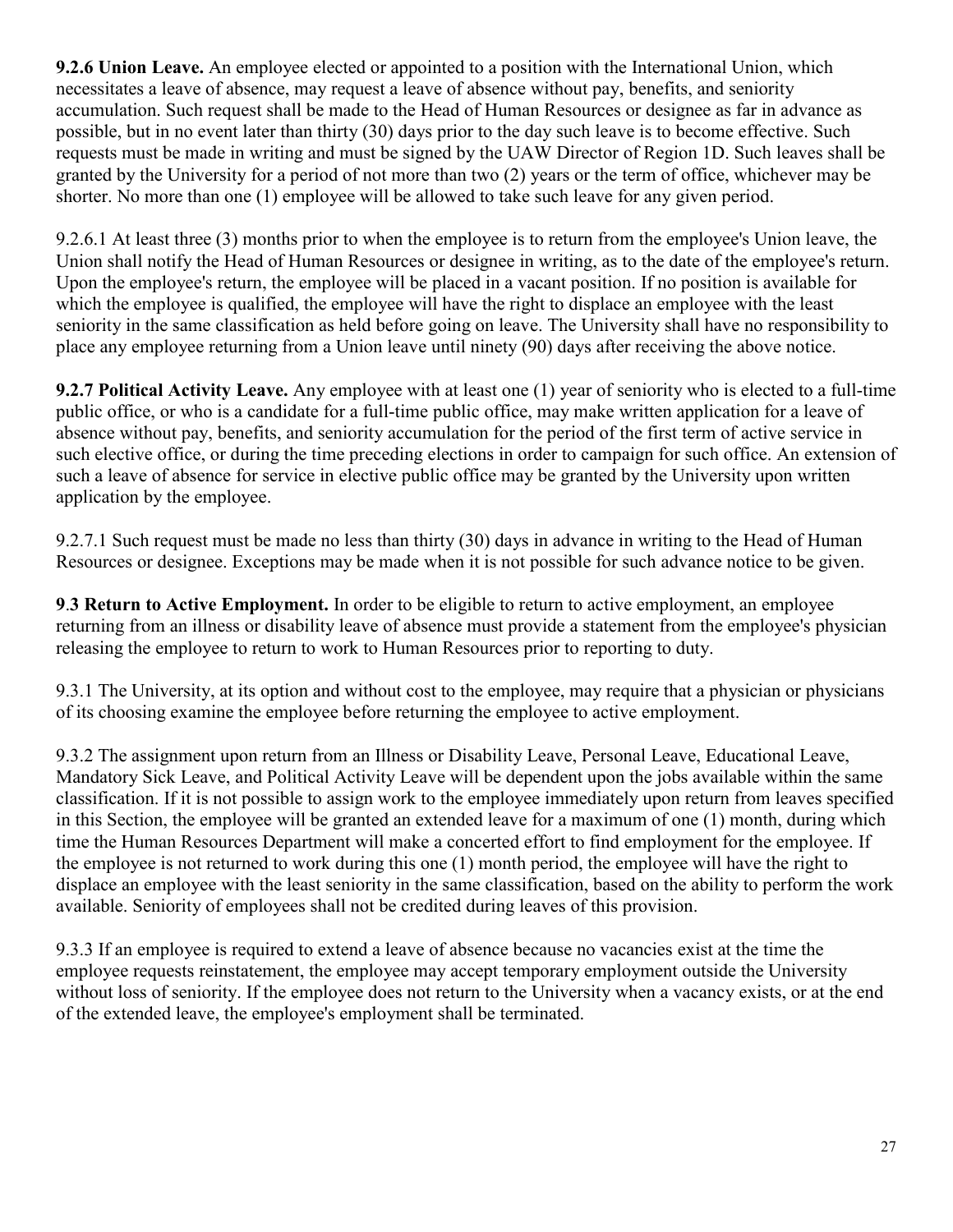## **FRINGE BENEFITS**

#### **10.1 Holidays and Seasonal Bonus Days**

10.1.1 The following holidays will be observed on the calendar day on which each falls, except that a holiday that falls on a Sunday will be observed on the following Monday and a holiday that falls on a Saturday will be observed on the preceding Friday:

a. New Year's Day b. Memorial Day c. Independence Day d. Labor Day e. Thanksgiving Day f. December 25

10.1.2 If an employee is required to work on Easter Sunday, the employee will be paid straight time, but will be given an additional day off with pay, the time to be arranged with the employee's supervisor who will make an effort to grant the additional day off as near as practical to Easter Sunday.

10.1.3 When the designated holiday occurs on a scheduled day off in the employee's workweek, the employee will receive an additional day off with pay to be arranged with the supervisor who will make an effort to grant the additional day off as near as practical to the designated holiday.

10.1.4 Time and one-half will be paid for all time worked on a designated holiday. If the employee is not given an additional day off for the holiday on which the employee is scheduled to work, the employee will receive holiday pay in addition to the time and one-half for the time worked.

10.1.5 In addition to the holidays stated above, each fiscal year the Employer will schedule six (6) seasonal bonus days. One (1) seasonal bonus day will be the day after Thanksgiving, one (1) will be the day before or after December 25, and one (1) will be the day before or after New Year's Day. It is the Employer's intention to designate the days between December 25 and New Year's Day a "holiday week." Any additional days may be designated by the Employer on another date or left as "floating" seasonal bonus days for the employee to schedule with the supervisor.

10.1.5.1 Those employees hired after December 31 of the then current fiscal year are not eligible for "floating" seasonal bonus days until the subsequent fiscal year.

10.1.6 If an employee is required to work on a non-floating designated seasonal bonus day, the employee will be paid at time and a half the straight time rate and will be granted equivalent time off as near as practical to the seasonal bonus day.

10.1.7 If an employee is absent on the working day immediately preceding or immediately following the holiday or seasonal bonus day, the employee will not be paid for the holiday or seasonal bonus day unless the absence is approved compensatory leave or excused by the employee's immediate supervisor prior to the day of absence. However, if an employee is laid off for the period between the end of fall semester and the beginning of winter semester or spring break because of lack of work, the employee will receive the same holiday pay given the rest of the employees.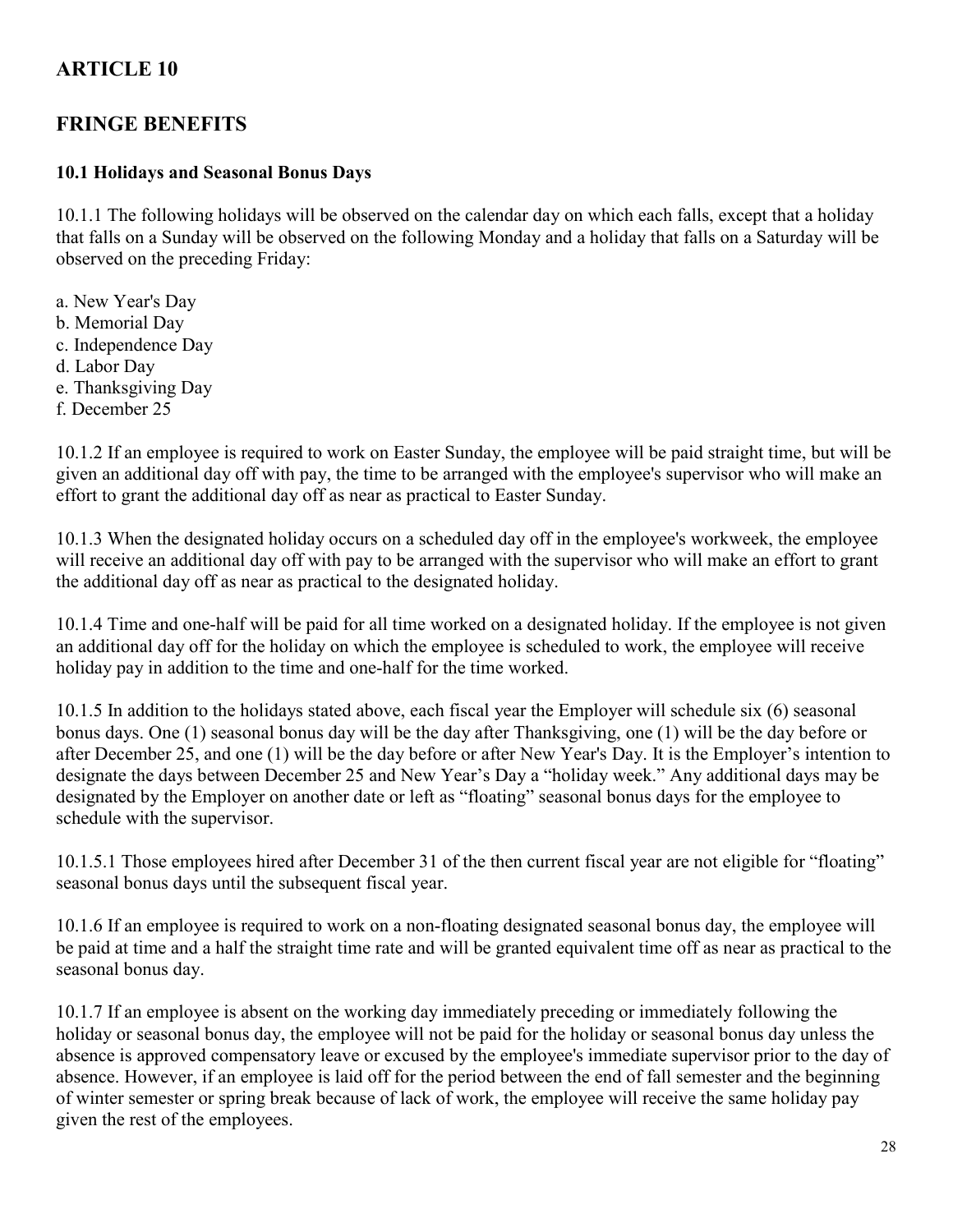10.1.8 Part-time employees as defined in Article 1 will be entitled to holiday pay and seasonal bonus day pay proportionate to the time actually worked. Temporary employees as defined in Article 1 and employees who regularly work less than twenty (20) hours per week will not qualify for any of these benefits.

10.1.9 If an employee terminates employment, the employee will not receive pay for holidays or seasonal bonus days occurring after the employee's last day worked even though the holidays or seasonal bonus days may fall within the period of the employee's projected vacation leave payment, nor may the employee accrue annual leave.

10.1.10 No holidays or seasonal bonus days will be "cashed out."

10.1.11 "Floating" seasonal bonus days may be utilized in increments of one (1) hour.

## **10.2 Annual Leave**

10.2.1 Full-time, twelve (12)-month employees will accrue annual leave according to the following schedule:

| Years of Continuous Service at | <b>Annual Accrual Rate Hours</b> | Maximum Accrual Hours (Days) |
|--------------------------------|----------------------------------|------------------------------|
| NMU                            | (Days)                           |                              |
| through 5                      | 120 (15)                         | 180(22.5)                    |
| 6 through 10                   | 160 (20)                         | 240(30)                      |
| 1 and over                     | 200(25)                          | 300(37.5)                    |

10.2.2 Less than twelve (12)-month employees will accrue annual leave at the same accrual rate during the specified period of their employment.

10.2.3 Those employees who are assigned to work at least twenty (20) hours per week but less than forty (40) hours per week as defined in Article 1 will be entitled to annual leave proportionate to the time actually worked. Temporary employees as defined in Article 1 and employees who regularly work less than twenty (20) hours per week will not qualify for this benefit.

10.2.4 An employee must be compensated for forty (40) hours of the pay period in order to accrue annual leave.

10.2.5 Annual leave may be taken by an employee after completion of three (3) months of employment. In exceptional cases, permission may be granted by the employee's supervisor and the Head of Human Resources or designee to take annual leave during the first three (3) months of employment.

10.2.6 All leave must be taken at the mutual convenience of the employee and the University at a time approved by the department or division head, with the provision that an employee with the greater bargaining unit seniority will be given priority consideration for the employee's original request of vacation dates. Minimum period of leave is one-half (1/2) hour.

10.2.7 Departments or divisions which experience "slack" or "down" periods may request that vacation time be used during these periods. The minimum increment to be so used is one (1) day.

10.2.8 When a holiday or seasonal bonus day is observed by the University during the time that annual leave is being taken, no annual leave will be charged for the holiday or seasonal bonus day.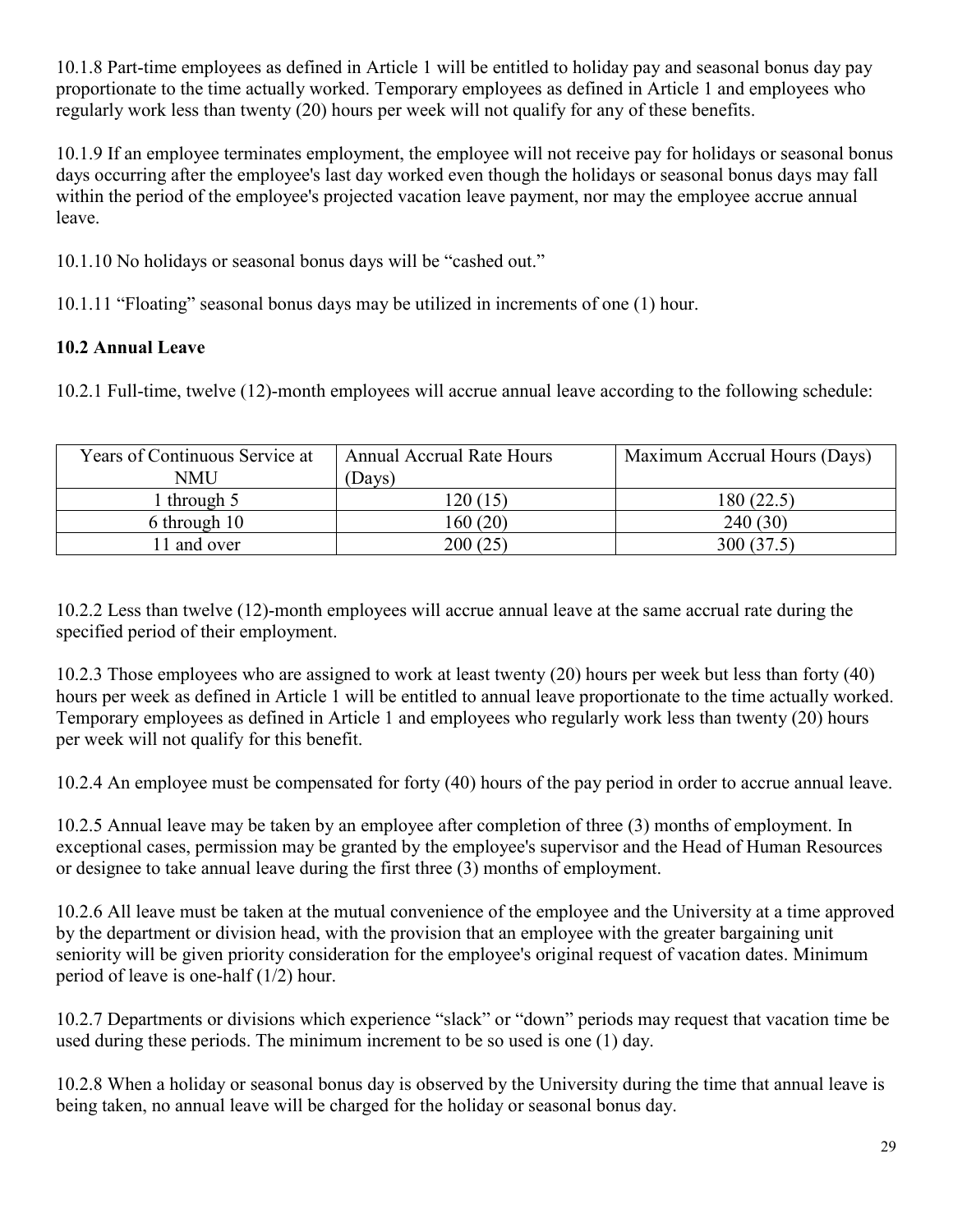10.2.9 Technical Office Professional positions financed by grants will be governed by the grant provisions set forth under Article 1.5.1.2. Every effort will be made by the University to negotiate grant provisions consistent with University policy.

10.2.10 In the event of an employee's termination, resignation, or retirement, the employee will receive payment of annual leave accrued under this Section. In case of the employee's death, payment will be made to the beneficiary designated on the Authorization to Disburse Earnings and Allowances form on file in the Human Resources Department, if any, or the estate of the deceased employee.

**10.3 Personal Leave Hours.** Employees shall be granted up to twenty-four (24) hours of personal leave per contract year for absence from work for the purpose of attending to or caring for personal matters (e.g., routine medical, dental appointments for dependents). Personal leave may be used in half-hour (30 minute) increments and may be scheduled as needed by the employee with prior approval of the supervisor. Personal leave cannot be carried over into the next contract year and will not be paid upon change in employment status.

10.3.1 New employees hired between July 1 and December 31 will be granted up to twenty-four (24) hours of personal leave on their date of hire. New employees hired between January 1 and April 30 will be granted up to twelve (12) hours of personal leave on their date of hire.

10.3.2 On July 1 of each year, employees who are regularly scheduled to work at least twenty (20) hours per week but less than forty (40) hours per week will be granted a total of personal leave hours proportionate to the time actually worked (e.g., an employee who works thirty (30) hours per week will be granted eighteen (18) hours of personal leave). Employees who regularly work less than twenty (20) hours will not qualify for personal leave hours.

### **10.4 Hospitalization and Medical Program**

10.4.1 The Board will, during the life of the Agreement, maintain and contribute to the cost for the current hospitalization and medical program for bargaining unit members regularly scheduled to work thirty (30) hours or more per week (1,560 hours or more per year). Employees regularly scheduled to work twenty (20) or more hours per week but less than thirty (30) hours per week are eligible for the hospitalization and medical program by paying the University the difference between the University's full contribution and the full-time equivalent cost (e.g., for an employee scheduled to work twenty [20] hours per week, the University will pay fifty percent [50%] of the specified contribution and the employee will pay fifty percent [50%]). If an employee elects not to pay the prorated contribution, the employee will not be covered for this benefit. Employees must complete and file an application in accordance with the Board's and the administrator's regulations.

10.4.2 The health plan year is January through December.

10.4.3 Effective January 1, 2015, the University will offer the Community Blue PPO with ECM \$2000/\$4000 plan. The Board will elect the 80%/20% requirements of Section 4 of the Publicly Funded Health Insurance Contribution Act (Act 152 of 2011), hereinafter referred to as the "Act", for the immediate future. Accordingly, the University will pay no more than 80% of the total annual costs of the medical benefit plan selected above. Employees will pay 20% of the total annual costs of the medical benefit plan selected above. For purposes of this provision, total annual costs includes the premium or illustrative rate of the medical benefit plan, administrative fees, stop loss reinsurance, fees and taxes mandated by state and federal law, and all employer payments for reimbursement of co-pays, deductibles, payments into health savings accounts, flexible spending accounts or similar accounts used for health care, but does not include the costs of dental and vision and does not include beneficiary-paid co-payments or beneficiary payments into health savings accounts, flexible spending accounts or similar accounts used for health care. The employee's share of premium or illustrated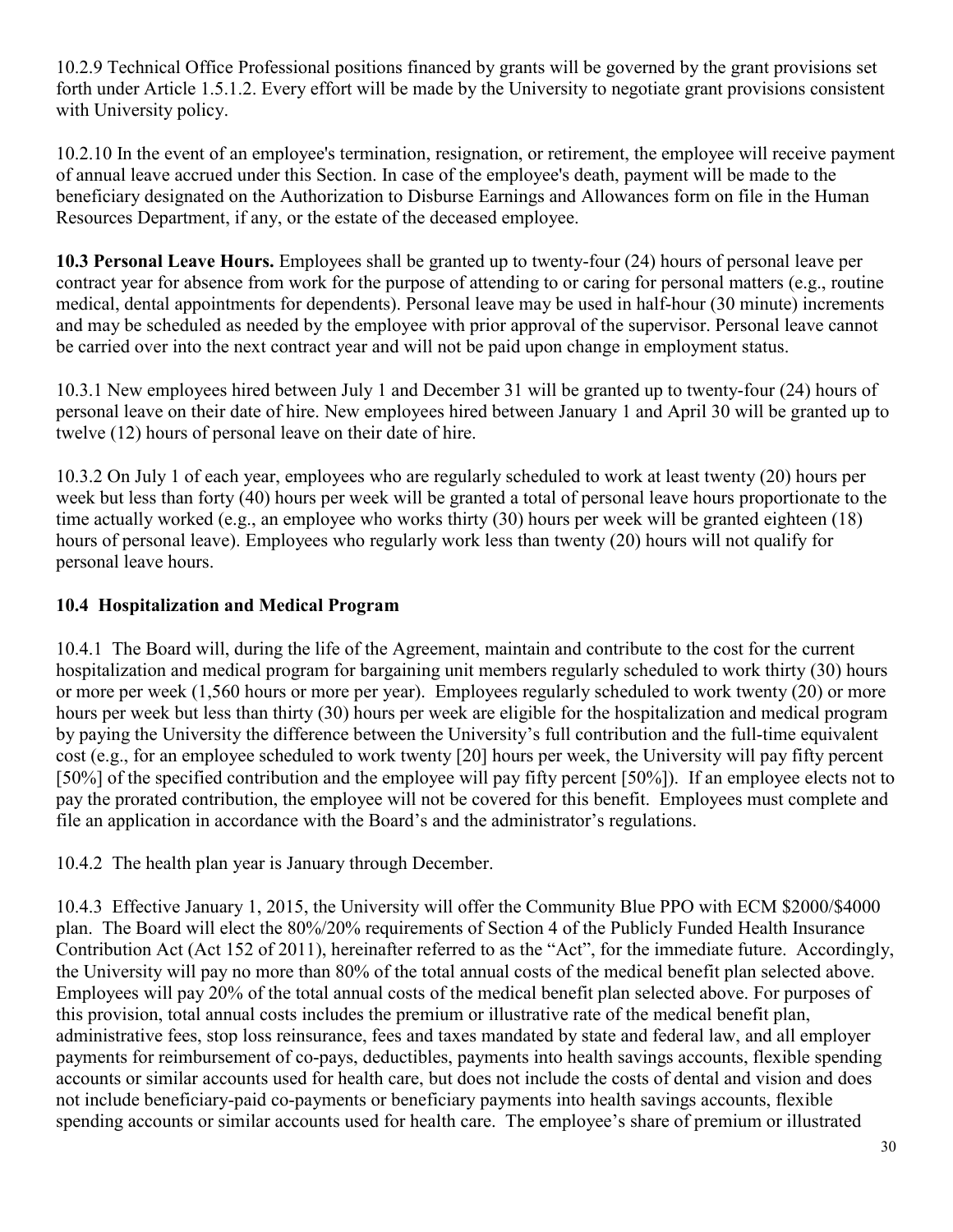rates will be paid via payroll deduction. The election by the University under Section 4 and 8 of PA 152 may be made annually. If, during the life of this Agreement, the University fails to elect 80%/20%, by default the University will instead use the "hard caps"; the parties will promptly negotiate this decision's impact on the bargaining unit.

10.4.4 The Union authorizes the University to withhold the bargaining unit member's health insurance premium/illustrated rate contributions through 26-pay pre-tax payroll deduction based on a single, two-person, family plan. Deductions will be made on a bi-weekly schedule through the NMU premium conversion plan, which means that contributions will be withheld in such a way that they are not subject to state, federal, social security, or Medicare withholding. The dollar amounts of withholding may be increased or decreased without further specific authorization, provided that employees receive 30 days advance notice of the amount of any increase in withholding.

If it is determined that an employee has paid more than the actual amount owed due to an error, the bargaining unit member will be issued a refund. The refund will be processed during the earliest possible payroll cycle and the Union President will be notified.

10.4.5 The Employer may withhold \$2.50 per covered employee per year to help fund wellness activities of the Health Care/Wellness Committee. The Employer also agrees to contribute \$2.50 per covered employee per year for this purpose.

10.4.6 In the event that the Employer exercises its right to change insurance carriers, including third party administrators, any substantial changes in coverage would be subject to the provisions of the collective bargaining process. The Union and representatives of the Board will hold a Special Conference to discuss any proposed future changes to health care prior to any implementation action.

### **10.5 Dental**

10.5.1 The Employer will contribute the full cost per bargaining unit member of a two person plan illustrative premium for bargaining unit members regularly scheduled to work at least thirty (30) hours per week (1,560 hours per year) for a defined dental plan for all participating bargaining unit members. Employees regularly scheduled to work twenty (20) or more hours per week but less than thirty (30) hours per week are eligible for the dental program by paying the University the difference between the University's full contribution and the full-time equivalent cost (e.g., for an employee scheduled to work twenty (20) hours per week, the University will pay fifty percent [50%] of the specified contribution and the employee will pay fifty percent [50%]). If an employee elects not to pay the prorated contribution, the employee will not be covered for this benefit

10.5.2 The Union authorizes the University to withhold the bargaining unit member's dental insurance premium/illustrated rate contributions through 26-pay pre-tax payroll deduction based on a family plan. Deductions will be made on a bi-weekly schedule through the NMU premium conversion plan, which means that contributions will be withheld in such a way that they are not subject to state, federal, social security, or Medicare withholding. The dollar amounts of withholding may be increased or decreased without further specific authorization, provided that employees receive 30 days advance notice of the amount of any increase in withholding.

10.5.3 The Plan must maintain the level of participation of the employees on roll as determined by the carrier.

#### **10.6 Vision**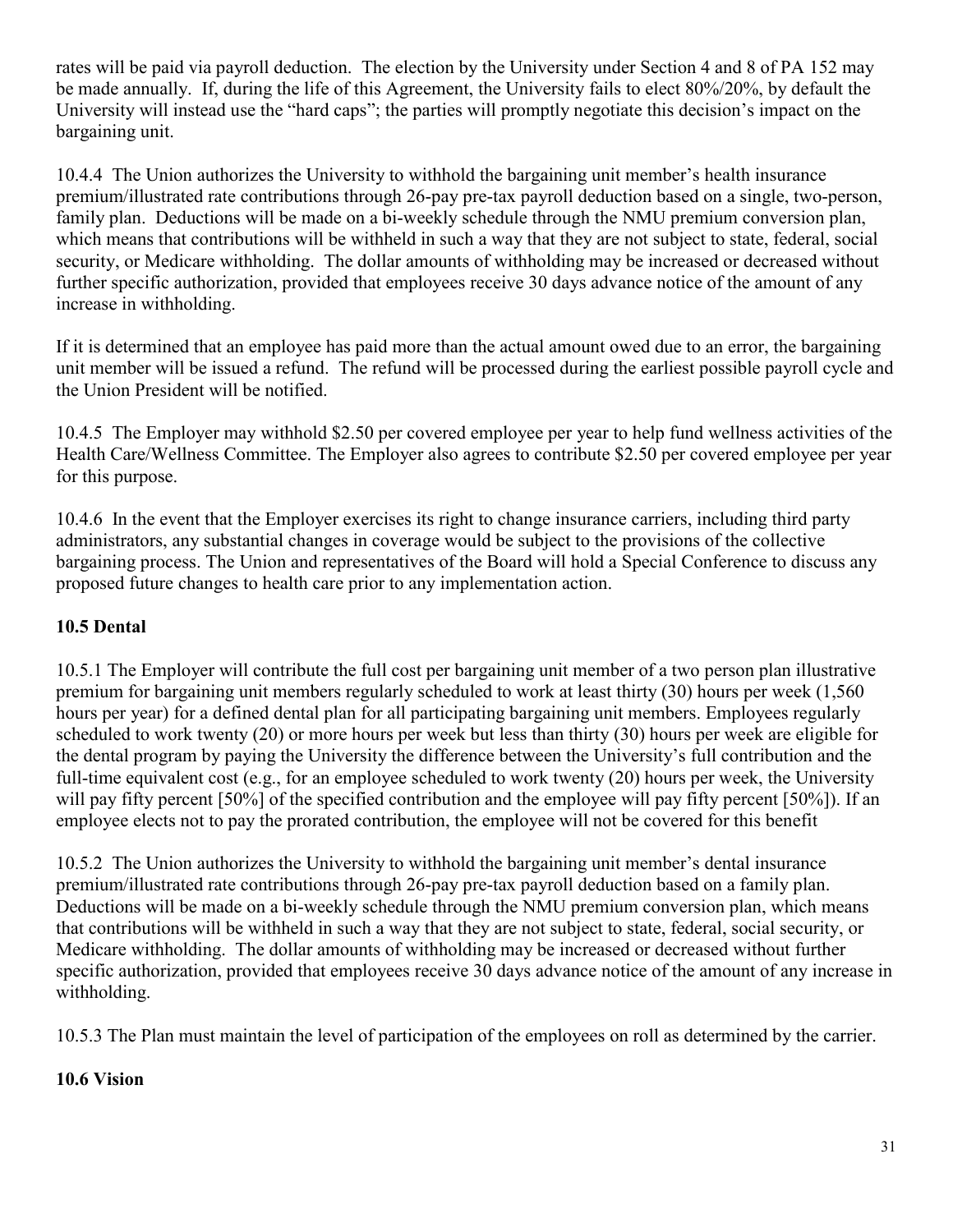10.6.1 The Employer will contribute the full cost per bargaining unit member of a family plan illustrative premium for bargaining unit members for a defined vision plan for all participating bargaining unit members. Employees regularly scheduled to work twenty (20) or more hours per week but less than thirty (30) hours per week are eligible for the vision program by paying the University the difference between the University's full contribution and the full-time equivalent cost (e.g., for an employee scheduled to work twenty (20) hours per week, the University will pay fifty percent [50%] of the specified contribution and the employee will pay fifty percent [50%]). If an employee elects not to pay the prorated contribution, the employee will not be covered for this benefit.

10.6.2 The Plan must maintain the level of participation of the employees on roll as determined by the carrier.

## **10.7 Sick Leave**

10.7.1 Full-time employees shall be eligible for up to two hundred forty (240) hours of sick leave with pay per fiscal year. Employees may use sick leave after they have completed two (2) biweekly pay periods.

10.7.1.1 In their initial year of employment, or upon return to work from layoff or an unpaid leave of absence, employees hired or returned to active employment from layoff or unpaid leave between July 1 and September 30 shall be eligible for up to two hundred and forty (240) hours of sick leave; employees hired or returned to active employment from layoff or unpaid leave between October 1 and December 31 shall be eligible for up to one hundred sixty (160) hours of sick leave; employees hired or returned to active employment from layoff or unpaid leave between January 1 and March 31 shall be eligible for up to one hundred twenty (120) hours of sick leave; and employees hired or returned to active employment from layoff or unpaid leave between April 1 and May 31 shall be eligible for up to sixty-four (64) hours of sick leave in the fiscal year. Employees hired or returned to active employment from layoff or unpaid leave after May 31 shall be eligible for sick leave in the subsequent fiscal year.

10.7.2 Those employees who work at least twenty (20) hours per week but less than forty (40) hours per week as defined in Article 1 will be entitled to sick leave proportionate to the time actually worked. Temporary employees as defined in Article 1 and employees who regularly work less than twenty (20) hours per week will not qualify for this benefit.

10.7.3 Sick leave shall be available for use by employees for the following purposes:

a. Personal illness or incapacity over which the employee has no reasonable control. b. Absence from work because of exposure to contagious disease which, according to public health standards,

would constitute a danger to the health of others by the employee's attendance at work.

c. Medical and dental extractions or treatment to the extent of time required to complete such appointments when it is not possible to arrange such appointments for non-duty hours.

10.7.4 If an employee is in a period of continuing sick leave utilization at the change of fiscal years, the employee, upon their return to active employment, will be required to re-qualify for sick leave by working a period of twenty (20) consecutive work days.

10.7.5 Employees who are not eligible for short term disability and who have exhausted their sick leave and are still unable to return to work shall exhaust any unused annual leave and unused personal leave hours.

10.7.5.1 Employees who have exhausted their sick leave, their unused personal leave hours and their unused annual leave and are still unable to return to work, must apply for a leave of absence for illness or disability as specified under Section 9.2.2.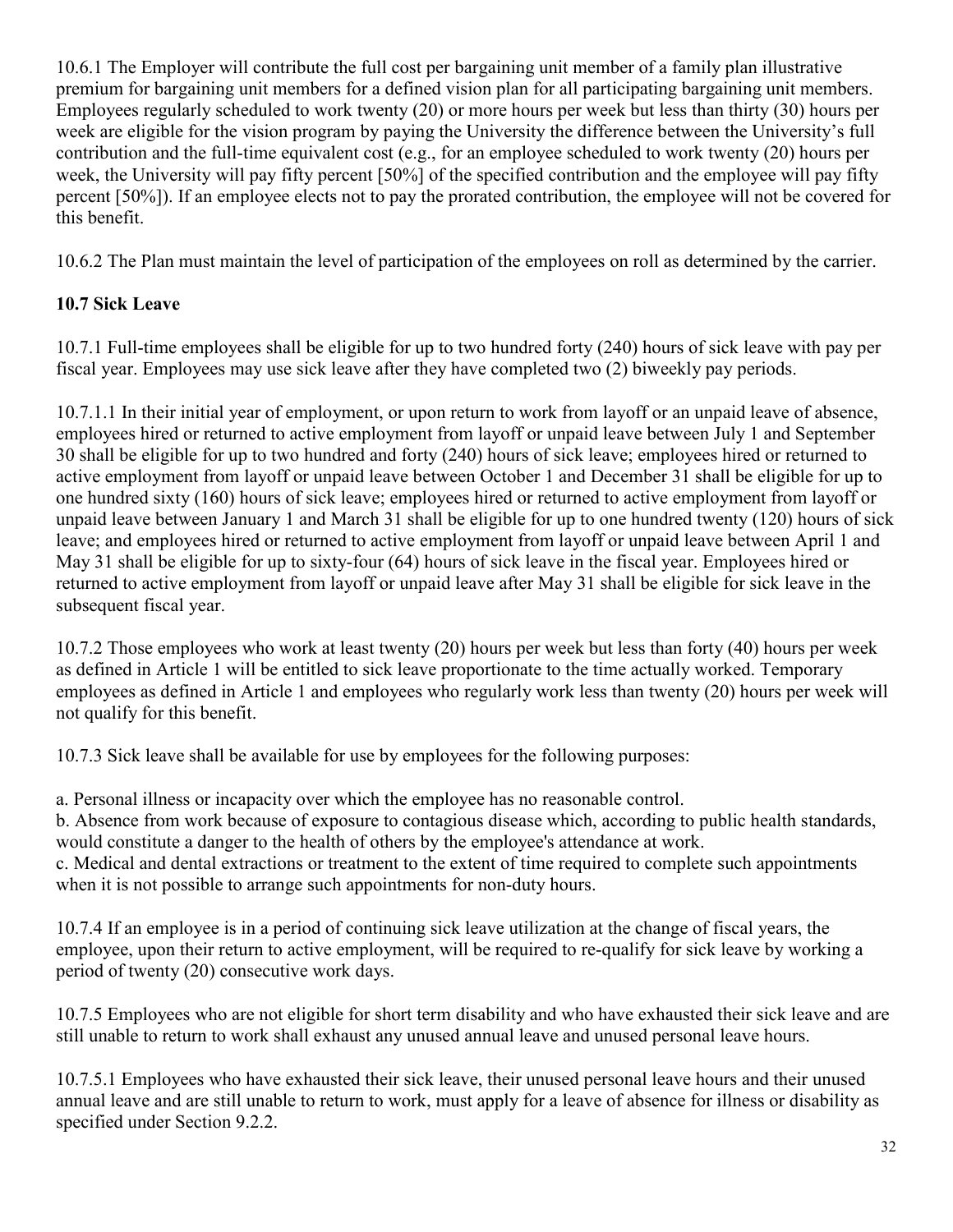10.7.6 An employee using sick leave during a period that includes a scheduled holiday will be paid for the holiday but will not be charged a day of sick leave.

10.7.7 An employee shall continue to accrue annual leave while using sick leave.

10.7.8 **Notification**. Employees are required to notify their department or division head of all absences due to sickness on a daily basis. Where an employee is expected to be hospitalized or confined to the employee's home, the employee and the employee's department or division head may arrange for notification at appropriate intervals.

10.7.8.1 Absences of four (4) or more consecutive work days due to illness require that the employee submit a satisfactory physician's statement on the authorized form to HR-Benefits.

10.7.8.2 In an effort to determine the validity of an employee's use of sick leave, the employee may be requested to furnish a physician's statement of medical condition to HR-Benefits who shall be responsible for verifying absence due to illness or disability.

10.7.8.3 An employee who has been severely ill or who has been hospitalized because of illness or surgery must provide a statement from the employee's personal physician stating that the employee is able to resume the employee's full range of duties, including any limitations attached thereto.

10.7.9 All payments for sick leave shall be made at the employee's current rate of pay.

10.7.9 Sick leave taken for less than a full day must be taken, and will be charged, in increments of tenths (10ths) of one (1) hour. (e.g., absence of two [2] hours and five [5] minutes would be charged as 2.1 hours of sick leave.)

## **10.8 Workers' Compensation**

10 8.1 An employee who suffers injury compensable under the Workers' Compensation Act and who is awarded such compensation shall be paid the difference between the employee's regular wages and payment received under provisions of the Act for a maximum of six (6) consecutive months.

10.8.2 Employees who have been disabled for six (6) consecutive months and are unable to return to work shall, if eligible, apply for long term disability benefits as specified in Section 10.10.

## **10.9 Short Term Disability**

10.9.1 When all sick leave has been exhausted, full-time employees who are eligible for disability coverage under the University's Long Term Disability Insurance Program are covered by additional short term disability benefits proportionate to their regular appointment period as follows:

10.9.1.1 Upon receipt of satisfactory medical evidence of disability (inability to discharge regular duties), the Head of Human Resources or designee, will authorize payment of seventy-five percent (75%) of the employee's regular salary and all of the employee's fringe benefit payments. Employees will use accumulated and unused annual leave and personal leave hours to make up the difference between the seventy-five percent (75%) short term disability payment and full salary.

10.9.1.1.1 If a holiday or seasonal bonus day occurs while the employee is receiving short term disability benefits and the employee has an annual or personal leave balance, the employee will be paid seventy-five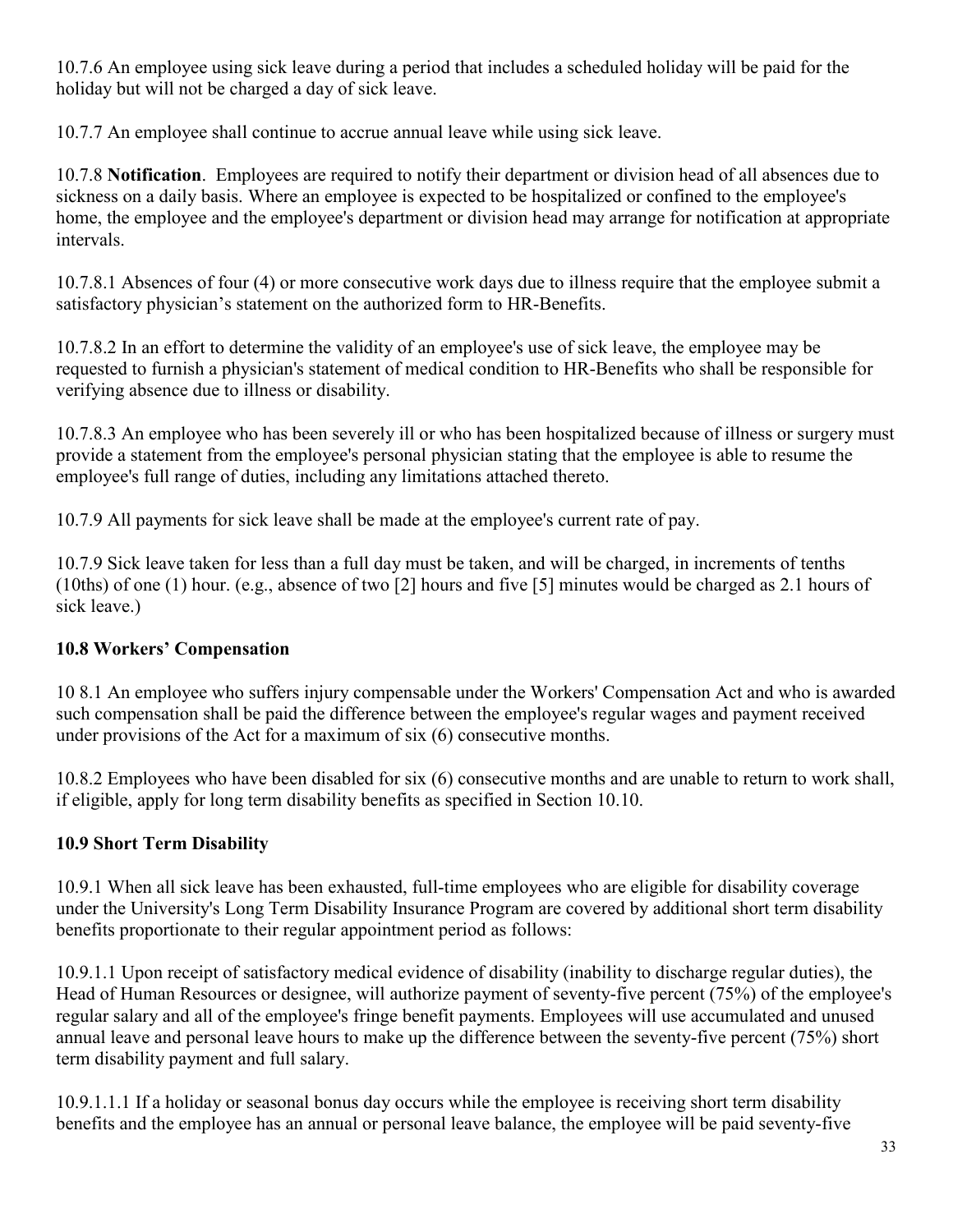percent (75%) short term disability and holiday or seasonal bonus pay will be used to make up the difference between the seventy-five percent (75%) short term disability payment and full salary.

10.9.1.1.2 If a holiday or seasonal bonus day occurs while the employee is receiving short term disability benefits and the employee has exhausted all of their annual or personal leave, the employee will be paid seventy-five percent (75%) short term disability and will not receive holiday or seasonal bonus pay for the difference.

10.9.1.2 The benefits provided in the preceding paragraph will continue until the Long Term Disability Insurance Program becomes effective, or until the employee recovers and resumes the employee's regular duties, or until the employee dies, but the benefits will in no event continue for a period longer than the first of the month following six (6) consecutive months of total disability.

10.9.1.3 Once sick leave has been exhausted and the employee is placed on short term disability, the employee shall cease to earn annual leave.

10.9.1.4 An employee who returns to work after having received short term disability will be required to requalify for short term disability benefits by working a period of twenty (20) consecutive work days unless the subsequent disability arises from a cause unrelated to the original disability. The only exceptions to this requalification may be made by the Head of Human Resources or designee, in cases of very serious illness or disability. Exceptions shall be granted at the sole discretion of the Employer and any such decision to grant or deny any exception shall not be grievable.

10.9.2 Full-time regular employees who are employed on less than a twelve (12) month basis shall receive benefits provided under this policy apportioned on the basis of the months worked.

10.9.3 Employees who are not eligible under the Long Term Disability Insurance Program will be paid at their regular salary rate until their sick leave, personal leave hours, and annual leave have been exhausted. When these benefits have been exhausted, all payments will terminate. Employees may be eligible for an unpaid illness/disability leave as specified in Section 9.2.2.

## **10.10 Long Term Disability Insurance**

10.10.1 The University will pay the full cost of a Long Term Disability Insurance Program.

10.10.2 The current policy provides for the payment of sixty percent (60%) of the regular yearly salary for all full-time employees who have been employed one (1) full year or longer and who, in the opinion of our carrier, are considered to be totally disabled. The Employer will notify the Union in the event the carrier is changed.

10.10.3 The definition of total disability is as specified in the insurance policy. You must be under the regular care of a physician, other than yourself or a member of your family.

10.10.3.1 Physician is defined as a physician legally licensed to practice medicine and/or surgery.

10.10.4 Employees who receive benefits under the Long Term Disability Program will be considered to be on an illness/disability leave as specified in Section 9.2.2 (a) to a maximum of two (2) calendar years at which time employment shall terminate.

### **10.11 Family Care Leave**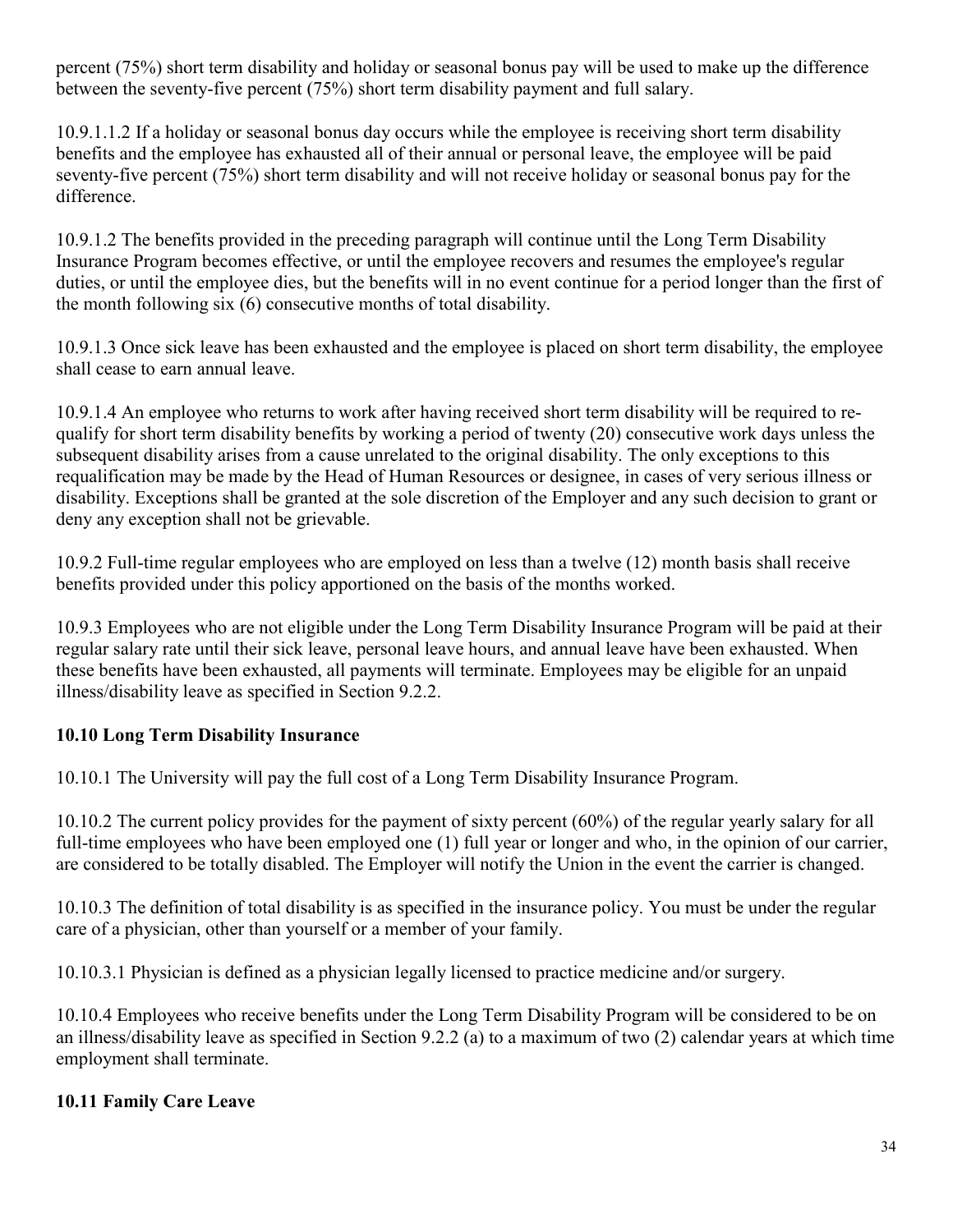10.11.1 Each fiscal year, full-time employees shall be eligible for up to eighty (80) hours of paid family care leave for absences required due to the confining illness or injury to family members.

Family members shall be interpreted as including: spouse or designated individual; biological adopted or foster child, stepchild, child to whom the employee stands in loco parentis, daughter-in-law, son-in-law; biological parent, foster parent, step-parent, adoptive parent, legal guardian, father-in-law, mother-in-law, person who stood in loco parentis when the employee was a minor child; biological, foster or adopted siblings, sister-in-law, brother-in-law; grandfather, grandmother, grandfather-in-law, grandmother-in-law; grandchild; and other dependent persons (relatives residing in the home). The name of the designated individual must be on file with the Human Resources Department at least six (6) months prior to utilization of such leave.

10.11.2 The first forty (40) hours will be at one hundred percent (100%) of base wages. The next forty (40) hours will be at seventy-five percent (75%) of base wages. Employees will use accumulated and unused annual leave to make up the difference between the seventy-five percent (75%) family care leave and full salary.

10.11.3 Once an employee exhausts family care leave, additional time required for the care of a family member must be taken as personal leave hours, annual leave, floating holiday, if available, or unpaid leave. The University reserves the right to review cases on an individual basis and to require documentation.

10.11.4 The first forty (40) hours of family care leave will not be counted toward the twelve (12) week mandatory protection offered by the Family Medical Leave Act (FMLA).

10.11.5 New employees hired on or after January 1 of the then current fiscal year may use up to forty (40) hours of family care leave during the fiscal year in accordance with Section 10.11.1. The first twenty (20) hours will be at one hundred percent (100%) of base wages. The next twenty (20) hours will be at seventy-five percent (75%) of base wages. Employees will use accumulated and unused annual leave to make up the difference between the seventy-five percent (75%) family care leave and full salary.

10.11.6 Those employees who work at least twenty (20) but less than forty (40) hours per week as defined in Article 1 will be entitled to paid family care leave proportionate to the time actually worked (e.g., an employee who works thirty [30] hours per week may use up to sixty [60] hours with the first thirty [30] hours at one hundred percent [100%] of base wages and the next thirty [30] hours at seventy-five [75%] of base wages.) Temporary employees as defined in Article 1 and employees who regularly work less than twenty (20) hours per week will not qualify for this benefit.

### **10.12 Life Insurance**

10.12.1 The University will pay the premiums for term life insurance equal to an employee's annual base salary rate (rounded to the next highest multiple of one thousand dollars [\$1,000]) with an accidental death and dismemberment rider, for all employees who complete the necessary forms for this coverage within thirty (30) days of obtaining employment.

10.12.2 Additional personal coverage equal to five (5) times the employee's annual base salary rate (rounded to the next highest multiple of one thousand dollars [\$1,000]), may be obtained at the employee's cost, including coverage for the employee's spouse and/or dependent children, including foster children. The University agrees to make available to the Union the options for employee-paid dependent life insurance coverage.

10.12.3 In the event that the Employer exercises its right to change insurance carriers, the Employer agrees that the coverage of any new plan will be substantially equivalent or better than the present plan. The Employer will discuss with Union representatives any proposed changes in insurance carriers.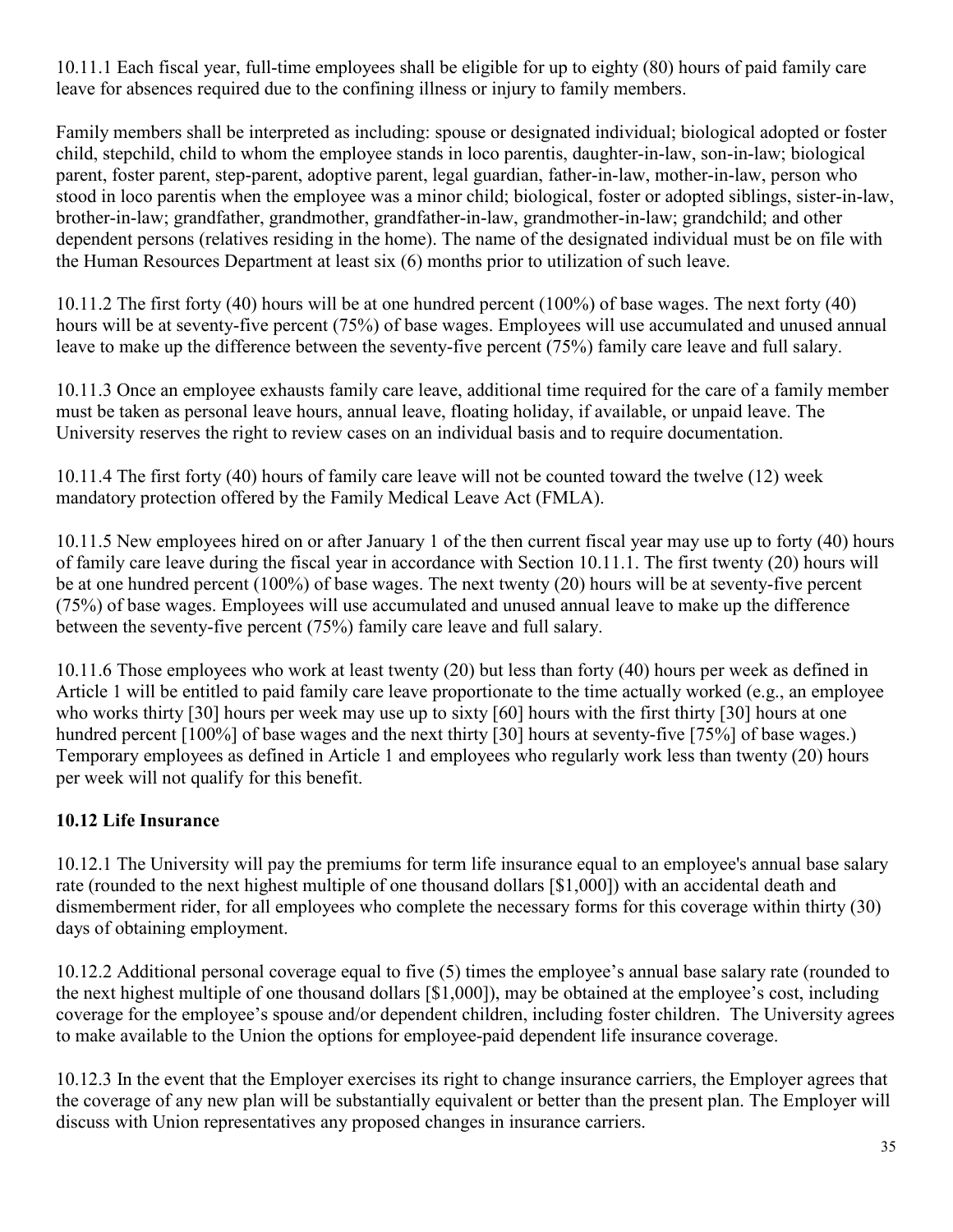**10.13 Insurance Obligation.** The University's only obligation with respect to all insurance coverage shall be payment of insurance premiums as above provided. The amount and nature of benefits and the commencement and duration of coverage for any program shall be as provided in the master insurance policy and the carrier's or administrator's rules and regulations.

### **10.14 Retirement**

10.14.1 All employees first hired prior to January 1, 1996 are covered under the terms and provisions of the Michigan Public School Employees Retirement System (MPSERS) and, therefore, are subject to the rules, regulations, and retirement provisions of the Michigan Public School Employees Retirement System.

10.14.2 Employees first hired January 1, 1996 or later who are scheduled to work at least twenty (20) hours per week and complete the necessary applications within ninety (90) days of their date of hire will be members of Teachers Insurance and Annuity Association-College Retirement Equities Fund (TIAA). Employer contribution to TIAA will be twelve and one-half percent (12.5%) of base salary. Employees regularly scheduled to work less than twenty (20) hours per week will not have retirement contributions made on their behalf by the Employer.

For eligible employees first hired January 1, 2013 or later, the University shall contribute seven and one quarter percent (7.25%) of base salary. In addition, the Employer will match up to one and one-half percent (1.5%) for an employee's equal contribution amount. Employees regularly scheduled to work less than twenty (20) hours per week will not have retirement contributions made on their behalf by the Employer.

## 10.14.2.1 **MPSERS Retirees Working at NMU**

Effective January 26, 2006, the University shall make contributions to the Non-ORP with TIAA for MPSERS retirees who are scheduled to work at least twenty (20) hours per week and who have completed the necessary application forms within thirty (30) days of their employment date. Employees scheduled to work less than twenty (20) hours per week will not have retirement contributions made on their behalf by the Employer.

For those employees, MPSERS retirees hired prior to January 1, 2013, the Employer shall contribute twelve and one-half percent (12.5%) of salary TO TIAA.

For those employees, MPSERS retirees first hired January 1, 2013 or later, the Employer shall contribute seven and one quarter percent (7.25%) of base salary TO TIAA. In addition, the Employer will match up to one and one-half percent (1.5%) for an employee's equal contribution amount.

For those employees, MPSERS retirees, the Employer is subject to the reporting requirements of the Michigan Office of Retirement Services (ORS), which may impact the pension and benefits the employee may already be receiving from ORS.

10.14.3 Retirement Definition. To be considered a retiree and eligible for retirement benefits and privileges as a retiree of Northern Michigan University, regardless of the retirement program in which an employee participates, the total of an employee's age and years of service at Northern Michigan University must equal or be greater than seventy (70) as of the retirement effective date and the employee must have a minimum of ten (10) years of full-time service with the University.

**10.15 Bookstore Discount.** Full-time employees, their spouse and dependents (as defined by the IRS), and retirees and their spouses shall receive a 20% discount on books and a 10% discount on all other merchandise available at the Bookstore except textbook rental, digital content, special orders, sale books, class and alumni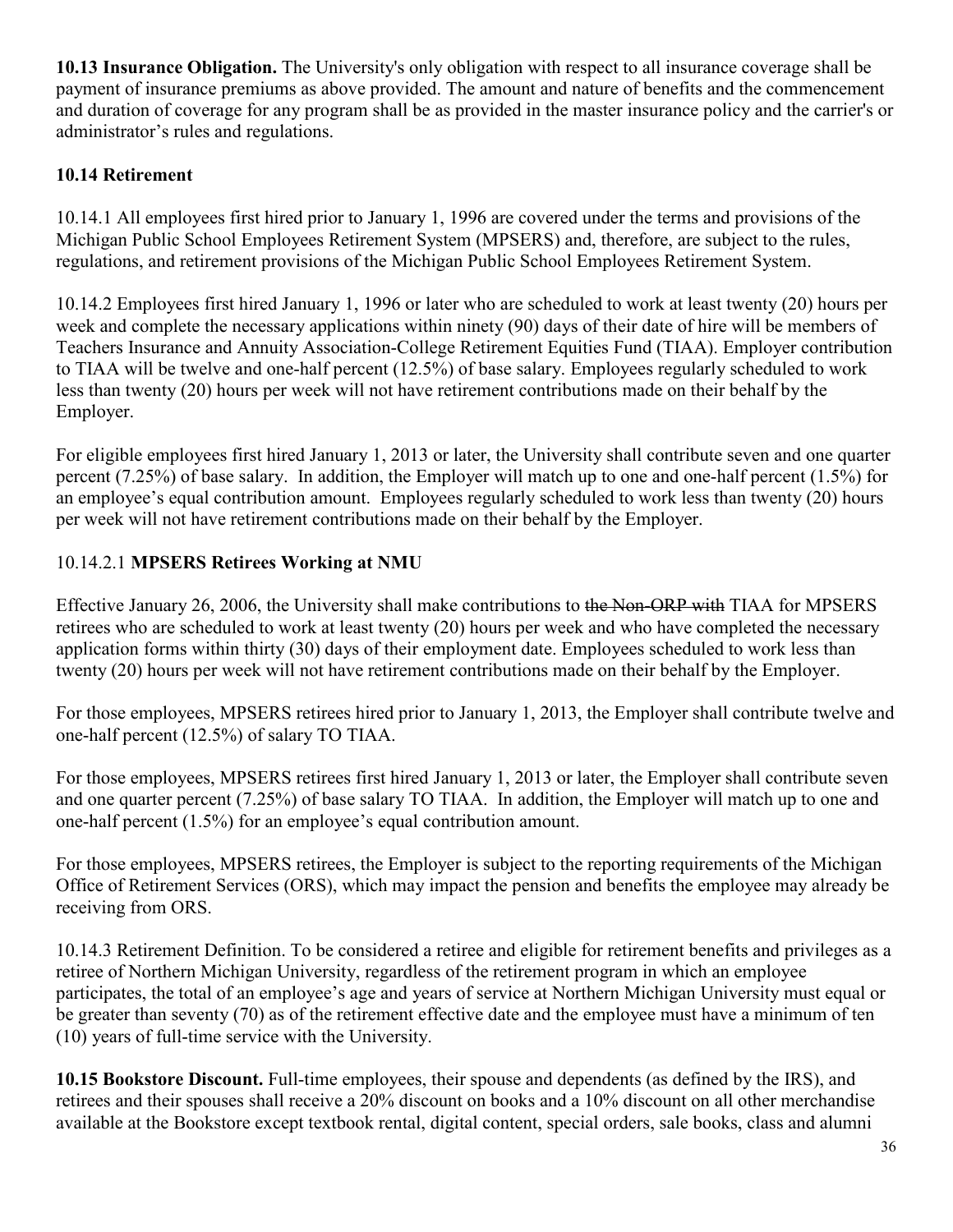rings, cap and gown rentals and purchases, computer software, periodicals, discounted merchandise, computer hardware, stamps, health and beauty aids, food snacks, and beverages. Discounts are subject to change per the policy of the owner/operator of the bookstore.

### **10.16 Tuition Scholarship Program**

10.16.1 Tuition scholarships will be awarded to employees, spouses, and dependent children (son, stepson, daughter, stepdaughter, and a legally adopted child), on a space available basis.

10.16.2 Employees, spouses, and dependent children as identified in section 10.16.1 and in accordance with University policy, shall be allowed to take an unlimited number of credit hours per semester.

10.16.3 Employees may enroll in courses up to a maximum of four (4) credit hours during regular working hours. Arrangements for such time off must be made with the immediate supervisor. All time so devoted will be made up within the same biweekly pay period through arrangements with the immediate supervisor and/or department head. If the Employer assigns a bargaining unit member to take a class offered only during the employee's scheduled work time, the employee shall not be required to make up the time.

10.16.4 In the event of death of an employee who had at least fifteen (15) years of service at NMU, the surviving spouse, as long as he/she does not remarry, and the dependent children as identified in section 10.16.1 and in accordance with University policy, when they become eligible for enrollment at NMU, may participate in the Program until they complete their course of study.

10.16.5 In the event of an employee's death, the surviving spouse, as long as he/she does not remarry, and dependent children, as identified in section 10.16.1 and in accordance with University policy, who are participating in the Tuition Scholarship Program as specified in Sections 10.16.1 and 10.16.2 at the time of the employee's death, may continue in the Program until completion.

10.16.6 Those who participate in this Program are not eligible to receive additional University-funded scholarships or grants.

10.16.7 No employee on a leave of absence (except those receiving long term disability benefits) or their spouse or dependent children as identified in section 10.16.1 and in accordance with University policy shall receive such a scholarship unless it is approved by the Head of Human Resources or designee prior to the commencement of such leave.

10.16.8 Northern Michigan University will abide by state and federal laws regarding the taxability of tuition benefits.

**10.17 Recreation Membership.** All employees may acquire a single Recreation Membership for themselves, free of charge, by completing the annual application process. The cost of an annual family membership may, in the alternative, be reduced by the cost of a single membership for the family of such employees. Once per year, employees may sponsor one (1) person, other than their spouse, for a recreation membership at the reduced rate which would otherwise be afforded family members of employees.

**10.18 Parking Fees.** The University will allow employees who complete the necessary forms to receive one (1) parking decal at no cost and have the cost of additional parking decal fees deducted from their payroll check on a pre-tax basis.

### **10.19 Flexible Spending Accounts**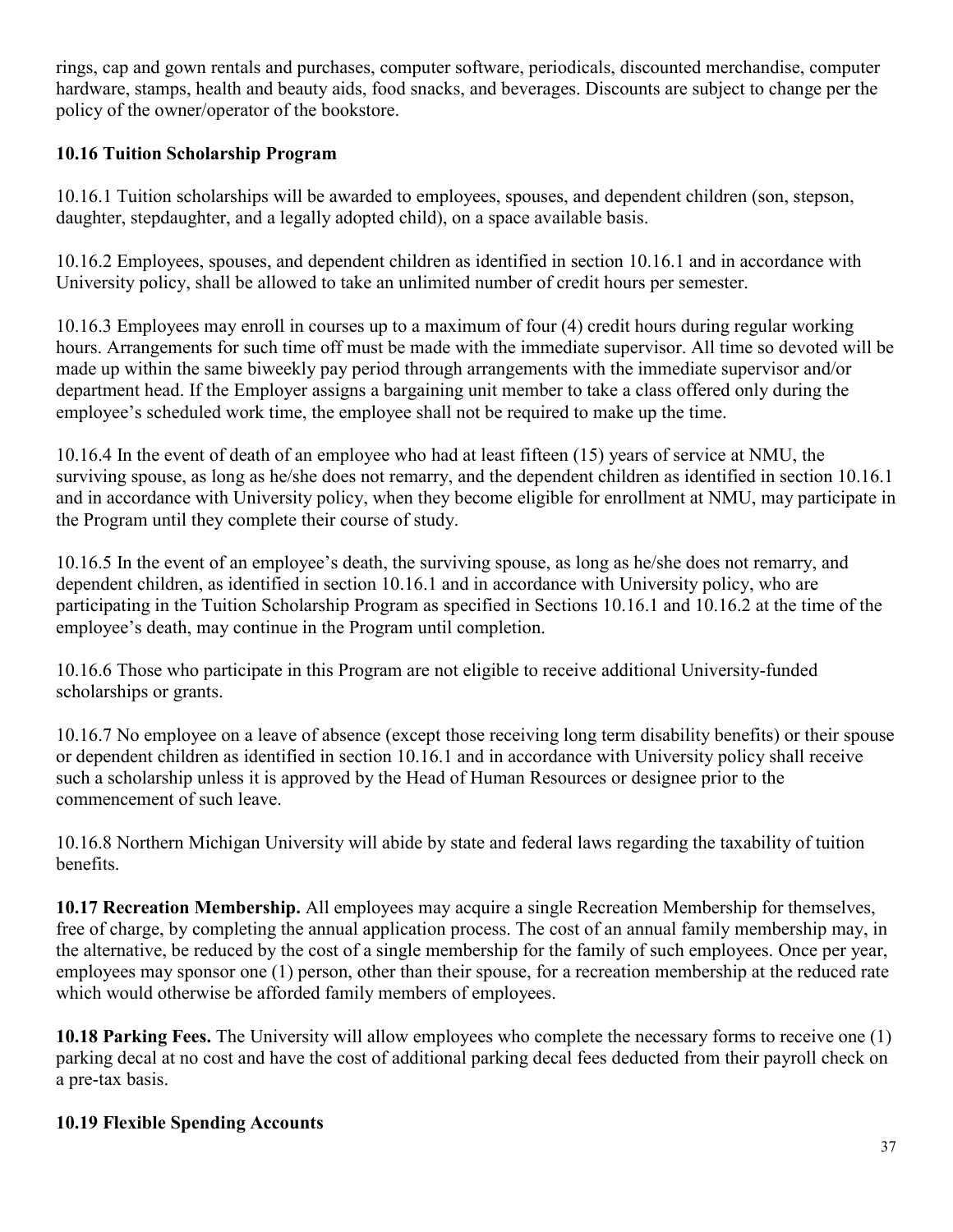10.19.1 Dependent Care Spending Account. The Employer agrees to offer an employee paid dependent care spending account to bargaining unit members in accordance with section 125 of the internal revenue code.

10.19.2 Health Care Spending Account. The Employer agrees to offer an employee-paid health care spending account to bargaining unit members in accordance with section 125 of the internal revenue code.

**10.20 Premium Conversion.** The Employer agrees to offer premium conversion plans for health, dental, and vision expenditures for insurance premiums and deductibles allowable by law. Premium conversion means that payment of these expenditures can be done on a pre-tax basis.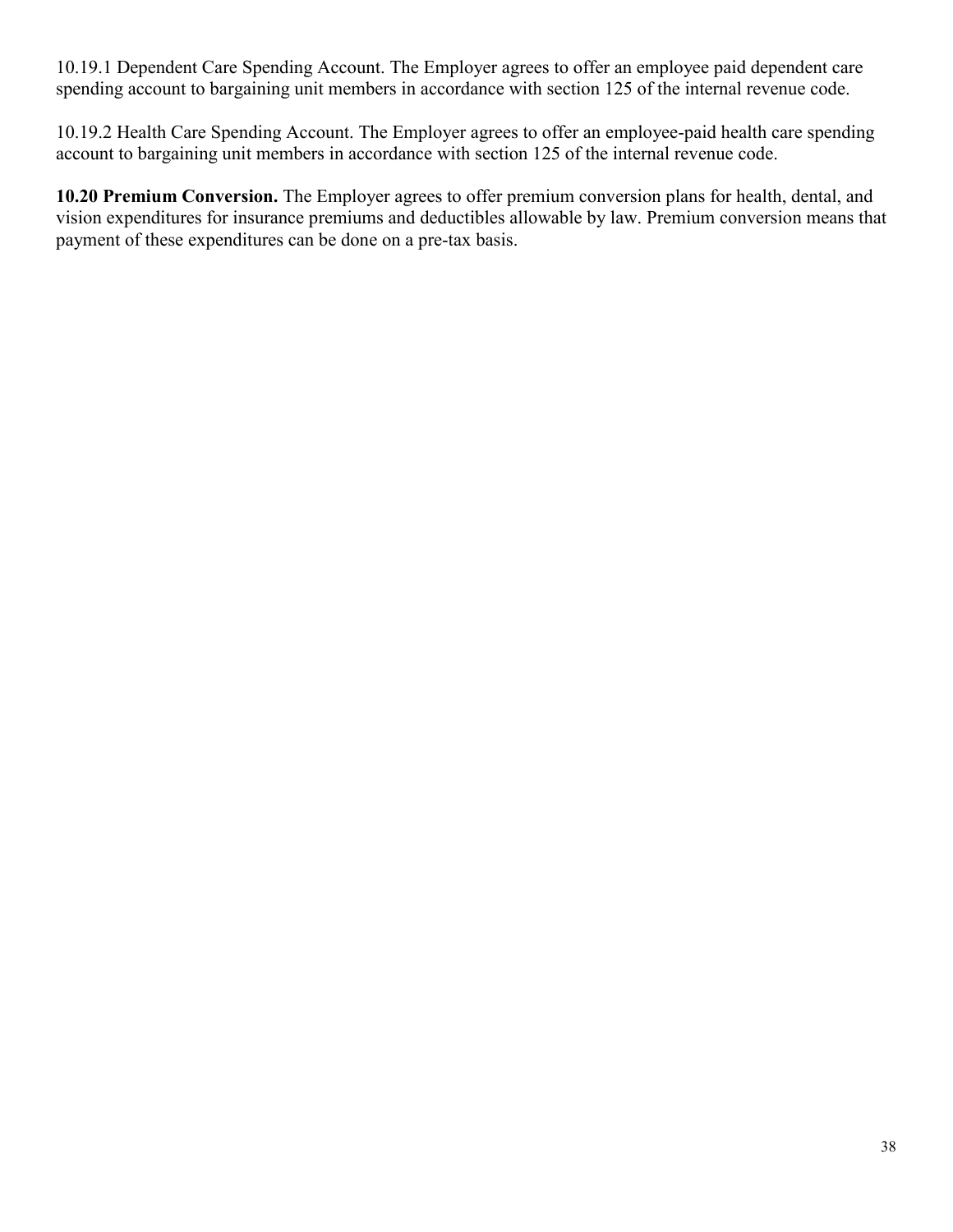# **PROMOTIONS, TRANSFERS, AND OTHER OPPORTUNITIES**

## **11.1 Definitions.**

**11.1.1 Promotion.** A promotion is defined as the transfer of an employee to a regular job opening in a classification assigned to a higher pay grade.

**11.1.2 Regular Job Opening.** A regular job opening is a position which is expected to be filled for more than four (4) consecutive months unless mutually extended by the Union and the Employer.

**11.1.3 Transfer.** A transfer is defined as the explicit movement of an employee from one regular job opening in a classification to another during which time the employee is expected to perform the full range of duties which are characteristic of the classification description.

**11.1.4 Temporary Transfer.** A temporary transfer is defined as the explicit movement of an employee to a position during which time the employee is expected to perform the full range of duties which are characteristic of the position. A temporary transfer will generally not exceed the duration of time necessary to cover for the expected return of an absent employee or fluctuation in the department's work activity.

**11.1.5 Temporary Assignment.** If an employee, upon written notification from the employee's supervisor with prior approval from the appropriate Vice President or the President, is required to perform the full range of duties of a higher graded classification for a period of fourteen (14) calendar days or longer, they will receive a seven and a half percent (7.5%) increase in their current salary or the minimum of the higher classification, whichever is greater. This increase will be retroactive to the day they were required to perform such duties. When the temporary assignment is completed, the employee will receive the salary then in effect for the employee's original classification.

11.1.5.1 If an employee is temporarily assigned to the duties of a lower graded classification, there will be no reduction in salary.

11.1.5.2 Any grievance of the provisions of temporary assignment will be processed at Step Three of the grievance procedure.

**11.1.6 Additional Assignment.** An additional assignment is defined as the temporary addition of new job duties not inherent, implied, or otherwise a part of an employee's current realm of responsibilities assigned to the same position due to sickness, accident, disciplinary layoff, vacation, leaves of absence, or sudden and unexpected fluctuation in a department's activity, which can be accomplished within a regular forty (40)-hour workweek. Compensation for additional assignments will be determined by the Employer based on internal salary comparisons among affected positions, duties performed, and the expected hours of the assignment. A long term assignment (beyond 4 weeks) has a general guideline of 10% above the employee's current salary. No overtime will be paid on an additional assignment.

**11.1.7 Special Assignment.** A special assignment is defined as the temporary addition of new job duties not inherent, implied, or otherwise a part of an employee's current realm of responsibilities assigned to the same position due to sickness, accident, disciplinary layoff, vacation, leaves of absence, or sudden and unexpected fluctuation in a department's activity, which can only be accomplished outside of the regular forty (40)-hour work week. Compensation for a special assignment will be determined by the Employer, but will not be less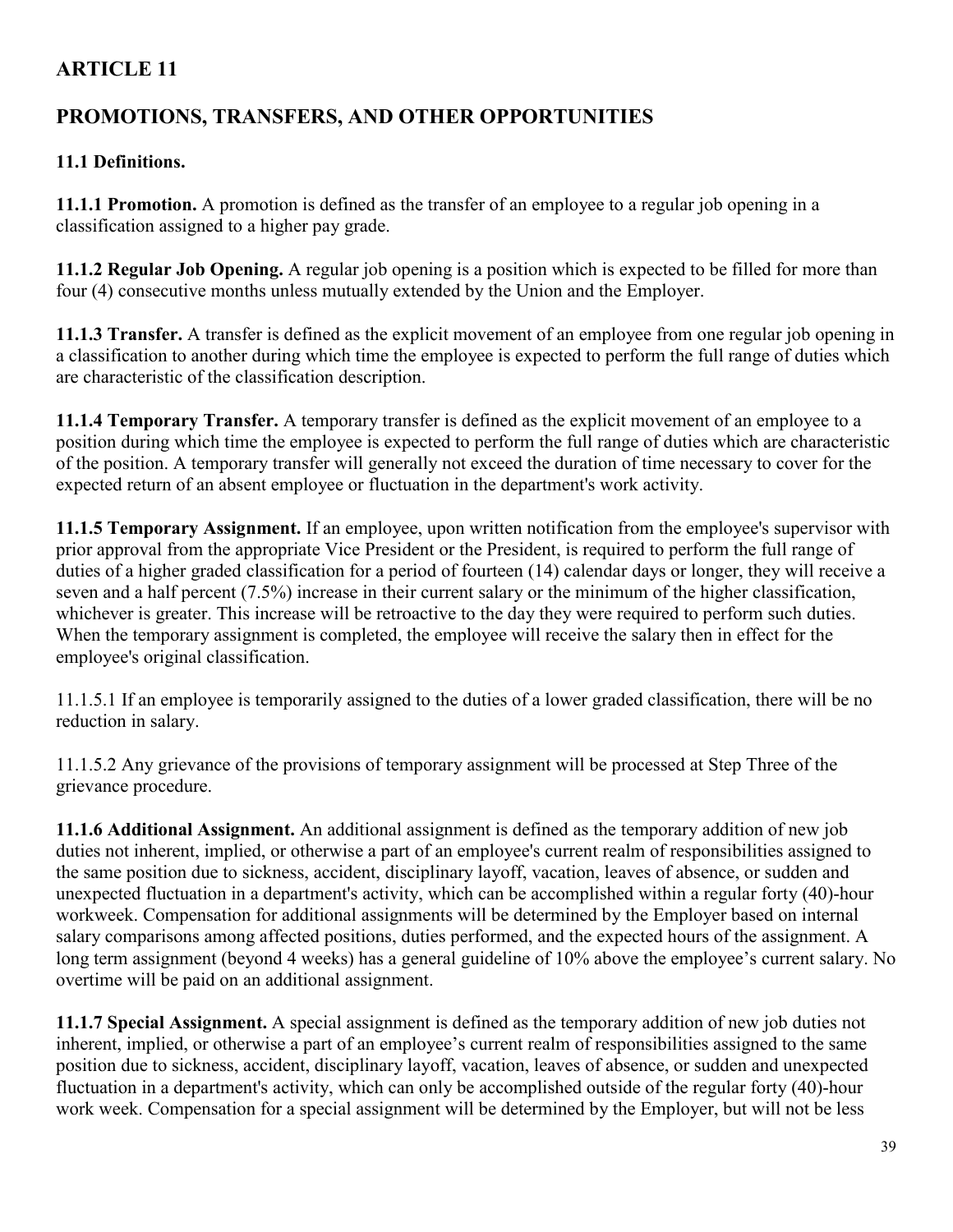than a comparable overtime rate for that employee.

**11.1.8 Requisite Qualifications.** Requisite qualifications mean that the records of the University or other knowledge made known to the University, inclusinf the interview process for the position indicate with reasonable certainty that the employee will be able to perform competently the full range of duties of the regular job opening within the normal orientation period as defined in section 7.1. Competent performance includes acceptable interpersonal skills.

**11.2 Basis of Promotions.** The University and the Union agree that promotional opportunities for current employees should be encouraged throughout the University. The University commits to encouraging and considering qualified employees for openings University-wide. Promotions and transfers shall be made on the basis of requisite qualifications and seniority. If two (2) or more bargaining unit employees who possess the requisite qualifications bid for a position, the employee with the most bargaining unit seniority will be offered the position. Applications from outside the bargaining unit will not be reviewed until it is determined that there are no qualified internal applicants.

11.2.1 If two (2) or more employees apply for a position, the employee(s) not selected shall be sent written notification of rejection within three (3) working days after the successful applicant has accepted the position. This notification will state the reason why the employee was not chosen. The Union's chief steward will be notified regarding the applicant list and the identity of any successful applicant.

## **11.3 Posting and Bidding Procedure**

11.3.1 If a regular job opening is not filled in another manner consistent with the terms of the Agreement, the regular job opening will be internally posted for five (5) working days and a notification shall be sent to each bargaining unit member.

11.3.2 When the regular job opening is posted, the posting will note the classification, the pay grade, the minimum qualifications, the department, the position attributes (e.g., full-time, eleven (11) months), and the closing date for receipt of applications.

11.3.3 A promotion or transfer under this Section will be made as soon as reasonably practicable after the successful applicant has been selected.

## **11.4 General Provisions**

11.4.1 During any period in which employees are being considered for promotion or transfer and during any posting period, the regular job opening may be filled by anyone on a temporary basis.

11.4.2 An employee who is promoted or transferred will be given a reasonable period of time not to exceed thirty (30) actual days worked in the new position to demonstrate competent performance. During this period of time, the employee will receive a normal orientation as defined in Section 7.1. If competent performance is not demonstrated, or the employee expresses dissatisfaction with the move, the employee will be returned to a vacancy in the same classification, if any. If there are no available vacancies, the employee will displace the least senior employee in the classification from which the employee was promoted or transferred at the same rate of pay (plus any scheduled increases) as before the promotion or transfer.

11.4.3 An employee who has been promoted or transferred and not returned to the employee's former classification, need not be considered by the University for a subsequent promotion or transfer during the six (6) month period following the employee's promotion or transfer.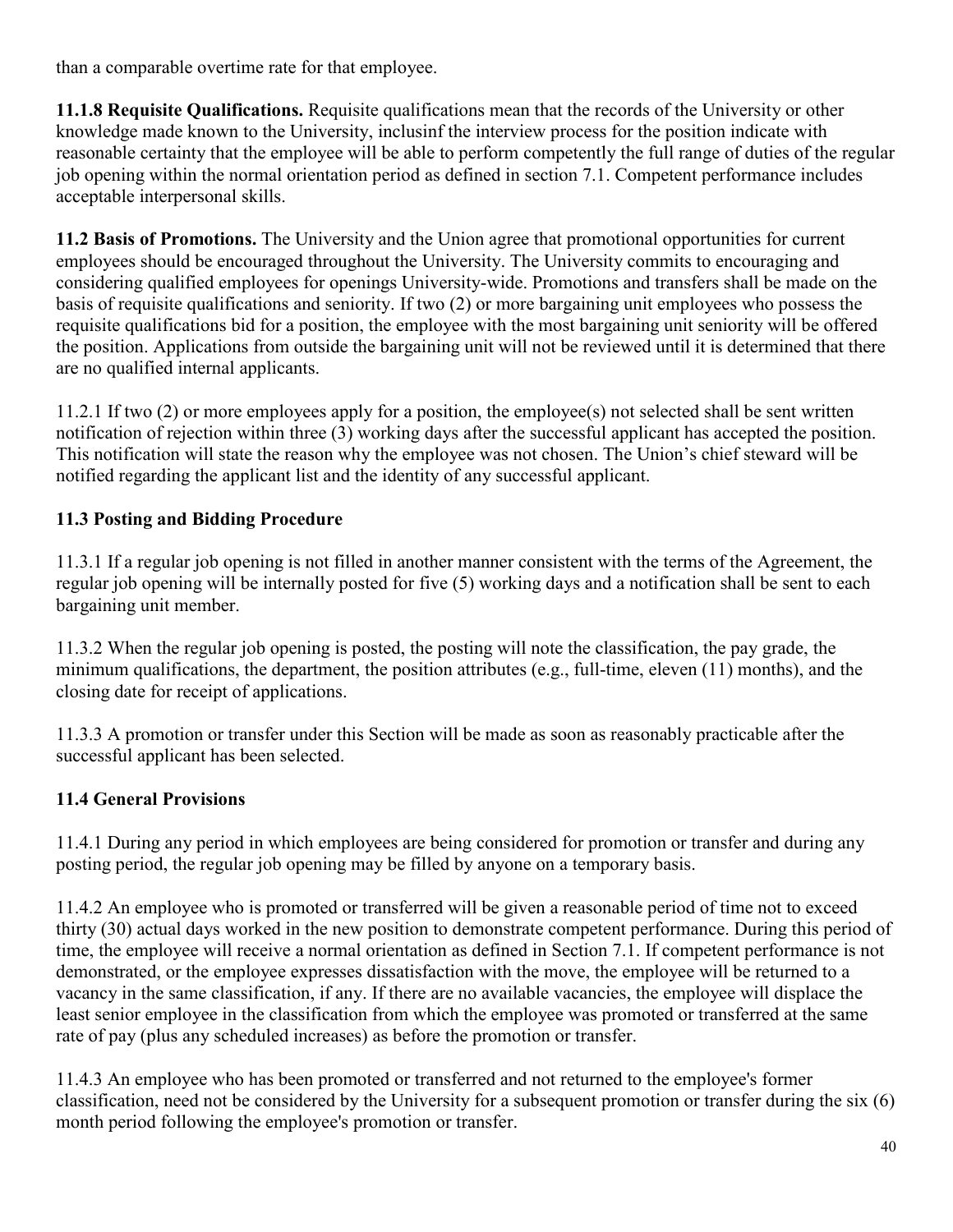11.4.4 As determined by the Human Resources Department, new employees may be required to take standardized assessments, and present employees may be required to take standardized assessments if they apply for or are promoted to a higher position within the University, except when sufficient evidence of requisite qualifications is already on file with the University. Only those employees and candidates who meet the requisite skill level will be considered for employment or promotion.

### **11.5 Transfers Due to Illness, Injury, or Disability**

11.5.1 The University will make a reasonable effort to reassign employees who, because of health or other disability, are not able to continue in their present position. Such reassignment may be made only to an open position which the employee is capable of performing.

11.5.2 The regular posting procedure shall not apply to such reassignment.

11.5.3 An employee who is so reassigned will be paid at the rate established for the position to which they are reassigned but in no event less than their current rate or the maximum rate of the pay grade, whichever is lower.

#### **11.6 Salary Rates for Transfers**

11.6.1 When an employee is transferred, the following rules shall apply to establishing the salary of the employee.

a. When an employee is involuntarily transferred to a classification in a lower salary grade, the employee shall be paid the employee's current rate or the maximum rate of the new classification, whichever is lower.

b. When an employee voluntarily bids for and is selected to a classification in a lower salary grade, the following shall occur:

For one (1) pay grade level lower, the employee shall receive a seven and five tenths percent (7.5%) reduction of their current base pay or if the new salary reflects a rate less than the minimum rate of the lower pay grade, the employee shall be paid at the minimum salary of the lower pay grade. If the new salary reflects a rate above the maximum rate of the lower pay grade, the employee shall be placed at the maximum rate of the lower pay grade.

For two (2) pay grade levels lower, the employee shall receive a ten percent (10%) reduction of their current base pay or if the new salary reflects a rate less than the minimum rate of the lower pay grade, the employee shall be paid at the minimum salary of the lower pay grade. If the new salary reflects a rate above the maximum rate of the lower pay grade, the employee shall be placed at the maximum rate of the lower pay grade.

c. When an employee is transferred to a classification in a higher salary grade, the following will occur:

For one (1) pay grade level higher, the employee shall be paid a seven and five tenths percent (7.5%) increase above their current base salary or if the new salary reflects a rate less than the minimum rate (or the probationary rate if the employee is currently on probation) of the higher pay grade, the employee shall be paid at the minimum rate (or the probationary rate if the employee is currently on probation) of the higher pay grade. If the seven and five tenths percent (7.5%) increase reflects a rate above the maximum rate of the higher pay grade, then the employee shall receive the portion of the percentage increase which will bring the employee to the maximum and the remainder shall be paid as a bonus payable on a biweekly basis over the course of the fiscal year.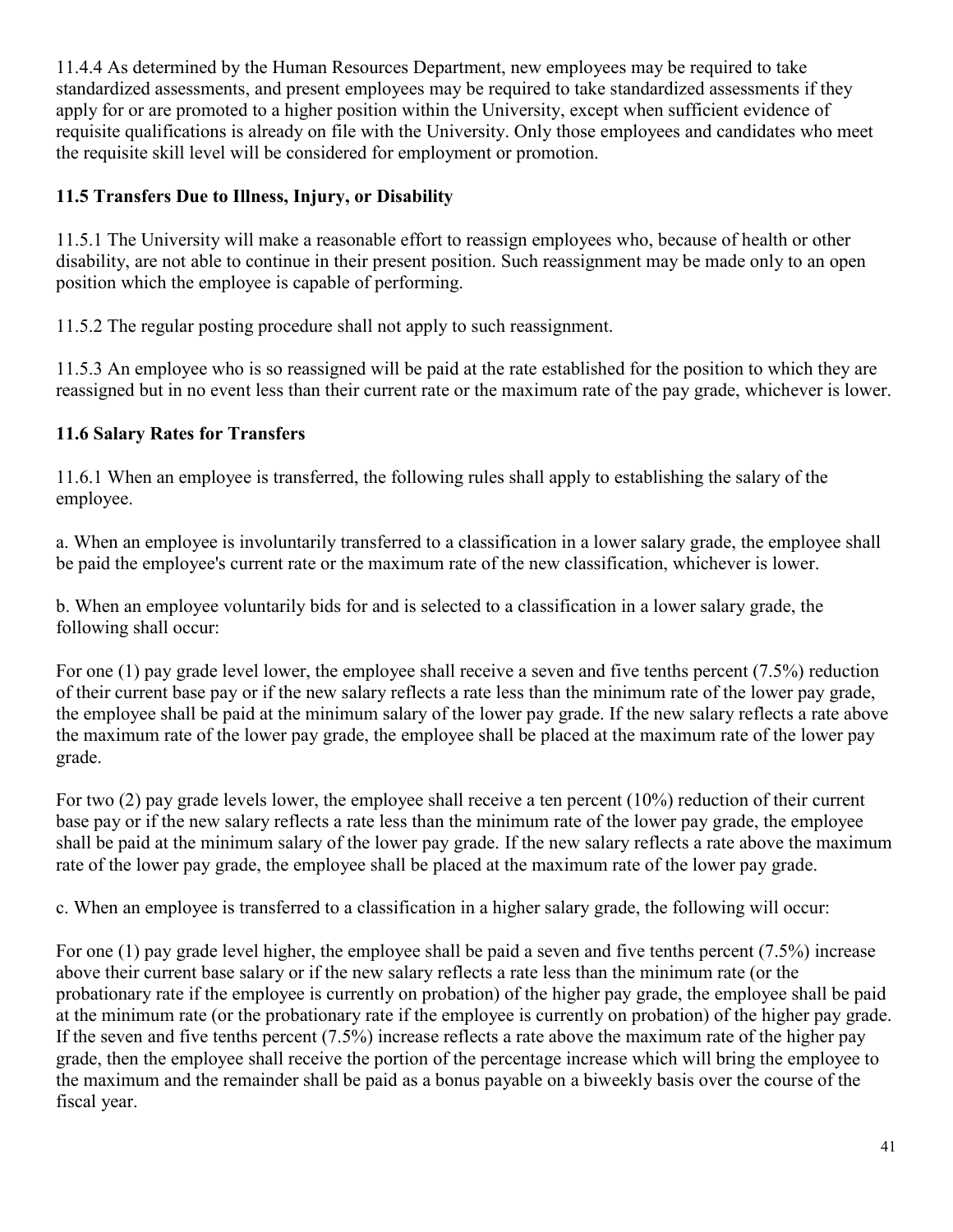For two (2) pay grade levels higher, the employee shall be paid a ten percent (10%) increase above their current base salary or if the new salary reflects a rate less than the minimum rate (or the probationary rate if the employee is currently on probation) of the higher pay grade, the employee shall be paid at the minimum rate (or the probationary rate if the employee is currently on probation) of the higher pay grade. If the ten percent (10%) increase reflects a rate above the maximum rate of the higher pay grade, then the employee shall receive the portion of the percentage increase which will bring the employee to the maximum and the remainder shall be paid as a bonus payable on a biweekly basis over the course of the fiscal year.

d. An employee who is transferred to a classification in the same salary grade shall receive no change in salary.

## **11.7 Job Classification**

**11.7.1 General Provisions.** The classification of positions and salary grades as enclosed in Appendix A of this Agreement is designed to identify and categorize positions according to the qualifications required, the degree of responsibility, complexity, effort, and skill of the duties associated with the positions. The Employer and the Union agree upon and accept the position classifications, descriptions, and respective salary grades in effect at the time of ratification of this Agreement as the basis for payment of wages as provided herein.

11.7.1.1 The University will provide each supervisor with training and written instructions on how to utilize the automated position management and recruiting system. All position descriptions will be done in a standardized fashion to include minimum required knowledge, skills and abilities so as not to deny employees with minimum qualifications the right to fill an open position.

**11.7.2 Revised Positions.** In the event of the addition of new job duties not inherent or otherwise a part of an employee's current realm of responsibility, the employee or the Employer may initiate a change to the position description in the automated position management and recruiting system, which will be forwarded through proper channels for approval in accordance with the following administrative procedure agreed upon by the Union and the Employer:

a. Each supervisor within the administration channel shall review and forward the position description to the supervisor at the next level within ten (10) working days if in agreement with the change in job content. If the supervisor does not approve of the change in job content, the responsibilities of the position shall revert to the duties before the change.

Failure to act within ten (10) working days will allow the affected employee to advance review to the next level.

b. The relevant executive or senior management must respond to the updated position description within fifteen (15) working days of receipt by communicating approval or not approving the statement of duties, in which case the responsibilities of the position shall revert to the status quo duties before the change, after discussion with the Human Resources Department.

Failure to act within fifteen (15) working days will allow the affected employee to advance review to the next level.

c. Each updated position description will be considered on its own merit, and decisions for approval or nonapproval for a reclassification or an in-class adjustment made accordingly.

d. The above time limits may be extended by mutual agreement between the employee affected and the reviewing administrator.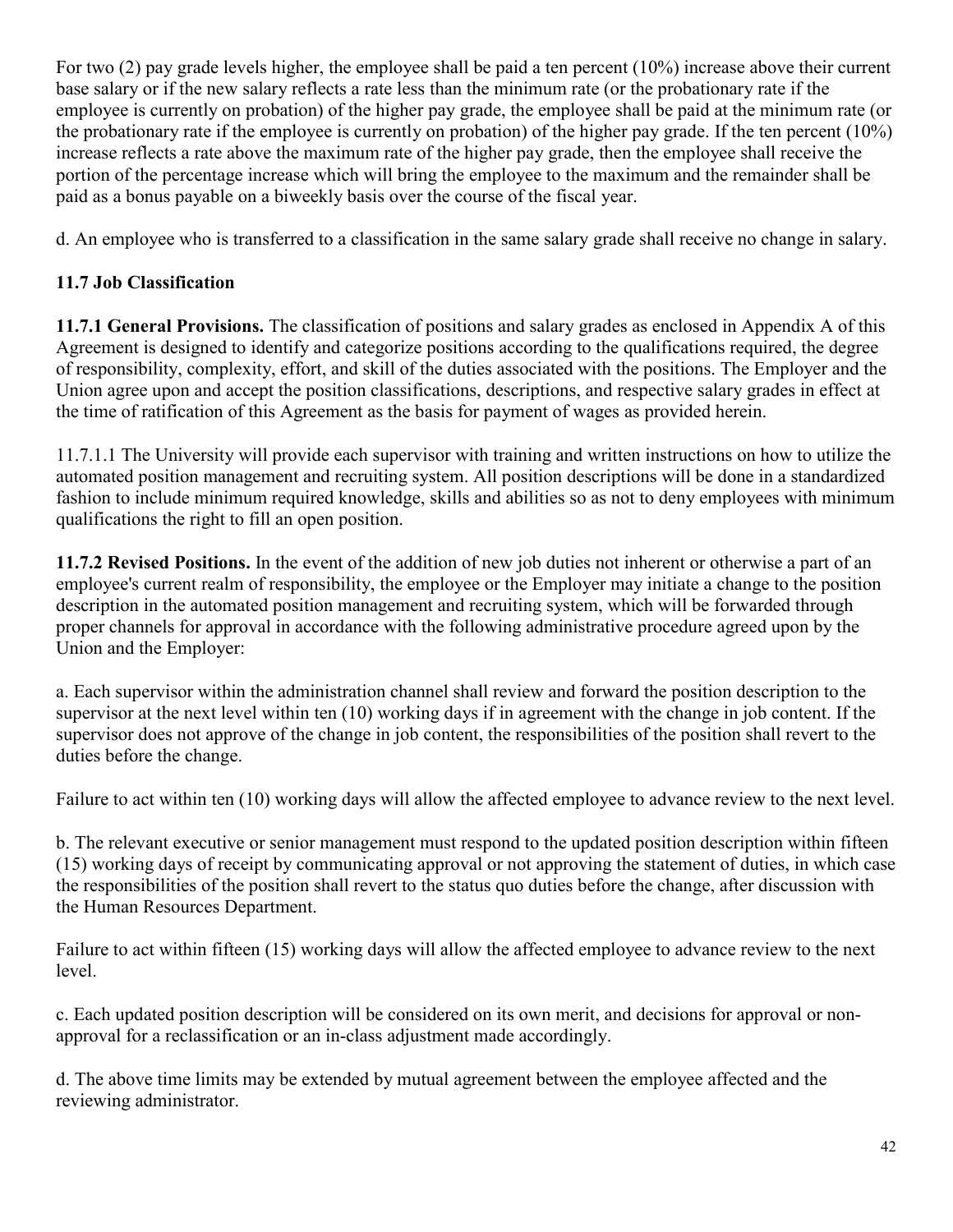e. Once a position has been reviewed and evaluated, and the appropriate classification and title established, the decision will be implemented by the University. Any rate change as a result of a reclassification or in-class adjustment will be retroactive to the date of the initial submission of the updated position description.

11.7.3 Six (6) months must elapse before a position can be submitted for reevaluation unless Management and the Union agree to waive the time limitation.

11.7.4 The Employer may initiate a reclassification request at the first step described above in the event of the addition of new job duties not inherent or otherwise a part of an employee's current realm of responsibility.

11.7.5 All jobs will be evaluated according to the current system. Any employee who believes that the proper method and procedure was not followed in application of the above system may request a special conference with the Head of Human Resources or designee. The employee may request Union representation at this meeting. If the employee still believes there has been a violation he/she may submit a grievance through the Union, at which time it becomes a Union grievance, at the third step of the grievance procedure, Article 4.

11.7.6 Newly Created Positions. In the event a new position is established, the University will determine which employee group it will be assigned to.

11.7.6.1 The University will provide the Union with a written description of the new position, along with the employee group determination. Upon receipt of the University's description and employee group determination the Union may, within ten (10) working days, request a Special Conference to discuss the placement of the new position.

11.7.7 All new bargaining unit positions will be evaluated by a joint committee made up of the Head of Human Resources or designee and at least one member of the Union leadership, who will determine the appropriate pay grade assignment and title.

11.7.8 Any grievance filed for an alleged violation to established time limits shall be filed at Step Three of the Grievance Procedure.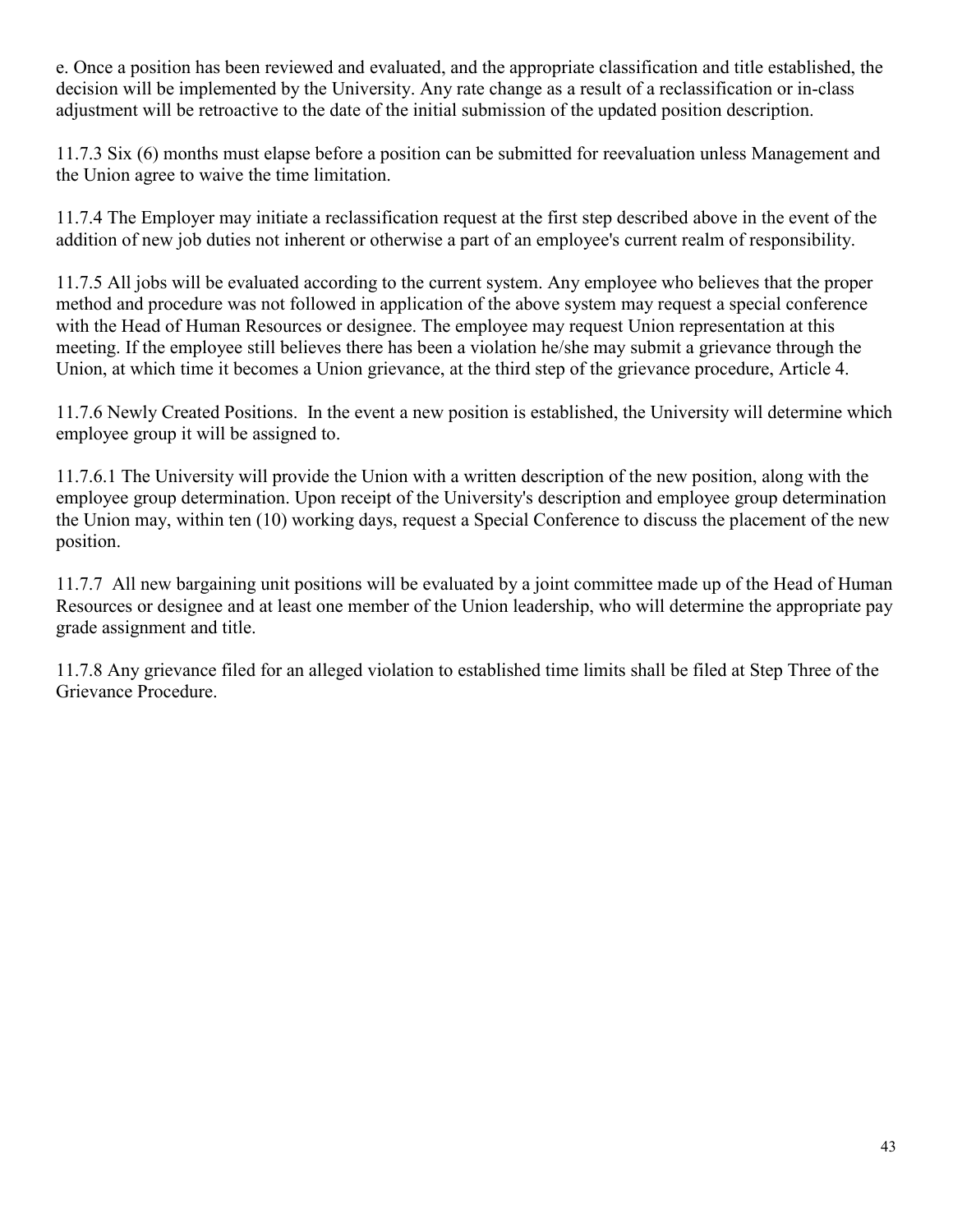# **UNION MEMBERSHIP, FEES, AND PAYROLL DEDUCTION**

12.1 This Article applies to all employees in the bargaining unit. The bargaining unit is described in Article 1. All employees are in the bargaining unit. Only those who join the Union and pay Union dues are Union members.

12.2 The Union represents all employees in the bargaining unit.

12.3 Each bargaining unit employee can freely choose to become a member of the Union, or to not become a member of the Union.

12.3.1 Being a bargaining unit employee is not the same as being a Union member.

12.3.2 An employee is always a bargaining unit employee; an employee becomes a Union member only through choice. If an employee chooses not to become a Union member he/she will remain a bargaining unit employee, remain entitled to representation by the Union, remain covered by this Collective Bargaining Agreement, and remain entitled to any benefits set forth in this Collective Bargaining Agreement.

12.4 An employee who becomes a Union member will be required to pay Union dues (the amounts and regularity of those dues payments to be decided by the Union). An employee choosing to become a Union member will be required by the Union to sign a payroll deduction authorization form (acceptable to the University) authorizing the University's Payroll Office to deduct Union dues from the employee's paychecks.

12.5 The Union or employee will present the signed dues deduction authorization forms directly to the University's Payroll Office. Any such authorization form shall remain in effect until revoked in writing (signed) by the employee. A revocation shall become effective at the beginning of the first regular payroll period subsequent to the date on which it is received in the Payroll Office.

12.5.1 Each employee may submit a signed payroll deduction authorization form (via the Union) to the Payroll Office up to twice per year.

12.5.2 The Union shall annually certify in writing to the University's Payroll Office the authorized amount to be deducted from each Union member who submits a signed payroll deduction authorization form. The University's Payroll Office shall deduct the authorized amount from each of the employee's regular paychecks and shall within fifteen (15) days after deduction transmit the amounts to the Union, together with a list setting forth the name of each employee for whom deductions were made.

12.5.3 The University's Payroll Office shall use its best efforts to make the aforesaid deductions in the manner set forth but assumes no responsibility for any errors in making such deductions other than to correct such errors. In the event of overpayment, the Union agrees to refund such monies.

12.6 Neither the University nor the Union will discriminate against any employee because the employee chooses to become a Union member or chooses not to become a Union member.

12.6.1 Joining the Union is not a condition of employment; an employee cannot and will not be terminated because the employee chooses to not join the Union.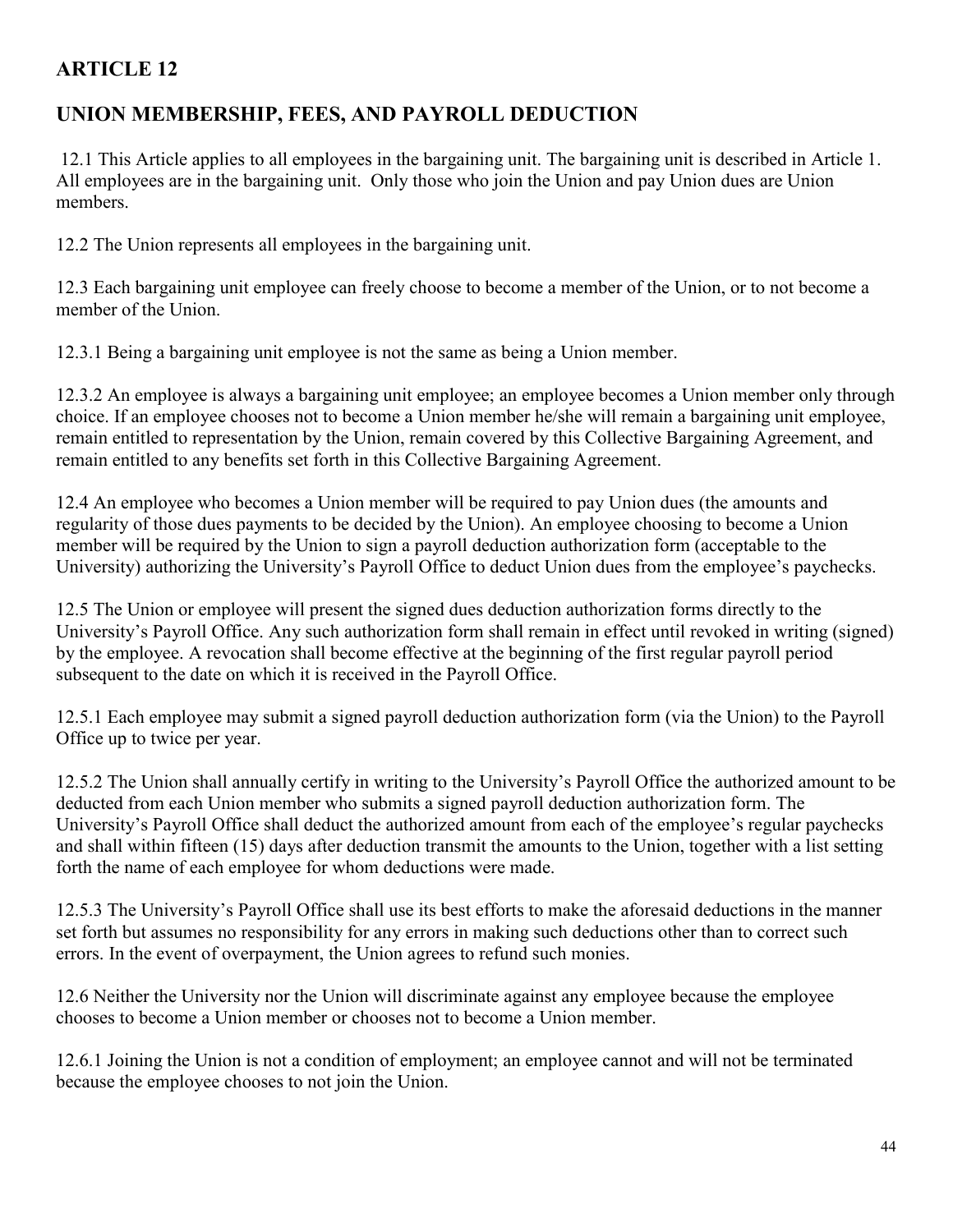12.6.2 Paying Union dues is not a condition of employment; an employee cannot and will not be terminated because the employee chooses to not pay Union dues.

12.6.3 The University will not tolerate harassment or discrimination against any employee who chooses to become a Union member or chooses not to become a Union member. (See Article 1.7).

12.7 The Union agrees to indemnify and hold the University harmless against any and all claims, suits and/or other forms of liability that may arise out of or by reason of deductions made by the University pursuant to this Article, or by reason of the University complying with the provisions of this Article.

12.8 All sums deducted by the University shall be remitted to the Union's Financial Officer at an address given to the University by the Union once each month by the 15th calendar day of the month in which the deductions were made, together with a list of the names and the amount deducted for each Union member for whom a deduction was made. The list shall also identify new bargaining unit employees and Union members deleted since the last listing with an explanation of the changes. Such communication shall be made electronically, in a format agreeable to the parties.

12.9 The Union agrees to make whatever adjustments are necessary directly with a Union member who may, as a result of this deduction procedure, pay more or less than the Union's dues.

12.10 The University shall not be liable to the Union by reason of the requirements of this Article for the remittance of payment or any sum other than that constituting actual deductions made from the pay earned by the union member. In addition, the Union shall indemnify and save the University harmless from any liability resulting from any and all claims, demands, suits, or any other action arising from compliance with this Article, or in reliance on any list, notice, certification, or authorization furnished under this Article.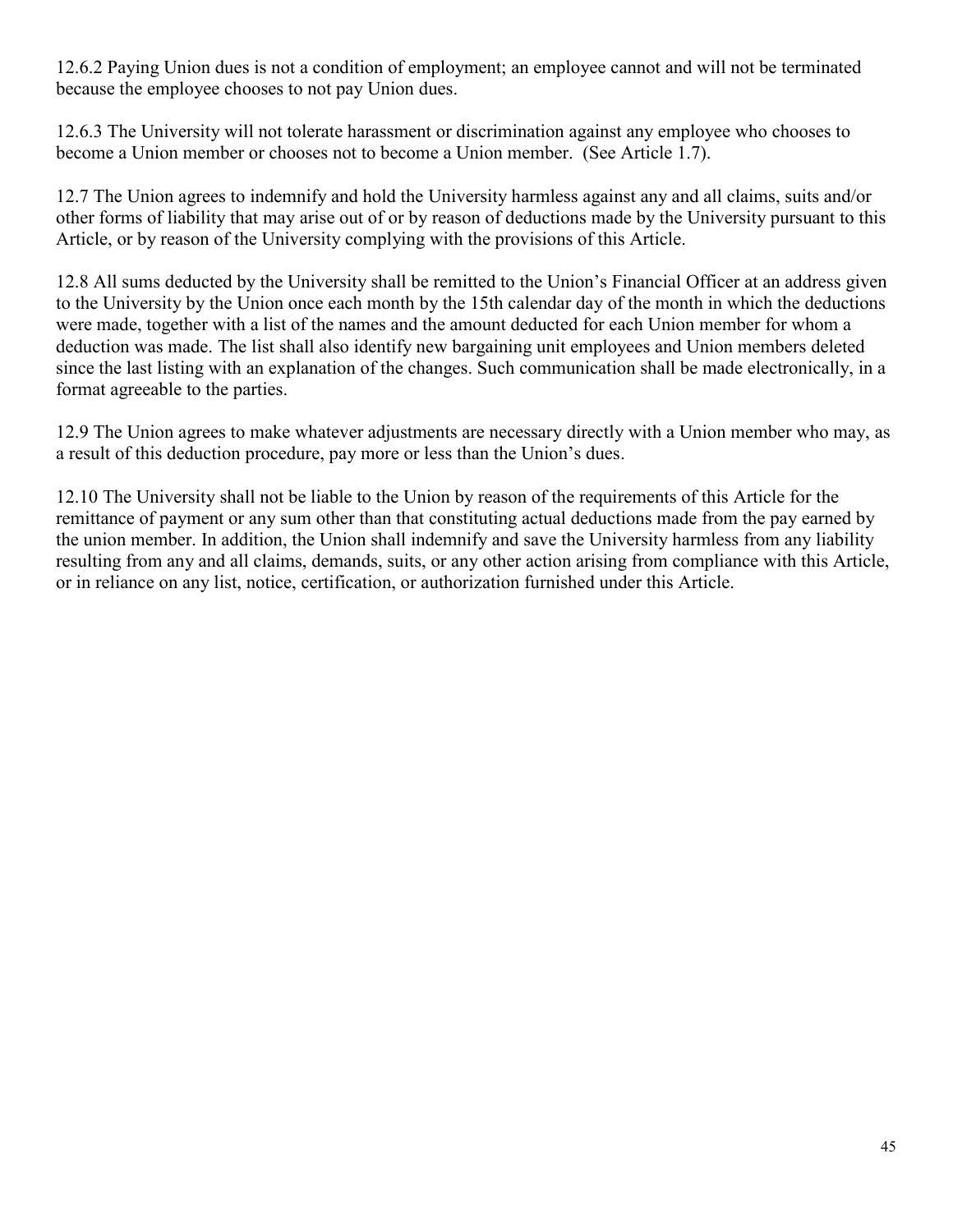#### **UNION DUES DECISION FORM**

Name\_\_\_\_\_\_\_\_\_\_\_\_\_\_\_\_\_\_\_\_\_\_\_\_\_\_\_\_\_\_\_\_\_\_\_\_\_\_\_\_\_\_\_\_\_\_\_\_\_\_\_\_\_\_\_\_\_\_\_\_\_\_\_\_\_\_\_\_\_\_\_\_\_ (type or print)

NMUIN:\_\_\_\_\_\_\_\_\_\_\_\_\_\_\_\_\_\_\_\_\_\_\_Department\_\_\_\_\_\_\_\_\_\_\_\_\_\_\_\_\_\_\_\_\_\_\_\_\_\_\_\_\_\_\_\_\_\_\_\_\_\_

Each employee may submit a signed Union Dues Decision Form – (via the Union) to the Payroll Office up to twice per year.

I authorize the collection of Union dues

By making this selection and signing below, the University is authorized to deduct from wages earned or to be earned by me, Union dues as certified to the University by the Union's Treasurer; the University shall remit the same to the Union at such time and in such manner as may be agreed upon between the University and the Union.

Any such authorization shall remain in effect until revoked in writing (signed) by the employee.

\_\_\_ I do not authorize the collection of Union dues

By making this selection and signing below, the University is either not authorized or is no longer authorized to deduct wages earned or to be earned by me for Union dues.

A revocation shall become effective at the beginning of the first regular payroll period subsequent to the date on which it is received in the Payroll Office.

Signature of Employee

Date of Signing

Date of Delivery to University

 $\mathcal{L}_\text{max}$  , where  $\mathcal{L}_\text{max}$  and  $\mathcal{L}_\text{max}$  and  $\mathcal{L}_\text{max}$ 

 $\mathcal{L}_\text{max}$  , where  $\mathcal{L}_\text{max}$  and  $\mathcal{L}_\text{max}$  and  $\mathcal{L}_\text{max}$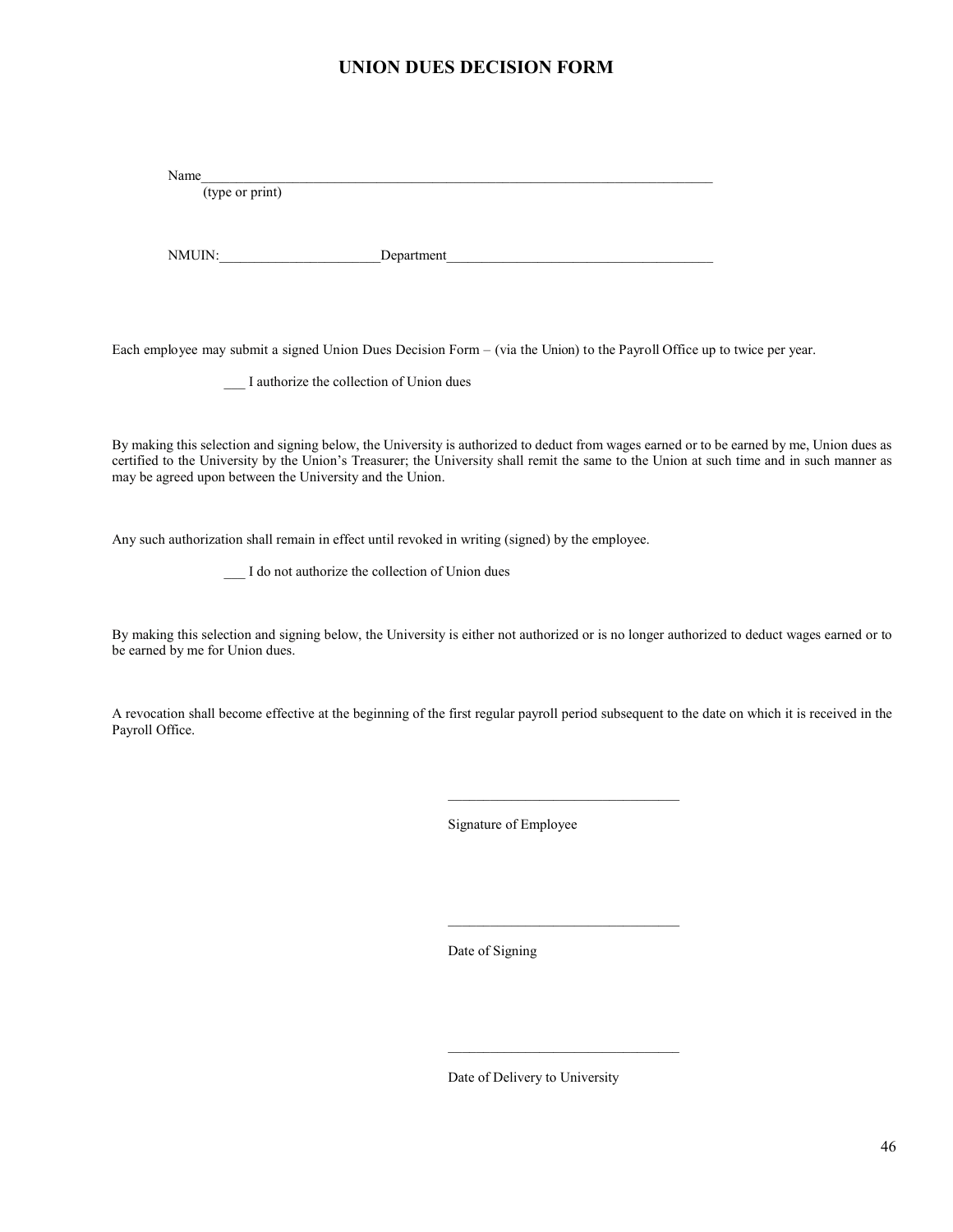# **WAGES**

**13.1 2021-2022 Salary.** Effective July 1, 2021, all employees on roll and working will receive a one-time payment of 2% (two percent) of base salary. The one-time payment will be made in September 2021. Minimum wage rate of 4D moves to \$12.00 per hour. All employees below the minimum wage rate for their classification will be moved to the minimum rate for their classification.

If an increase places an employee above the maximum of the salary range, then the employee shall receive the portion of the increase which will bring the employee to the maximum and the remainder of the increase as a bonus payable on a biweekly basis over the course of the fiscal year. Employees at the maximum before any increase will receive the entire salary increase as a bonus payable on a biweekly basis over the course of the fiscal year.

**13.2 2022-2023 Salary.** Effective July 1, 2022, all employees on roll and working will receive \$0.30 (thirty cents) per hour increase to base wages. Minimum wage rate of 4D moves to \$12.75 per hour. All employees below the minimum wage rate for their classification will be moved to the minimum rate for their classification.

**13.3 2023-2024 Salary.** Effective July 1, 2023, all employees on roll and working will receive \$0.30 (thirty cents) per hour increase to base wages. Minimum wage rate of 4D moves to \$13.50 per hour. All employees below the minimum wage rate for their classification will be moved to the minimum rate for their classification.

**13.4 2024-2025 Salary.** Effective July 1, 2024, all employees on roll and working will receive \$0.30 (thirty cents) per hour increase to base wages. Minimum wage rate of 4D moves to \$14.25 per hour. All employees below the minimum wage rate for their classification will be moved to the minimum rate for their classification.

**13.5 2025-2026 Salary.** Effective July 1, 2025, all employees on roll and working will receive \$0.30 (thirty cents) per hour increase to base wages. Minimum wage rate of 4D moves to \$15.00 per hour. All employees below the minimum wage rate for their classification will be moved to the minimum rate for their classification.

**13.6 Grant-funded Salaries**. Salaries of grant employees will be governed by the terms of the grant. Grant employees will be treated in the same manner as regular employees if their grant funding permits. However, in no case, will a grant employee receive a higher increase than a regular bargaining unit member received.

**13.7 Enrollment Incentive.** An additional compensation payment may be paid to part-time and full-time TOP employees who were employed for the prior fiscal year (July 1 – June 30).

11.8.1 The compensation payment will be determined based on the following:

- On June 30, the base student enrollment value\* will be subtracted from the total student credit hours enrolled on campus and on-line (excluding global campus students) during the previous Fall and Winter semesters. This value (change in enrollment compared to the base year) will be divided by the base enrollment value to determine the percent change in enrollment.
- One-half of one percent (0.50%) of base salary will be paid to each eligible employee as a one-time cash payment for each one percent (1%) increase in enrollment.
- Employees must be on roll on the date of payment in order to be eligible to receive any portion of the cash payment. No payment will be made if the percent increase in enrollment is less than 1% of the previous fiscal year.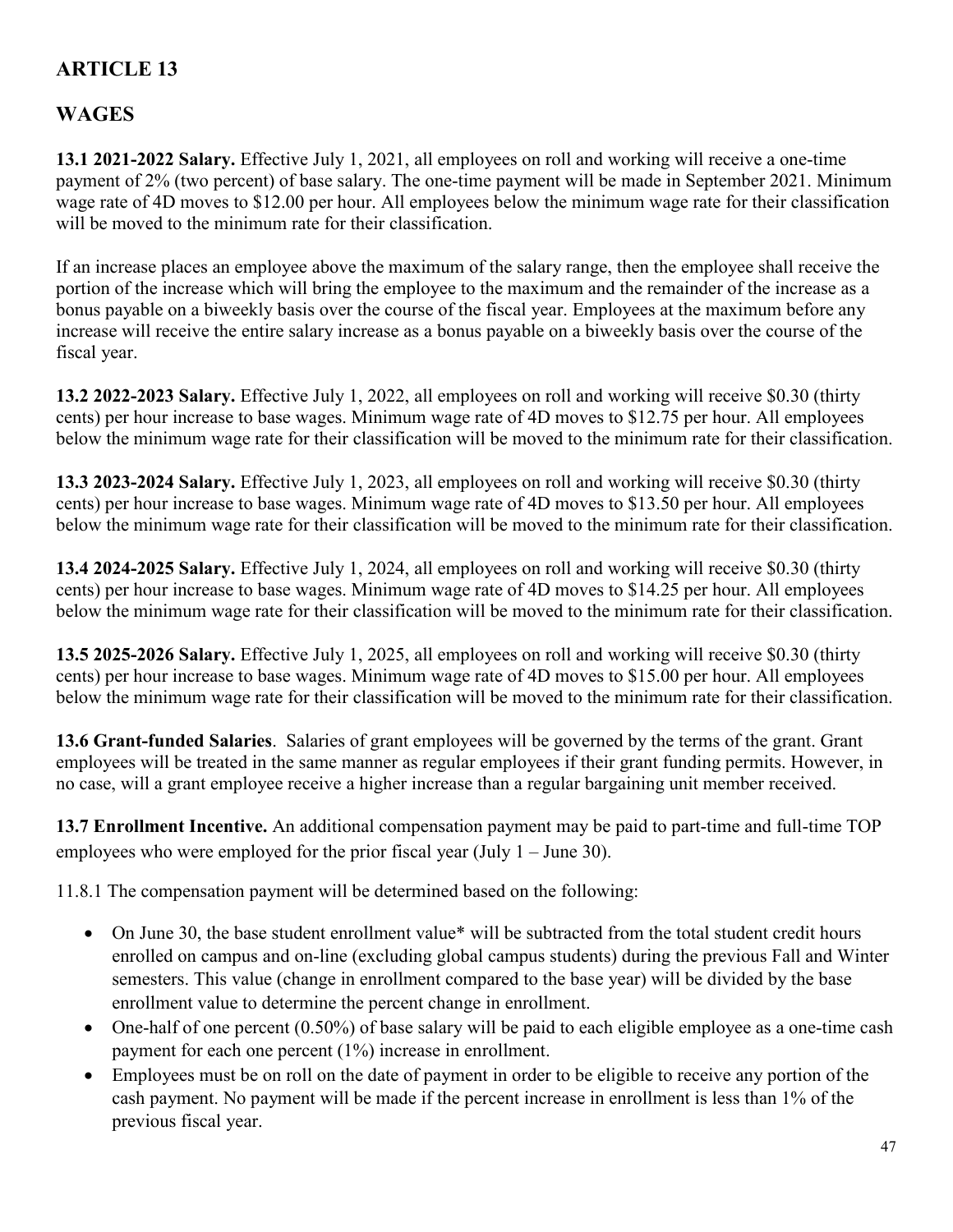\*The base enrollment value is defined as total student credit hours enrolled on campus and on-line (excluding global campus students and those credit hours generated through courses offered at additional locations) during the Fall 2017 and Winter 2018 semesters.

**13.8 Definitions**. "On roll" is defined as working, on paid sick leave, family care leave, annual leave, or personal leave hours but does not include being paid annual leave after resignation.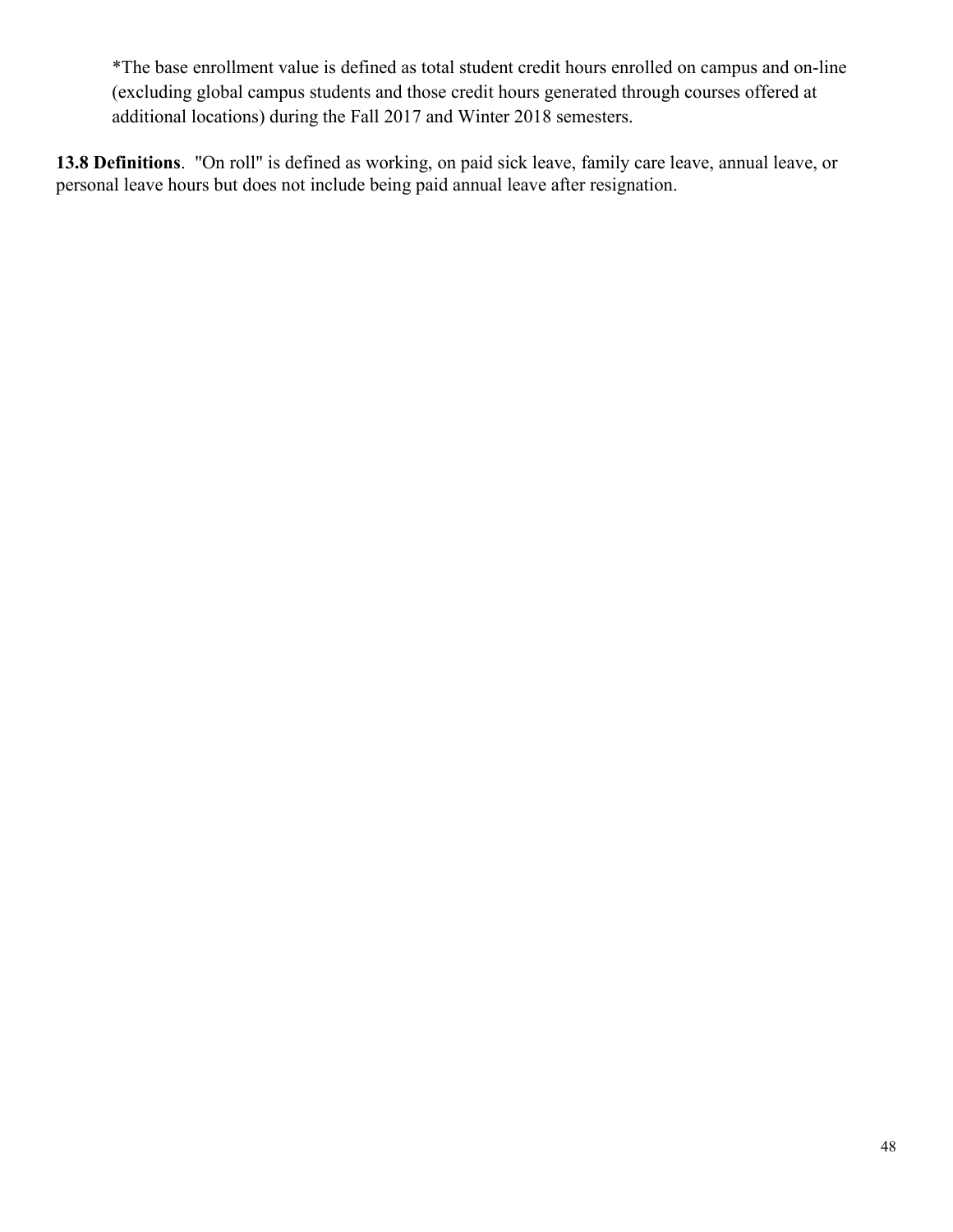## **TERMINATION OR MODIFICATION**

14.1 This Agreement shall continue in full force and effect until 11:59 p.m., June 30, 2026.

**14.1.1 Termination.** If either party desires to terminate this Agreement, it shall, sixty (60) days prior to the termination date, give written notice of termination. If neither party shall give notice of termination of this Agreement as provided in this paragraph or notice of amendment, as hereinafter provided, or if each party giving a notice of termination withdraws the same prior to termination date, this Agreement shall continue in effect from year to year thereafter subject to notice of termination by either party on sixty (60) days' written notice prior to the contract anniversary date.

**14.1.2 Modification.** If either party desires to negotiate modifications of this Agreement, it shall sixty (60) days prior to the termination date or any subsequent termination date, give written notice of such intent, in which event the notice shall set forth the nature of the modification or modifications desired. In the event that the Employer and the Union undertake such negotiations to modify this Agreement, it shall expire on June 30, 2026, unless it is extended for a specified period by mutual written agreement of the Employer and the Union.

**14.1.3 Address.** Notice shall be in writing and shall be sufficient if sent by certified mail addressed, if to the Union, to Secretary, Local 1950, UAW, and if the Employer, addressed to Head of Human Resources or designee, Northern Michigan University, or to any such address as the Union or the Employer may make available to each other.

**14.2 Effective Date.** This Agreement shall be in effect upon ratification by the Union and approval by the Board, and shall continue in effect until 11:59 pm, June 30, 2026.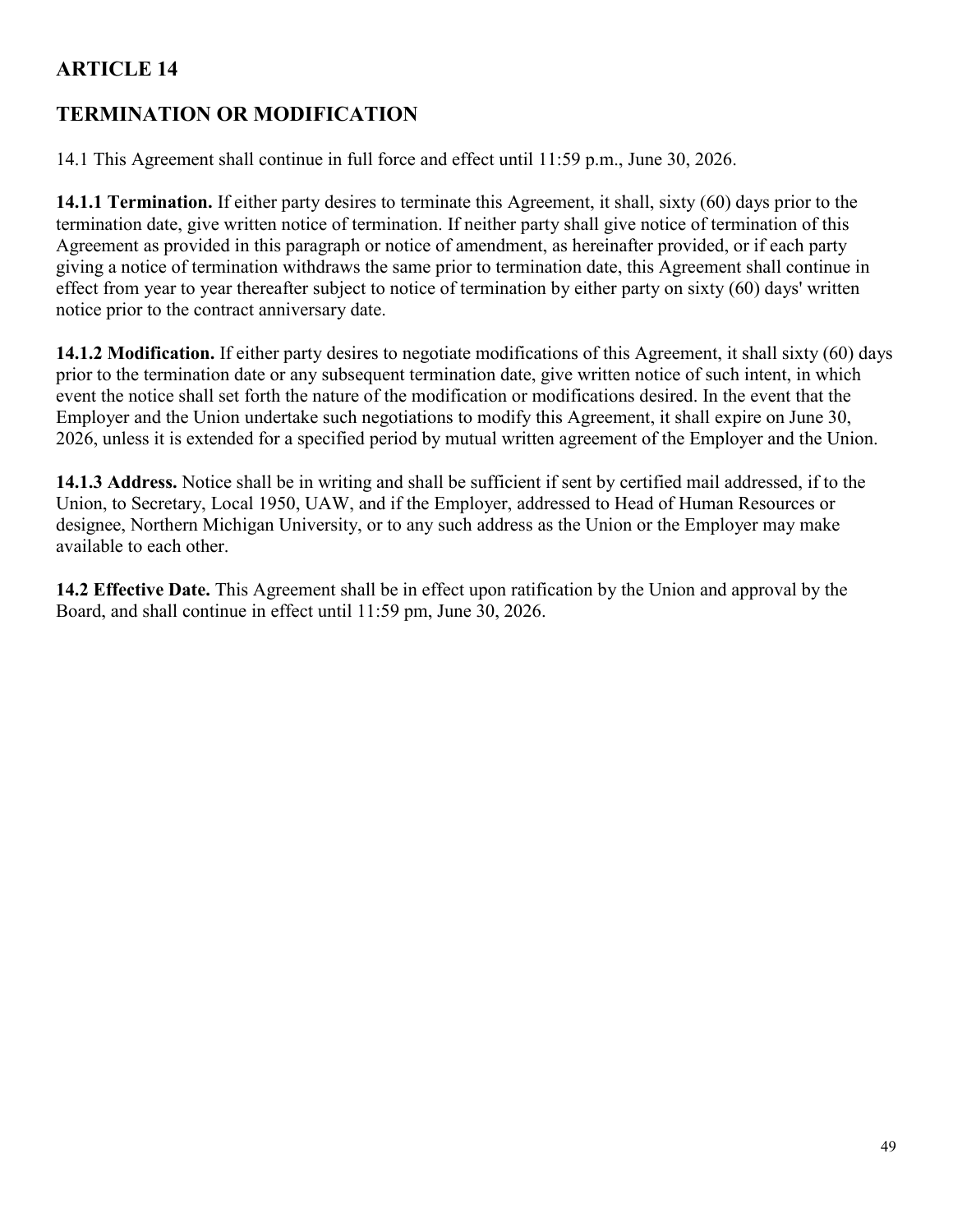#### IN WITNESS WHEREOF THE PARTIES HAVE SET THEIR HANDS:

Date Signed:

INTERNATIONAL UNION, UNITED AUTOMOBILE, AEROSPACE AND AGRICULTURAL IMPLEMENT WORKERS OF AMERICA (TECHNICAL, OFFICE AND PROFESSIONAL AND ITS LOCAL 1950)

Betsy Bennett, International Representative Region 1D - UAW

دو د

**Steve Dawes, Director** Region 1-D - UAW

Jeffrey Roo, President Local  $1950 - UAW$ 

Grace Albert

**Bargaining Committee Chair** 

re albert

**Tracy VanAbel Bargaining Committee Member** 

drasy Varthul

**Laurel Perrault Bargaining Gommittee Member** 

auvel UI V Jennifer Lindsey

**Bargaining Committee Member** 

Ratified by UAW - Local 1950 on June 29, 2021 Approved by the Board of Trustees on July 9, 2021 ON BEHALF OF THE NORTHERN MICHIGAN UNIVERSITY **BOARD OF TRUSTEES** 

R. Gavin Leach Vice President for Finance and Administration

NORTHERN MICHIGAN UNIVERSITY BARGANING COMMITTEE

T Ma Rhea Dever, **Assistant Vice President, Human Resources** 

CELLCE-Renee Sheen

**Assistant Director, Human Resources** 

**Kristen Bjorne** Assistant Director, Human Resources; Benefits

MMe teid G

Matt Franti  $\sqrt{\frac{1}{2}}$ Director of Budget & Finance

 $16241$ 

**Christine Greer Assistant Vice President/Dean of Students**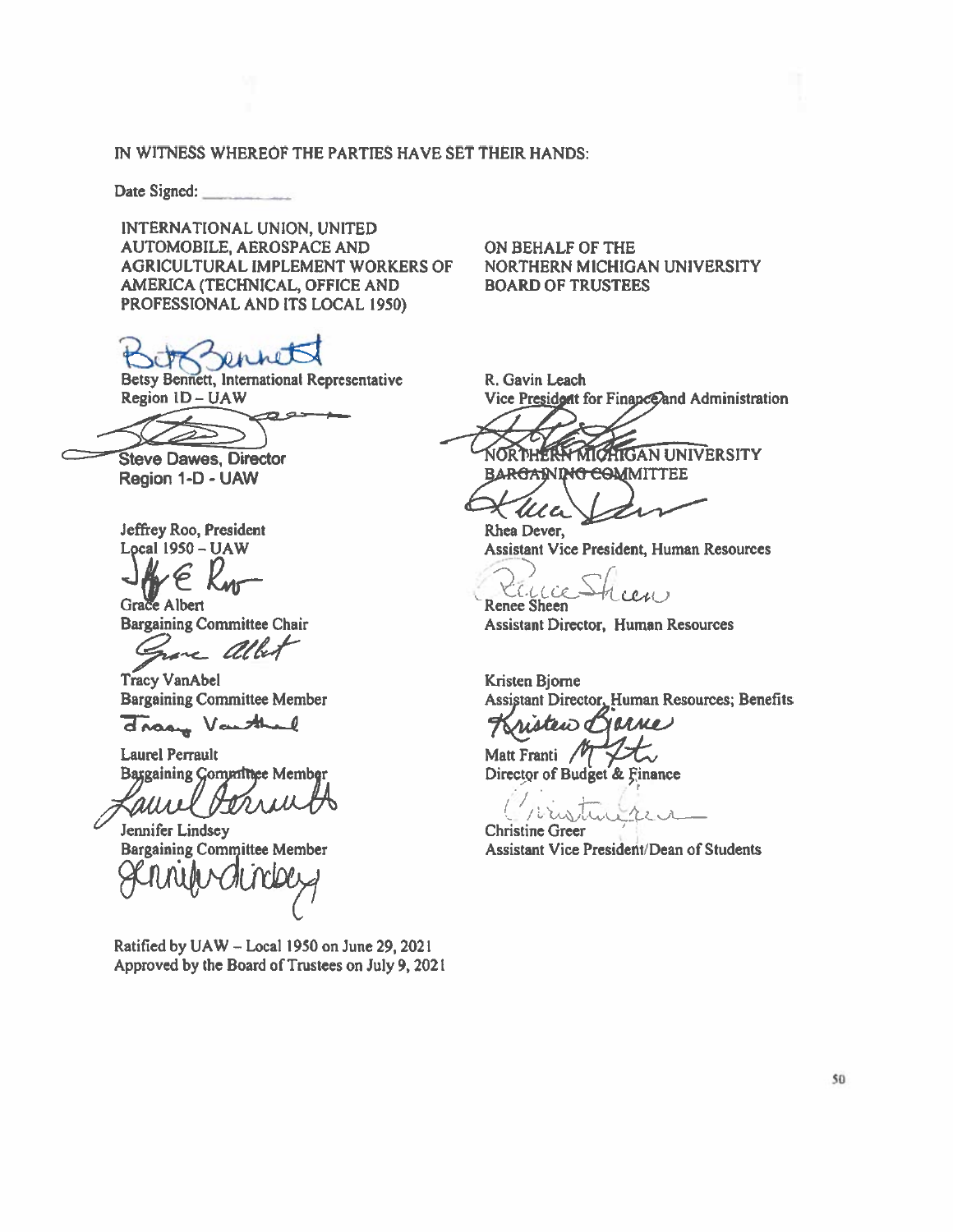## **APPENDIX A - TOP CLASSIFICATIONS BY PAY GRADE Pay Grade 4D**

Account Clerk

Clerk

Secretary

Technician

## **Pay Grade 4C**

Senior Account Clerk

Senior Clerk

Senior Secretary

Senior Technician

## **Pay Grade 4B**

Principal Account Clerk

Principal Clerk

Principal Secretary

Principal Technician

## **Pay Grade 4A**

Executive Account Clerk

Executive Clerk

Executive Secretary

Executive Technician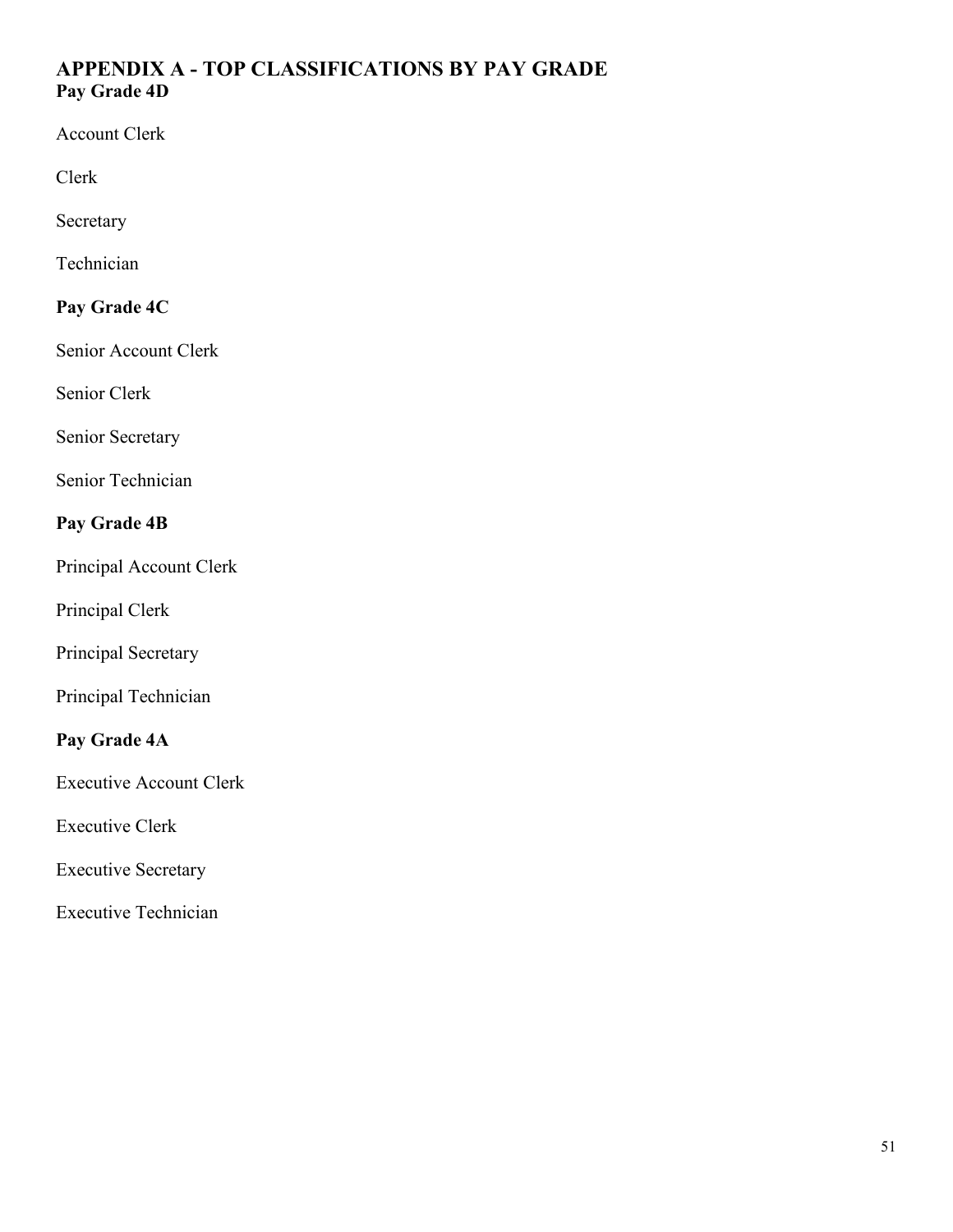July 1, 2021 – June 30, 2022

|    | Grade   Minimum | <b>Maximum</b> |
|----|-----------------|----------------|
| 4D | 12.00           | 18.19          |
| 4C | 12.10           | 19.52          |
| 4B | 12.75           | 20.95          |
|    | 13.60           | 22.50          |

## July 1, 2022 – June 30, 2023

|    | Grade   Minimum | <b>Maximum</b> |
|----|-----------------|----------------|
| 4D | 12.75           | 18.49          |
| 4C | 12.85           | 19.82          |
| 4B | 13.00           | 21.25          |
|    | 13.75           | 22.80          |

### July 1, 2023 – June 30, 2024

| Grade | Minimum | <b>Maximum</b> |
|-------|---------|----------------|
| 4D    | 13.50   | 18.79          |
| 4C    | 13.60   | 20.12          |
| 4B    | 13.75   | 21.55          |
| 1А    | 14.05   | 23.10          |

## July 1, 2024 – June 30, 2025

|    | Grade   Minimum | <b>Maximum</b> |
|----|-----------------|----------------|
| 4D | 14.25           | 19.09          |
| 4C | 14.35           | 20.42          |
| 4B | 14.50           | 21.85          |
| 1A | 14.75           | 23.40          |

## July 1, 2025 – June 30, 2026

|    | Grade   Minimum | <b>Maximum</b> |
|----|-----------------|----------------|
| 4D | 15.00           | 19.39          |
| 4C | 15.10           | 20.72          |
| 4B | 15.25           | 22.15          |
| 4А | 15.50           | 23.70          |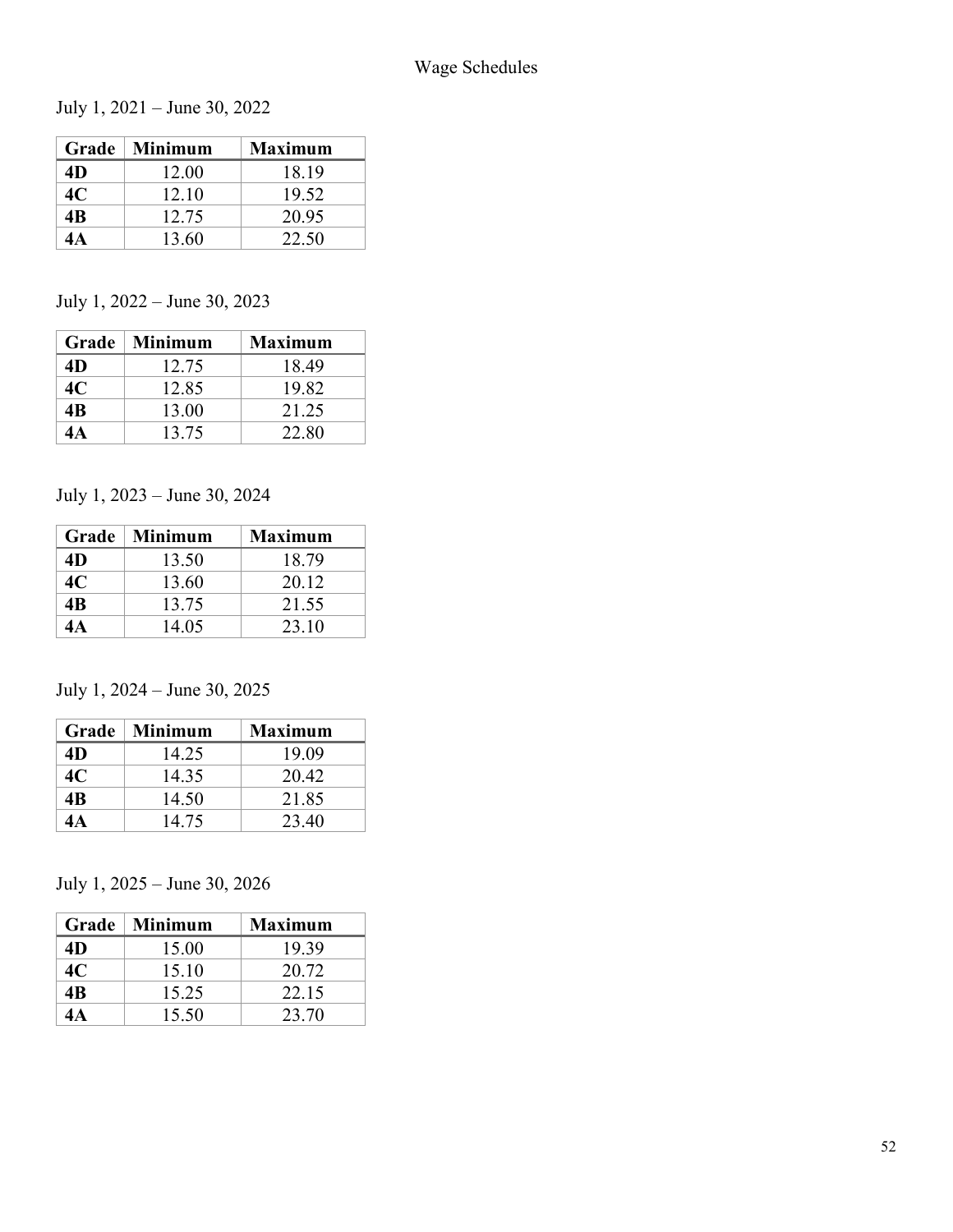#### **MEMORANDUM OF UNDERSTANDING #1**

#### **BETWEEN**

#### **NORTHERN MICHIGAN UNIVERSITY**

#### **AND**

#### **Local 1950, UAW**

#### **2011**

#### **NORTHERN MICHIGAN UNIVERSITY**

#### **Household Member Program**

The Household Member Program (HMP) is a program that expands the eligibility criteria for enrollment in Northern Michigan University's health care plan (medical, hospitalization, and prescription drug program).

#### **REQUIREMENTS:**

Under the HMP, an NMU Local 1950 employee, who does not already enroll a spouse in the health care plan, may enroll one adult individual for benefit coverage but only if all the following criteria are met:

- The employee is eligible for NMU's benefits
- The Household Member, at the time of proposed enrollment, resides in the same residence as the employee and has done so for the previous 18 continuous months, other than as a tenant.
- The Household Member is not a "dependent" of the employee as defined by the IRS.

Children of the Household Member are also eligible for this benefit if they are members of the employee's household and meet IRS dependent criteria as well as University dependent coverage for health benefits up to age 26, provided all the dependent eligibility criteria is met.

Eligibility for coverage of a Household Member, or of a Household Member's dependent, ceases on the date that the above criteria are not met.

The following individuals are not eligible for participation in this program:

- Children of an employee and their descendants (children, grandchildren)
- Parents of an employee
- Parents' other descendants (siblings, nieces, nephews)
- Grandparents and their descendants (aunts, uncles, cousins)
- Renters, boarders, tenants

This program does not affect the rights of or criteria application to any employee qualifying for enrollment in NMU's benefits plans under any other applicable University policy. The Employer cost of providing health benefits for Household Members is considered ordinary income and is, therefore, subject to taxes, including social security, Medicare, federal and state taxes. Household member enrollment must be completed during the openenrollment period or no more than 30 days after all of the above criteria are met.

In the event of an employee's death, the surviving household member and dependent children of the household member are eligible for hospitalization and medical benefits consistent with the provisions of the Consolidated Omnibus Budget Reconciliation Act (COBRA) by paying the University the necessary premiums for an additional thirty-six (36) months.

Any information falsified on the HMP enrollment form may result in consequences that could include discipline up to and including termination from employment and/or appropriate legal action.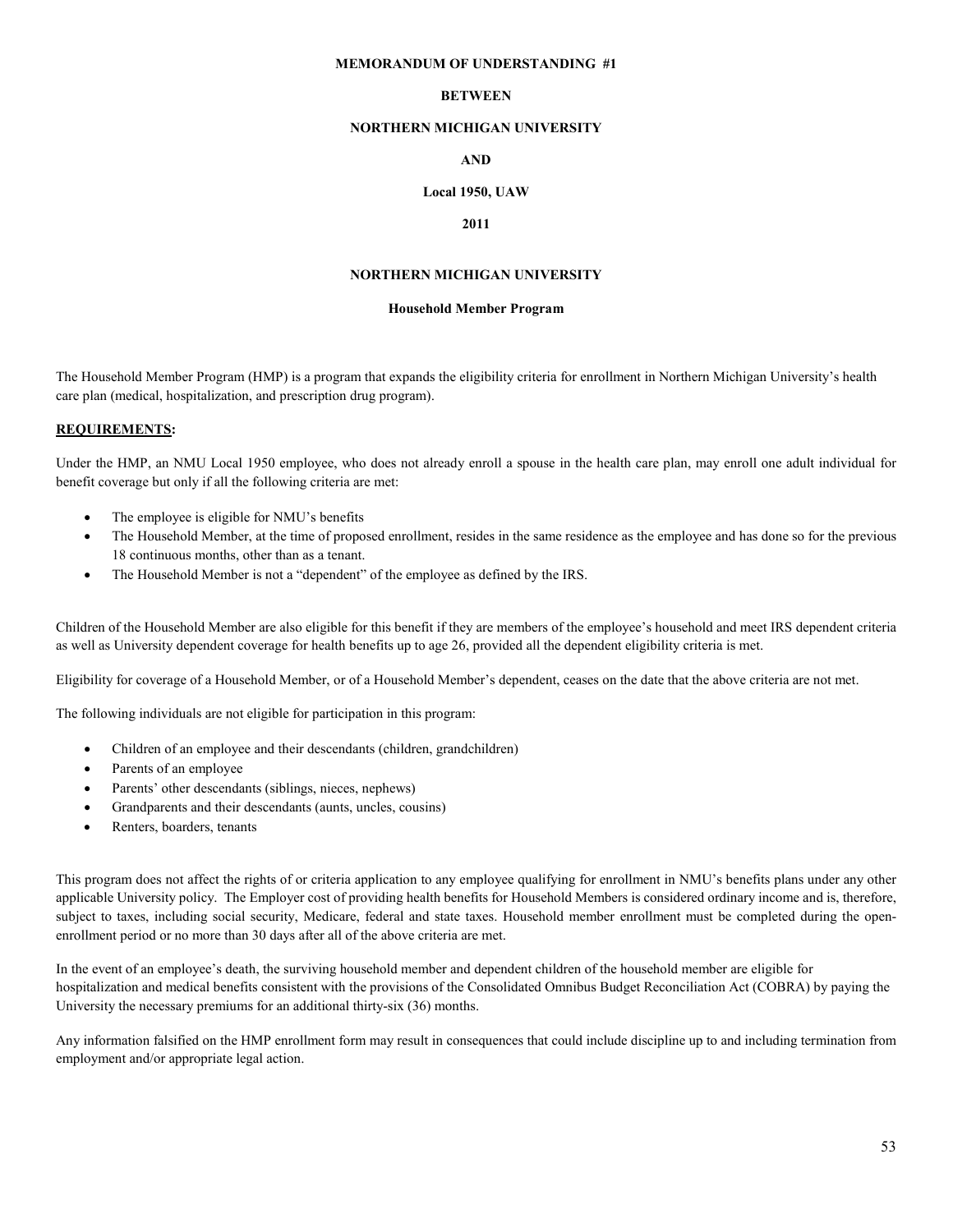#### **HOUSEHOLD MEMBER PROGRAM ENROLLMENT FORM**

#### **AND**

#### **EMPLOYEE AFFIDAVIT**

I WISH TO ENROLL THE FOLLOWING HOUSEHOLD MEMBER IN THE NMU HEALTH CARE PLAN:

Name of Household Member: \_\_\_\_\_\_\_\_\_\_\_\_\_\_\_\_\_\_\_\_\_\_\_\_\_\_\_\_\_\_\_\_\_\_\_\_\_\_\_\_\_\_\_\_\_\_Effective Date:\_\_\_\_\_\_\_\_\_\_\_\_ (PRINT: First, Middle Initial, Last) Household Member Birth Date: Social Security Number: \_\_\_\_\_\_\_ - \_\_\_\_ - \_\_\_\_\_\_\_\_\_\_

**CERTIFICATION AND SIGNATURE:**

*This is to certify that the person named above meets all the eligibility criteria for the Household Member. I understand that I will be responsible for paying any taxes associated with enrolling a Household Member.\* I also understand that any information falsified on this document may result in discipline up to and including termination from employment.* 

Employee Name: \_\_\_\_\_\_\_\_\_\_\_\_\_\_\_\_\_\_\_\_\_\_\_\_\_\_\_\_\_\_\_\_\_\_\_\_\_\_\_\_ IN:\_\_\_\_\_\_\_\_\_\_\_\_\_\_\_\_\_\_\_\_\_\_\_\_\_\_ (First, Middle Initial, Last)

Employee Signature:\_\_\_\_\_\_\_\_\_\_\_\_\_\_\_\_\_\_\_\_\_\_\_\_\_\_\_\_\_\_\_\_\_\_\_\_\_\_\_\_\_\_\_\_Date:\_\_\_\_\_\_\_\_\_\_\_\_\_\_\_\_\_\_\_

\*The Employer cost of providing health benefits for Household Members is considered ordinary income and is, therefore, subject to taxes, including social security, Medicare, federal and state taxes.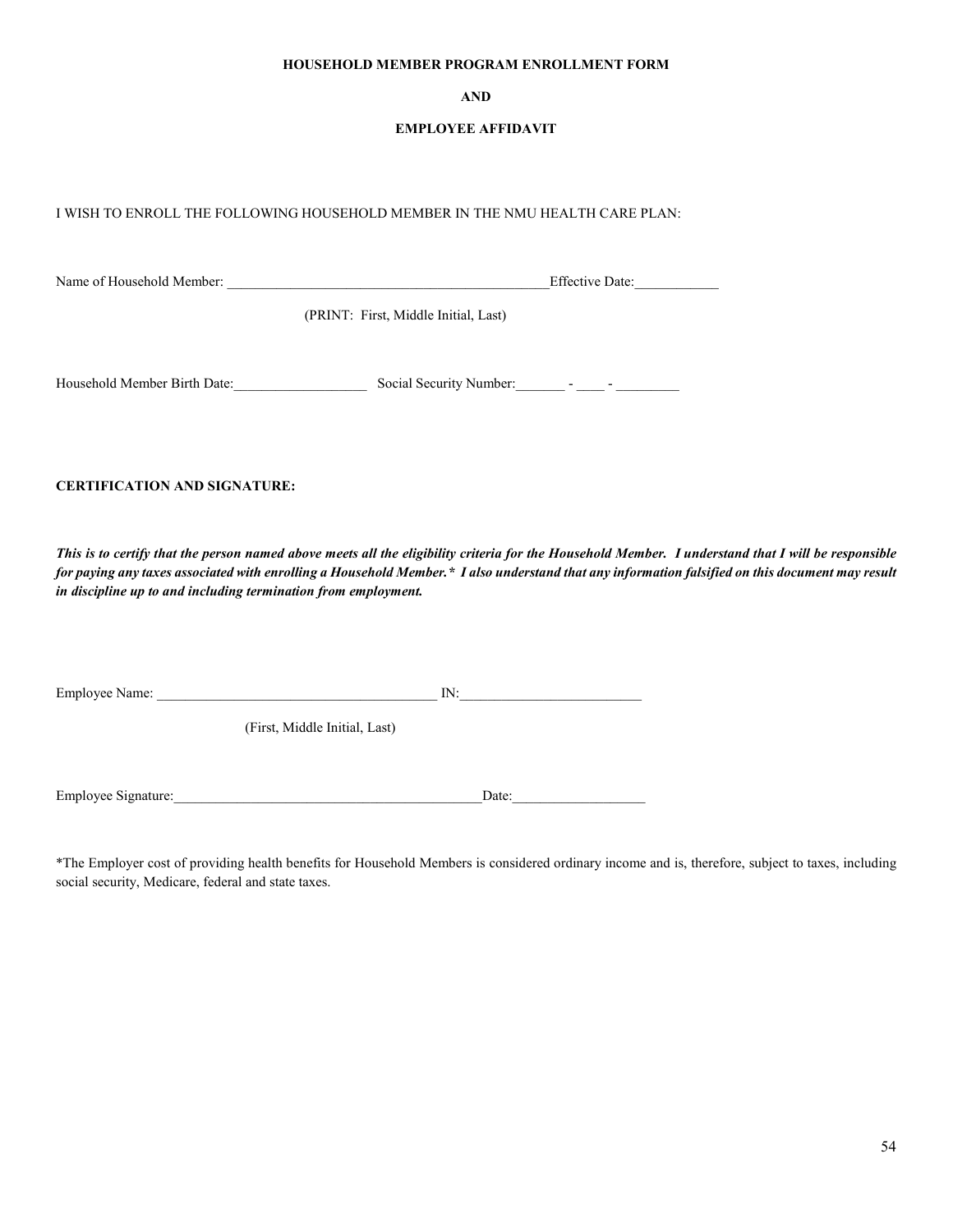#### **AFFIDAVIT OF TERMINATION OF BENEFITS**

#### **FOR**

#### **HOUSEHOLD MEMBER**

| (Print name of faculty/staff member)                                                                                  |                                                                                          |  |
|-----------------------------------------------------------------------------------------------------------------------|------------------------------------------------------------------------------------------|--|
|                                                                                                                       |                                                                                          |  |
| <u> 1989 - Johann Barn, mars ann an t-Amhain an t-Amhain an t-Amhain an t-Amhain an t-Amhain an t-Amhain an t-Amh</u> |                                                                                          |  |
| Termination of coverage for my Household Member is due to (check one):                                                |                                                                                          |  |
|                                                                                                                       | Household Member no longer meets the required eligibility criteria                       |  |
| Death of Household Member                                                                                             |                                                                                          |  |
|                                                                                                                       | ___ Coverage no longer needed by the Household Member (obtained other coverage)          |  |
|                                                                                                                       | I HEREBY AGREE TO MAIL A COPY OF THIS AFFIDAVIT TO MY SURVIVING FORMER HOUSEHOLD MEMBER. |  |

**\_\_\_\_\_\_\_\_\_\_\_\_\_\_\_\_\_\_\_\_\_\_\_\_\_\_\_\_\_\_\_\_\_\_\_\_\_\_\_\_\_\_\_\_\_\_\_\_\_\_\_\_\_\_\_\_\_\_\_\_\_\_\_\_\_ \_\_\_\_\_\_\_\_\_\_\_\_\_\_\_\_\_\_\_\_**

Faculty/Staff Member Signature Date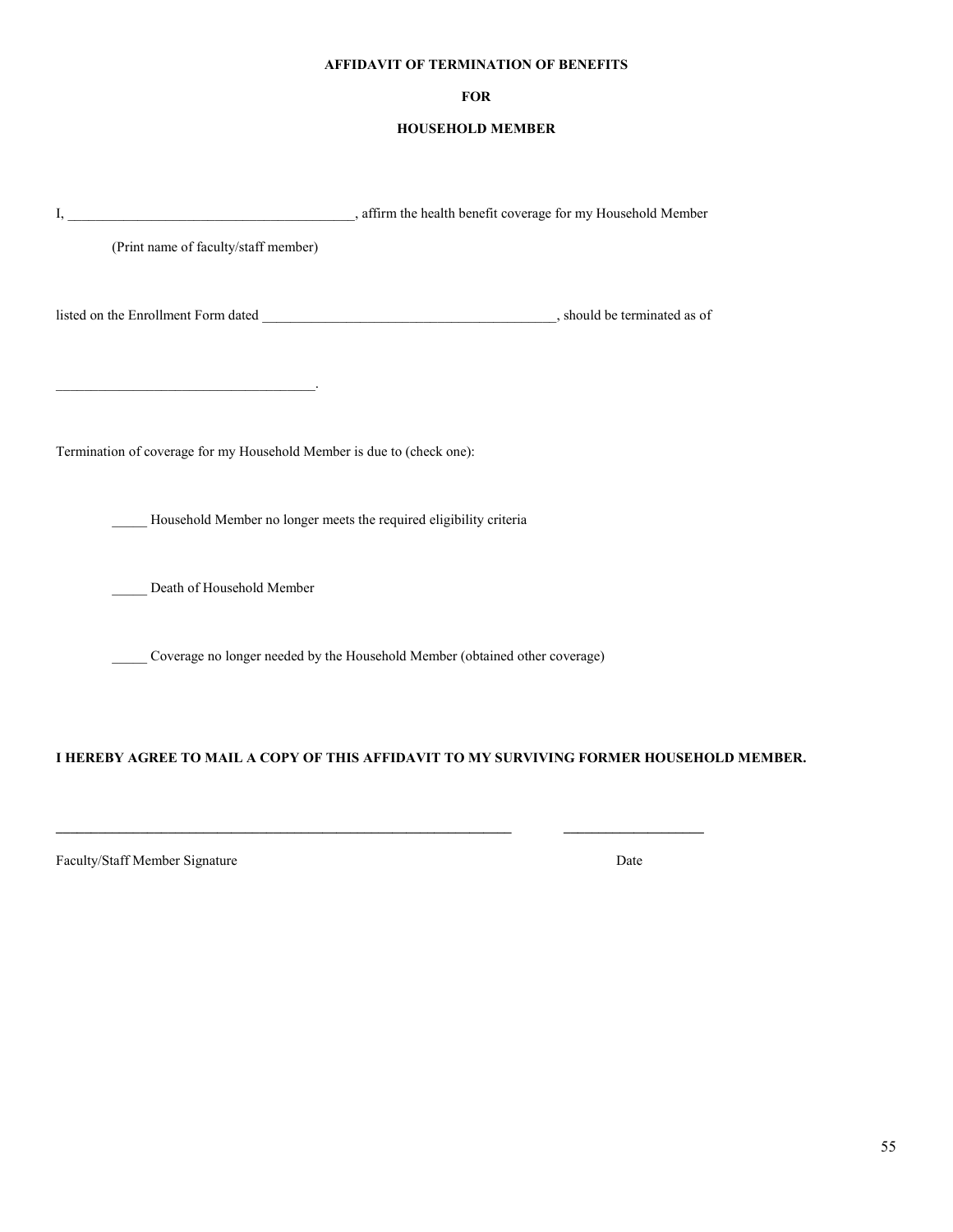#### **MEMORANDUM OF UNDERSTANDING #2**

#### **BETWEEN**

#### **NORTHERN MICHIGAN UNIVERSITY**

**AND** 

#### **U.A.W. LOCAL 1950**

This Memorandum of Understanding executed between Northern Michigan University, a Michigan constitutional body corporate (hereinafter referred to as the University), and the International Union, Automobile, Aerospace and Agricultural Implement Workers of America (Technical, Office, and Professional) Local 1950 (hereinafter referred to as the Union), the recognized bargaining agent for T.O.P. employees of the University, whereas the parties agree as follows:

Should Michigan's "Freedom to Work" Act (PA 349: a.k.a. "Right to Work") be repealed or overturned, the Article 12 language in the parties' 2011-2014 Collective Bargaining Agreement shall be reinstated/reinserted into the Collective Bargaining Agreement according to the time frame directed by the legislature or judiciary.

**AND** 

INTERNATIONAL UNION, UNITED AUTOMOBILE, AEROSPACE AND AGRICULTURAL IMPLEMENT WORKERS OF AMERICA (TECHNICAL, OFFICE PROFESSIONAL AND ITS LOCAL 1950)

Jeffrey Roo, President

ON BEHALF OF THE NORTHERN MICHIGAN UNIVERSITY **BOARD OF TRUSTEES** 

Rhea Dever, Assistant Vice President of Human Resources

Betsy Bennett, International Representative

R. Gavin Leach, Vice President for Finance & Administration

Dated:

Dated: